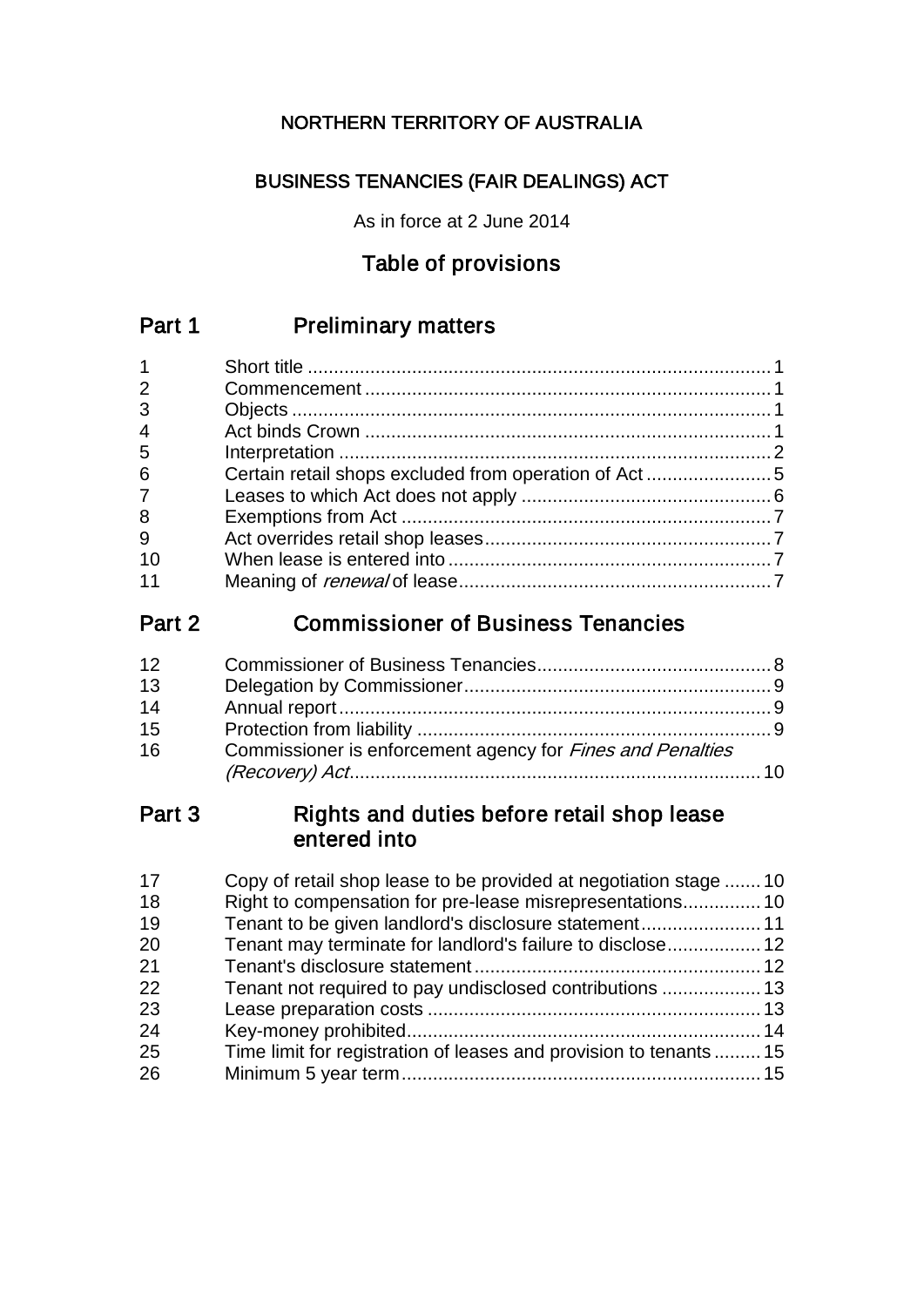# Part 4 Rent and outgoings under retail shop lease

# Division 1 Rent

| 27 | No payment of rent etc. when landlord's fitout not completed  16 |  |
|----|------------------------------------------------------------------|--|
| 28 |                                                                  |  |
| 29 |                                                                  |  |
| 30 | Tenant may have current market rent determined early 19          |  |
| 31 |                                                                  |  |
| 32 |                                                                  |  |
| 33 |                                                                  |  |
| 34 | Rent and other costs associated with other land not              |  |
|    |                                                                  |  |

# Division 2 Sinking funds

| 35 |                                                                    |  |
|----|--------------------------------------------------------------------|--|
| 36 |                                                                    |  |
| 37 | Repayment from sinking fund after destruction etc. of building  25 |  |

## Division 3 Outgoings

| 38 |                                                                  |  |
|----|------------------------------------------------------------------|--|
| 39 | Landlord to provide estimates and expenditure statement of       |  |
|    |                                                                  |  |
| 40 |                                                                  |  |
| 41 |                                                                  |  |
| 42 | Non-specific outgoings contribution limited by ratio of lettable |  |
|    |                                                                  |  |

# Division 4 Other costs or charges

| 43 |                                                             |  |
|----|-------------------------------------------------------------|--|
| 44 |                                                             |  |
| 45 | Interest etc. on landlord's borrowings not recoverable from |  |
|    |                                                             |  |

# Part 5 Restrictions on actions affecting rights under retail shop lease

| 46 | Tenant to be given notice of alterations and refurbishment31 |  |
|----|--------------------------------------------------------------|--|
| 47 |                                                              |  |
| 48 |                                                              |  |
| 49 |                                                              |  |
| 50 |                                                              |  |
| 51 |                                                              |  |
| 52 |                                                              |  |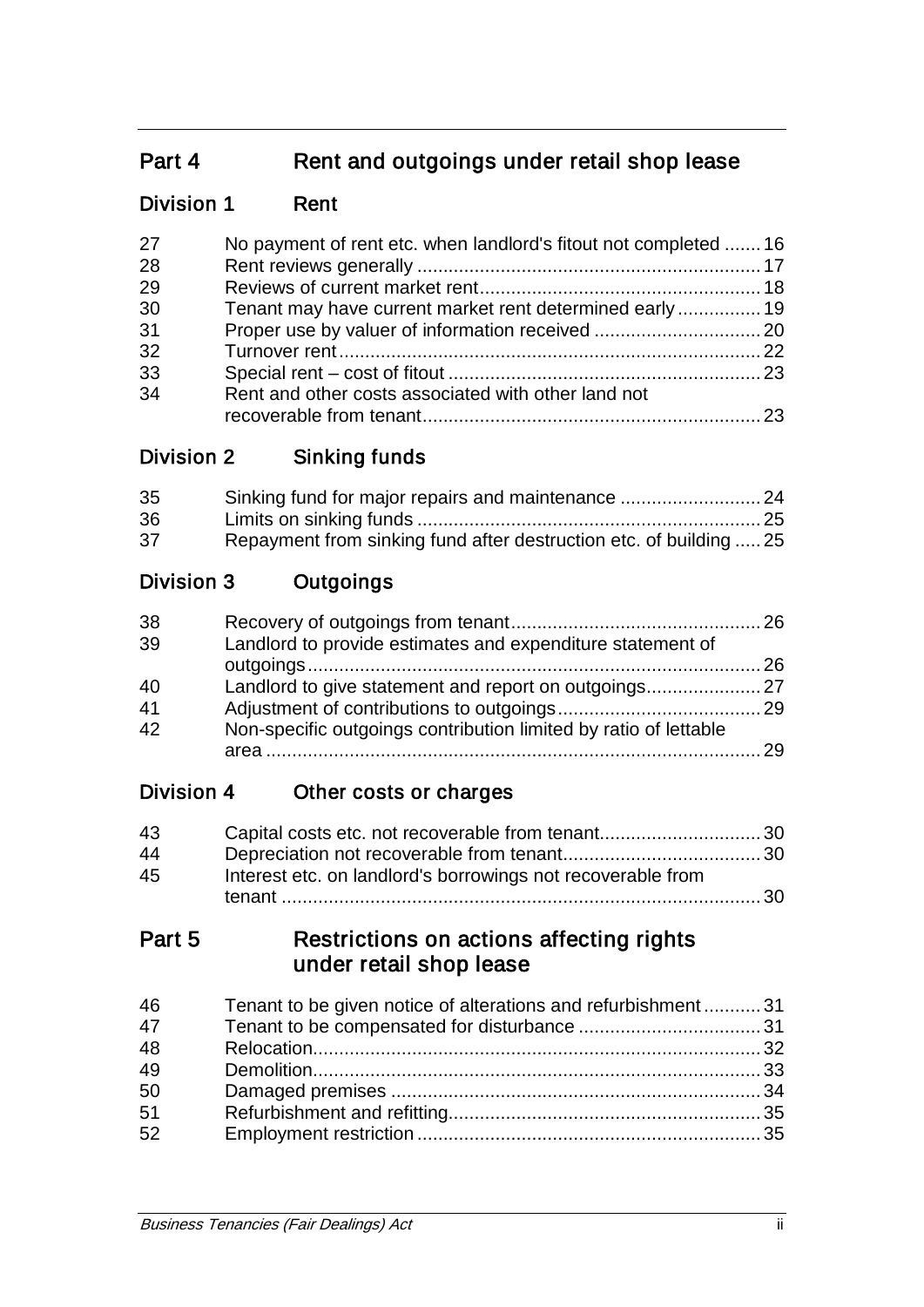# Part 6 Assignment of retail shop lease

| 53 | Circumstances when consent to assignment may be withheld36       |  |
|----|------------------------------------------------------------------|--|
| 54 |                                                                  |  |
| 55 |                                                                  |  |
| 56 | Information to be provided to proposed assignee and landlord  38 |  |
| 57 | Information about financial standing of proposed assignee39      |  |
| 58 |                                                                  |  |
| 59 | Landlord may reserve right to refuse sublease, mortgage etc 39   |  |

# Part 7 Renewal and extension of retail shop leases

| 60 |  |
|----|--|
| 61 |  |

# Part 8 Other requirements for retail shop leases

| 62 |  |
|----|--|
| 63 |  |
| 64 |  |

### Part 9 Additional requirements for retail shopping centres

| 65 |                                                            |  |
|----|------------------------------------------------------------|--|
| 66 |                                                            |  |
| 67 | Statistical information to be made available to tenant44   |  |
| 68 |                                                            |  |
| 69 |                                                            |  |
| 70 | Availability of advertising and promotion expenditure      |  |
|    |                                                            |  |
| 71 | Provision of statement on advertising and promotion        |  |
|    |                                                            |  |
| 72 | Unexpended advertising and promotion contributions carried |  |
|    |                                                            |  |
| 73 |                                                            |  |
| 74 |                                                            |  |
| 75 |                                                            |  |
|    |                                                            |  |

# Part 10 Unconscionable conduct in connection with retail shop lease

| 76 |                                                         |  |
|----|---------------------------------------------------------|--|
| 77 |                                                         |  |
| 78 | Court may determine claim of unconscionable conduct  48 |  |
| 79 | Unconscionable conduct of landlord in retail shop lease |  |
|    |                                                         |  |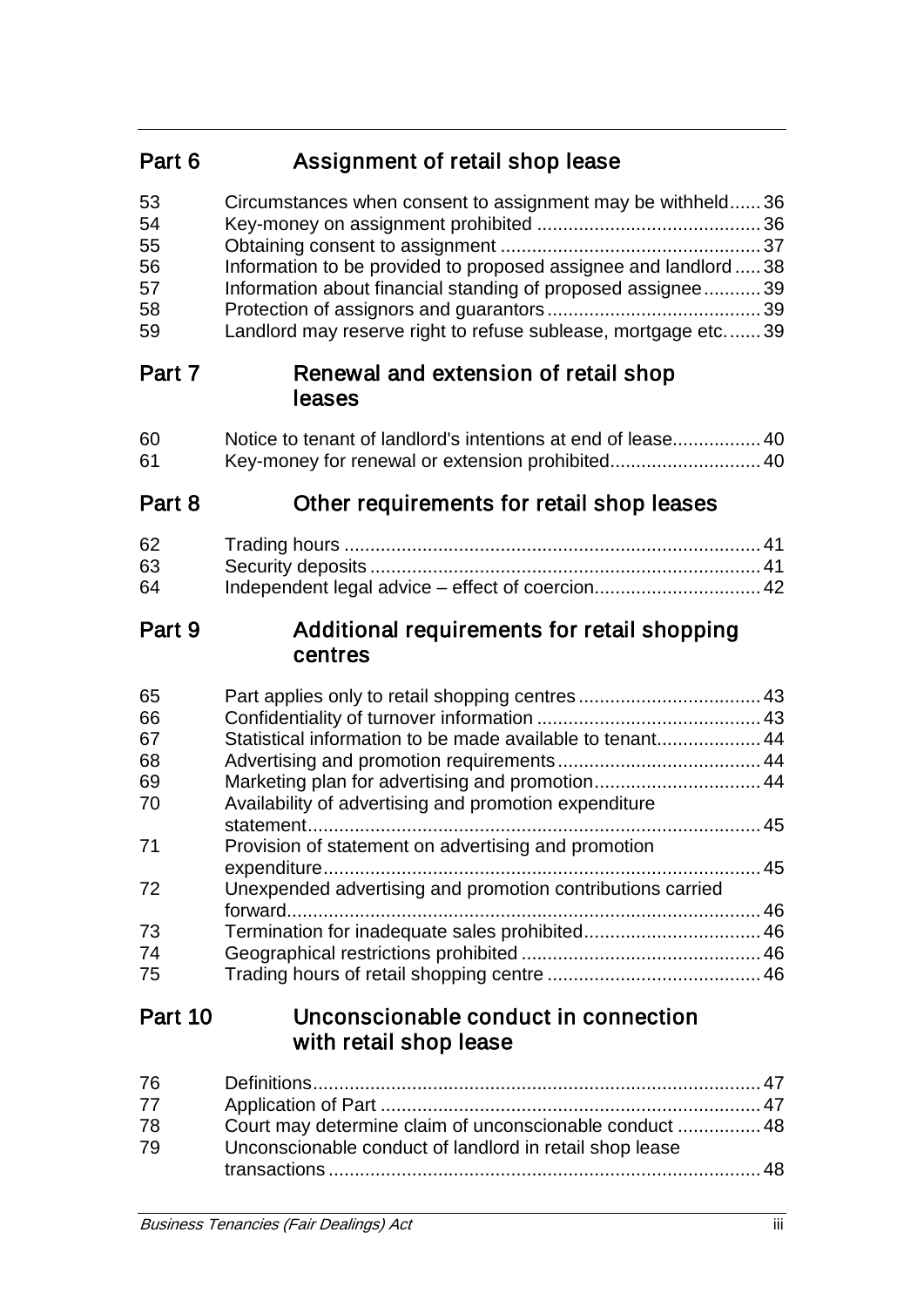| 80 | Unconscionable conduct of tenant in retail shop lease |  |
|----|-------------------------------------------------------|--|
|    |                                                       |  |
| 81 |                                                       |  |

# Part 11 Dispute resolution for retail tenancy claims

# Division 1 Preliminary matters

| 82 |                                                                |  |
|----|----------------------------------------------------------------|--|
| 83 |                                                                |  |
| 84 |                                                                |  |
| 85 | Retail tenancy claim may be taken to court only if certificate |  |

# Division 2 Commencement of retail tenancy claim

| 86 |  |
|----|--|
| 87 |  |
| 88 |  |
| 89 |  |

## Division 3 Conciliation conferences

| 90 |                                                             |  |
|----|-------------------------------------------------------------|--|
| 91 | General principles of dispute resolution at conferences  55 |  |
| 92 |                                                             |  |
| 93 |                                                             |  |
| 94 |                                                             |  |
| 95 |                                                             |  |
| 96 |                                                             |  |
| 97 |                                                             |  |

# Division 4 Inquiries

| 98  |  |
|-----|--|
| 99  |  |
| 100 |  |
| 101 |  |
| 102 |  |
| 103 |  |

## Division 5 Retail tenancy claims that may proceed to court

| 104 |                                                                     |
|-----|---------------------------------------------------------------------|
| 105 | Jurisdiction of courts to hear unresolved retail tenancy claims61   |
| 106 |                                                                     |
| 107 | No legal costs if plaintiff awarded less than \$10 000 by court  61 |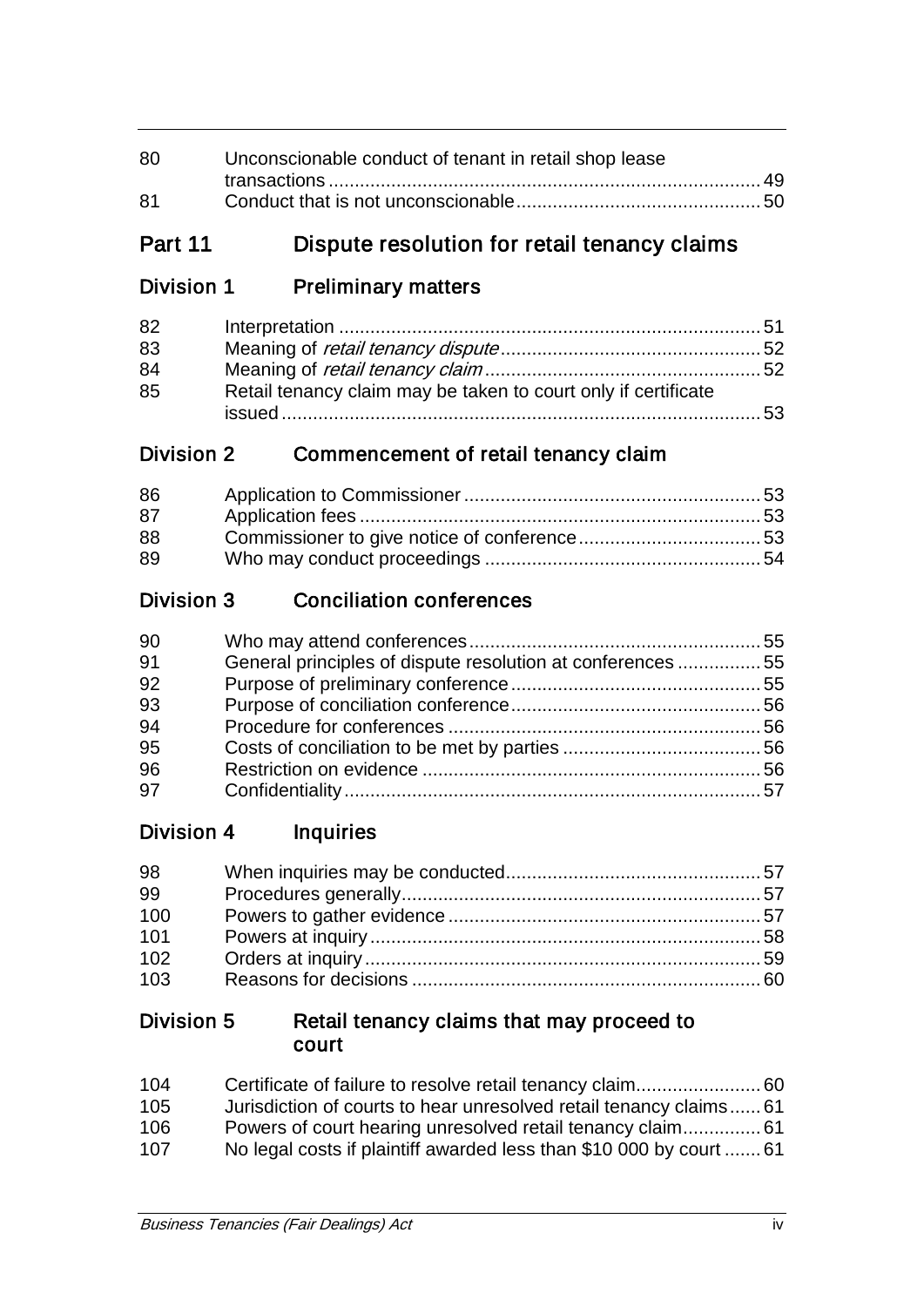# Division 6 Powers of Commissioner

| 108 |  |
|-----|--|
|     |  |

# Division 7 Retail tenancy proceedings generally

| 109 |  |
|-----|--|
| 110 |  |
| 111 |  |
| 112 |  |
| 113 |  |
| 114 |  |
| 115 |  |
| 116 |  |
| 117 |  |

# Part 12 Appeals relating to retail shop leases

| 118 |  |
|-----|--|
| 119 |  |
| 120 |  |
| 121 |  |

# Part 13 Business tenancies generally

| 122 |  |  |
|-----|--|--|
|-----|--|--|

# Division 2 Repossession of business premises

| 123 |                                                          |  |
|-----|----------------------------------------------------------|--|
| 124 |                                                          |  |
| 125 |                                                          |  |
| 126 | Landlord may evict tenant if drug premises order made 69 |  |
| 127 |                                                          |  |
| 128 |                                                          |  |
| 129 |                                                          |  |
| 130 |                                                          |  |
| 131 |                                                          |  |
| 132 |                                                          |  |

# Division 3 Miscellaneous matters

| 133 |  |
|-----|--|
| 134 |  |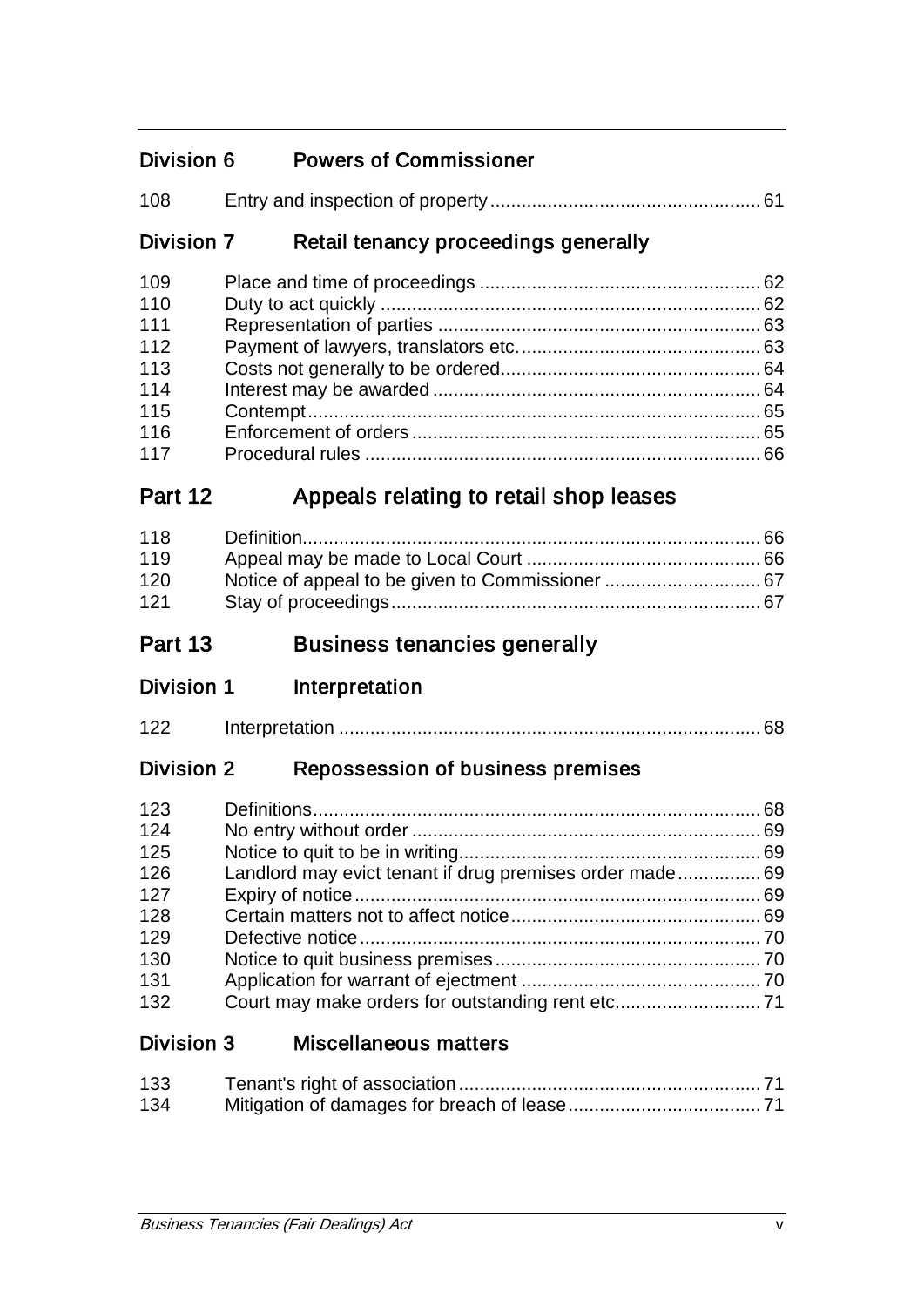# Part 14 Miscellaneous matters

| 135 |                                                               |  |
|-----|---------------------------------------------------------------|--|
| 136 |                                                               |  |
| 137 |                                                               |  |
| 138 | Extension of term of retail shop lease - effect on Land Title |  |
|     |                                                               |  |
| 139 |                                                               |  |
| 140 |                                                               |  |
| 141 |                                                               |  |
| 142 |                                                               |  |
| 143 |                                                               |  |
| 144 |                                                               |  |
|     |                                                               |  |

# Schedule Repealed Acts

ENDNOTES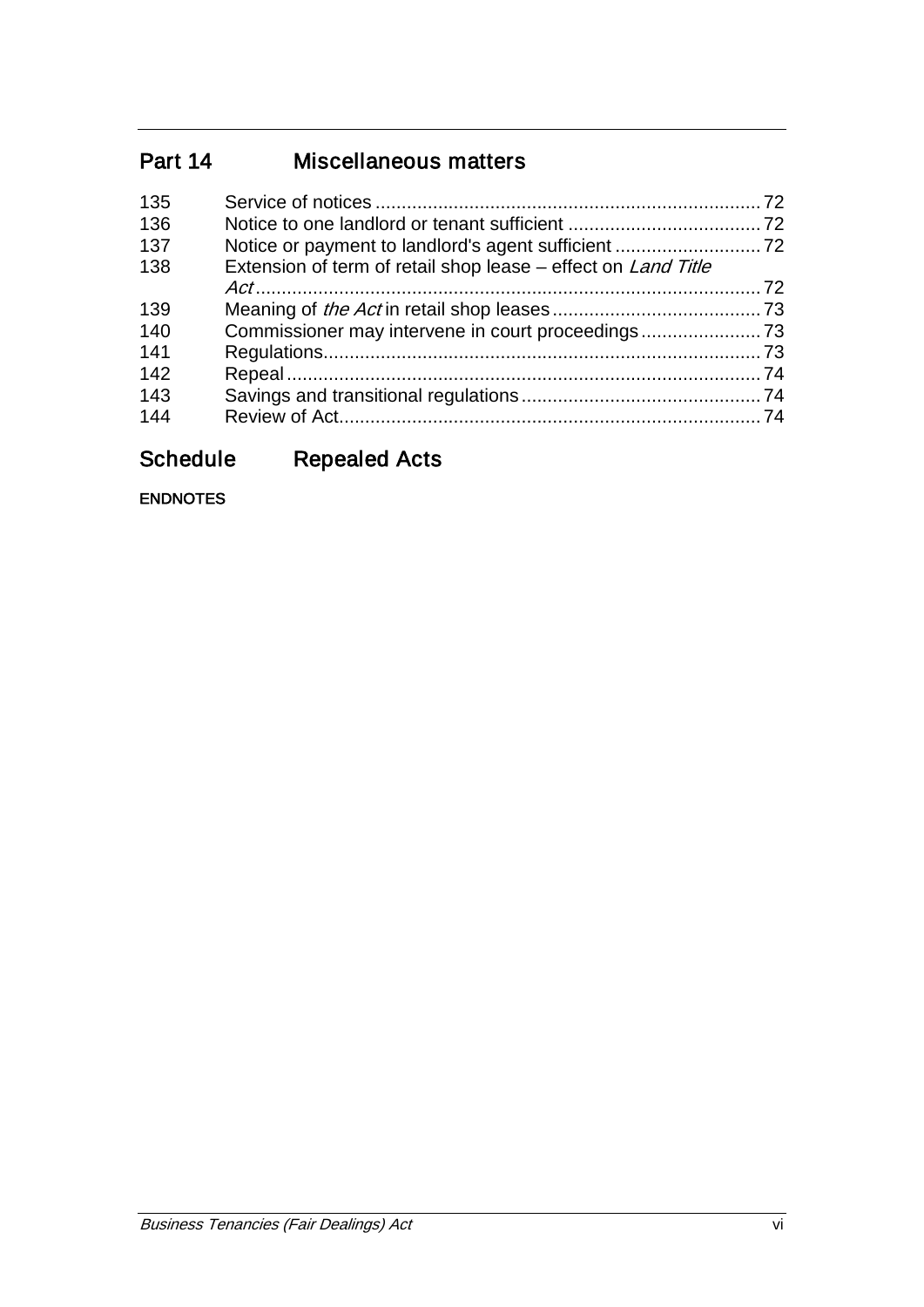### NORTHERN TERRITORY OF AUSTRALIA

As in force at 2 June 2014 \_\_\_\_\_\_\_\_\_\_\_\_\_\_\_\_\_\_\_\_

\_\_\_\_\_\_\_\_\_\_\_\_\_\_\_\_\_\_\_\_

### BUSINESS TENANCIES (FAIR DEALINGS) ACT

An Act to make provision in relation to leases of certain retail shops and other business premises, the rights and obligations of landlords and tenants of those shops and premises, to repeal the *Commercial* Tenancies Act and for other purposes

### Part 1 **Preliminary matters**

### 1 Short title

This Act may be cited as the *Business Tenancies (Fair Dealings)* Act.

### 2 Commencement

This Act comes into operation on the date, or respective dates, fixed by the Administrator by notice in the *Gazette*.

### 3 Objects

The main objects of this Act are to enhance:

- (a) the certainty and fairness of retail shop leasing arrangements between landlords and tenants; and
- (b) the mechanisms available to resolve disputes concerning retail shop leases; and
- (c) the certainty and fairness of certain other aspects of business tenancies.

### 4 Act binds Crown

This Act binds the Crown in right of the Northern Territory and, to the extent the power of the Legislative Assembly permits, the Crown in all its other capacities.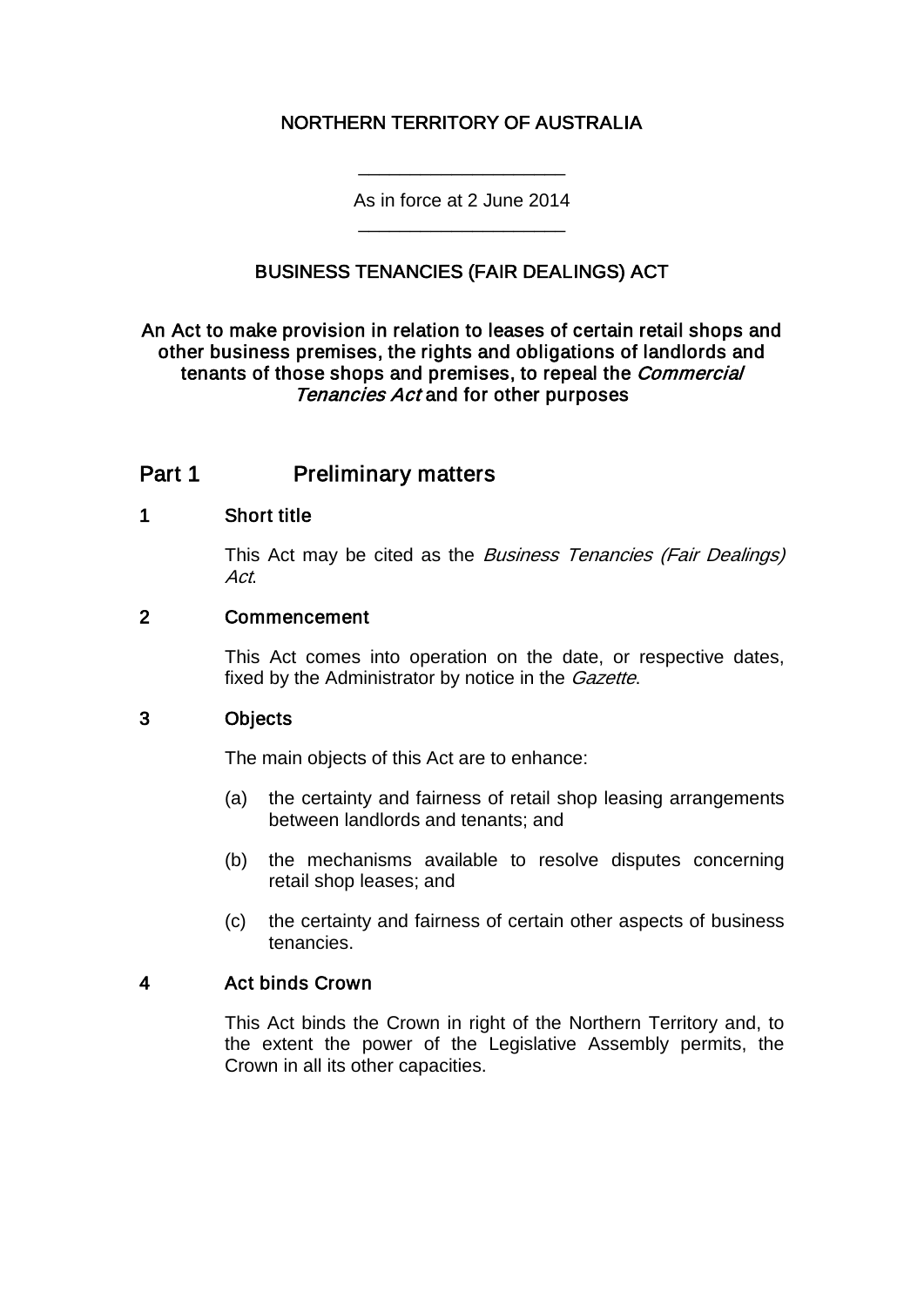### 5 Interpretation

(1) In this Act:

#### accountant means:

- (a) a member of the Institute of Chartered Accountants in Australia who holds a current Certificate of Public Practice issued by the Institute; or
- (b) a member of CPA Australia Ltd ACN 008 392 452 who holds a current Public Practice Certificate in accordance with the by-laws of CPA Australia Ltd; or
- (c) a person registered as an auditor under the Corporations Act 2001.

assignor's disclosure statement means a statement mentioned in section 56.

#### business lease means:

- (a) a retail shop lease; or
- (b) any other agreement or contract (including a tenancy and sublease) under which business premises are let or hired to a person:
	- (i) whether or not the right is a right of exclusive occupation; and
	- (ii) whether the agreement is express or implied; and
	- (iii) whether the agreement is oral or in writing, or partly oral and partly in writing.

#### business premises means:

- (a) a retail shop; or
- (b) premises leased primarily for business purposes, whether or not the premises may be used as a residence under the business lease.

**Commissioner** means the Commissioner of Business Tenancies under section 12.

conveyancing agent means a person who is authorised under the Agents Licensing Act to carry out the functions of a conveyancing agent as defined in section 5(2)(c) of that Act.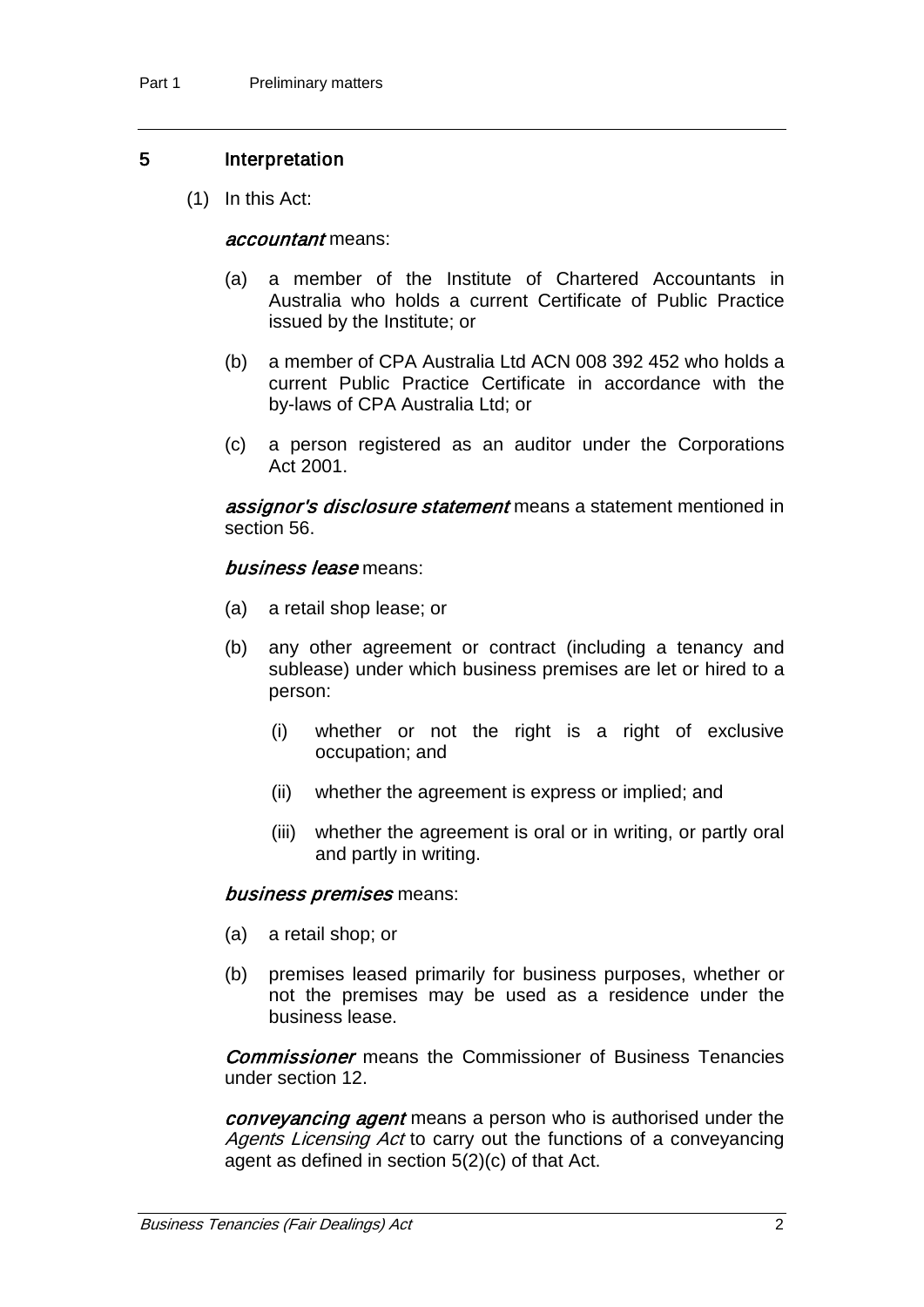fitout obligations, in relation to a retail shop, means finishes, fixtures, fittings, equipment or services that the landlord is required to provide before the tenant enters into possession of the shop.

key-money means money to be paid or a benefit to be given:

- (a) by way of a premium, or something similar in nature to a premium, where there is no real consideration given for the payment or benefit; and
- (b) in consideration of a benefit in connection with the granting, renewal, extension or assignment of a retail shop lease.

**landlord**, in relation to a retail shop lease, means the person who grants or proposes to grant the right to occupy a retail shop under a retail shop lease and includes a sublandlord and a landlord's or sublandlord's heirs, executors, administrators and assigns.

landlord's disclosure statement, see section 19.

*outgoings*, in relation to a retail shop lease, means a landlord's outgoings on account of any of the following:

- (a) the expenses directly attributable to the operation, maintenance or repair:
	- (i) of the building in which the retail shop is located; or
	- (ii) if the retail shop is in a retail shopping centre  $-$  of any building in the retail shopping centre and of any areas used in association with any building in the retail shopping centre;
- (b) rates, taxes, levies, premiums or charges payable by the landlord because the landlord is the owner or occupier:
	- (i) of the building in which the retail shop is located; and
	- (ii) if the retail shop is in a retail shopping centre  $-$  of any building in the retail shopping centre or the land on which the building is erected.

party, in relation to a retail shop lease, means the landlord or the tenant under that lease.

renewal, in relation to a retail shop lease, see section 11.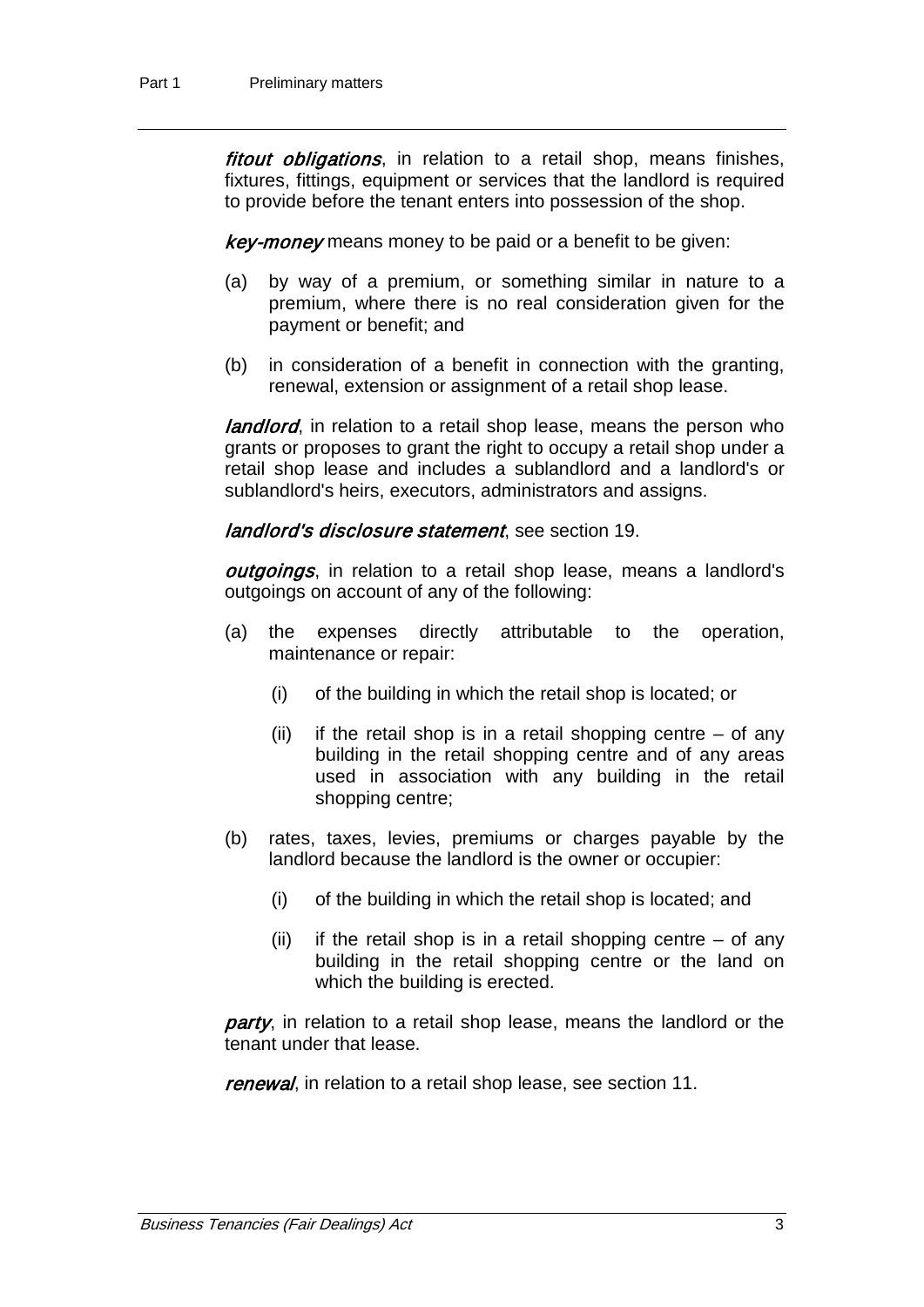retail shop means premises that are used wholly or predominantly for:

- (a) the sale or hire of goods by retail or the retail provision of services (whether or not in a retail shopping centre); or
- (b) the carrying on of a business in a retail shopping centre; or
- (c) the carrying on of a business of a class or description that is prescribed by the Regulations.

retail shop lease means an agreement under which a person grants or agrees to grant to another person, for valuable consideration, a right of occupation of premises for the use of the premises as a retail shop:

- (a) whether or not the right is a right of exclusive occupation; and
- (b) whether the agreement is express or implied; and
- (c) whether the agreement is oral or in writing, or partly oral and partly in writing.

retail shopping centre means a cluster of premises that has all of the following attributes:

- (a) at least 5 of the premises are used wholly or predominantly for the sale or hire of goods by retail or the retail provision of services;
- (b) the premises:
	- (i) are all owned by the same person; or
	- (ii) all have (or, if leased, would have) the same landlord or the same head landlord; or
	- (iii) all comprise lots within a single units plan under the  $Unit$ Titles Act or within a single unit title scheme under the Unit Title Schemes Act;
- (c) the premises are located:
	- (i) in one building; or
	- (ii) in 2 or more buildings that are either adjoining or separated only by common areas or other areas owned by the owner of the retail shops;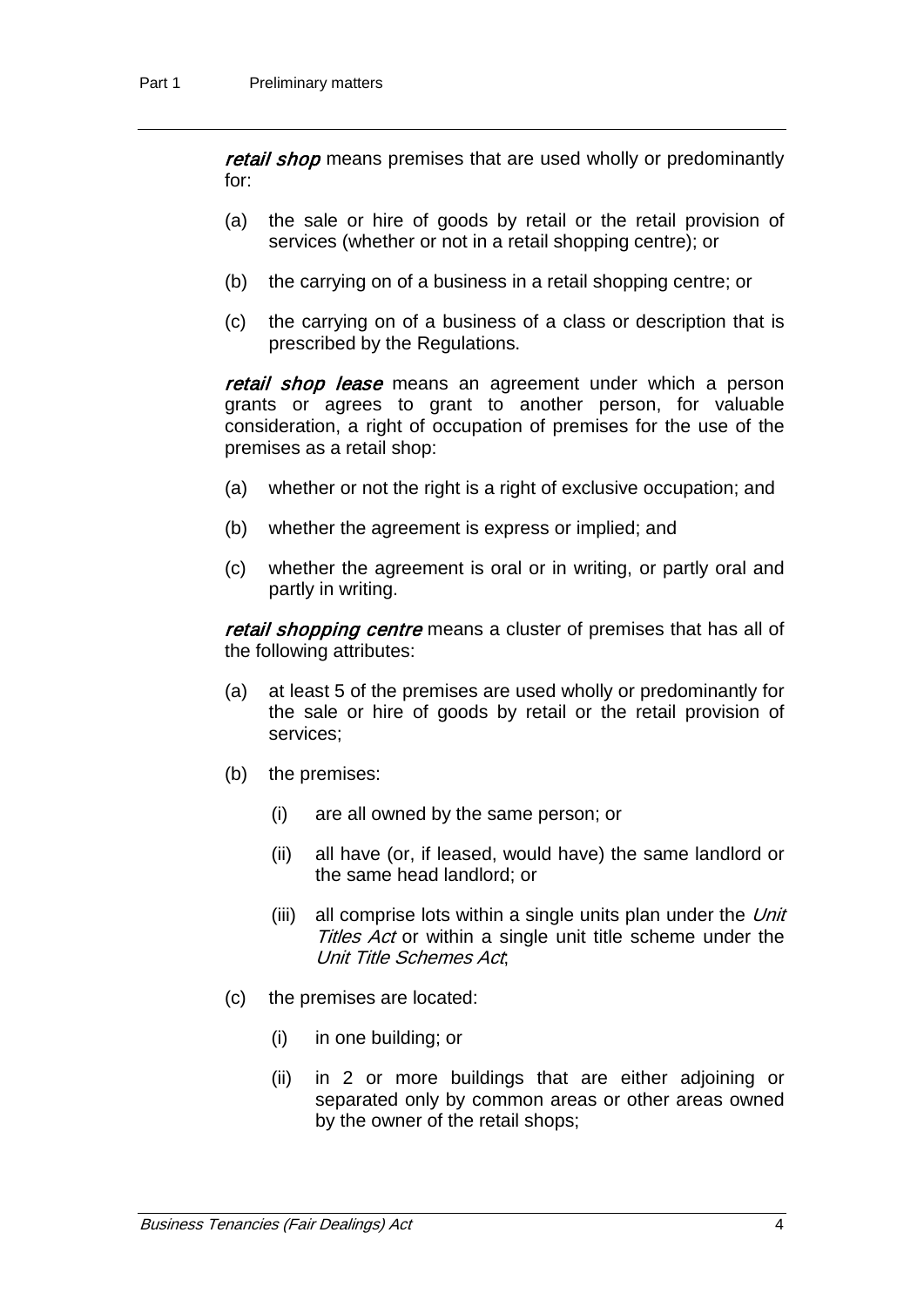(d) the cluster of premises is promoted as, or generally regarded as constituting, a shopping centre, shopping mall, shopping court or shopping arcade.

specialist retail valuer means a valuer having not less than 5 years experience in valuing retail shops.

tenant, in relation to a retail shop, means the person who has the right to occupy the retail shop under a retail shop lease and includes a subtenant and a tenant's or subtenant's heirs, executors, administrators and assigns.

### tenant's disclosure statement, see section 21.

(2) In the interpretation of this Act, a court is to have regard to accepted practices and interpretations within the industry concerning the leasing of retail shops or other business premises to which this Act applies.

### 6 Certain retail shops excluded from operation of Act

This Act (other than Part 13) does not apply to any of the following retail shops:

- (a) a shop that has a lettable area of 1 000 square metres or more;
- (b) a shop that is used wholly or predominantly for the carrying on of a business by the tenant on behalf of the landlord;
- (c) a shop within premises where the principal business carried on at the premises is the operation of a cinema or bowling alley and the shop is operated by the person who operates the cinema or bowling alley;
- (d) a shop that is leased to:
	- (i) a listed corporation (as defined in section 9 of the Corporations Act 2001); or
	- (ii) a subsidiary (as defined in section 9 of the Corporations Act 2001) of a listed corporation; or
	- (iii) a body corporate whose securities are listed on a financial market outside Australia and the external territories that is a member of the World Federation of Exchanges; or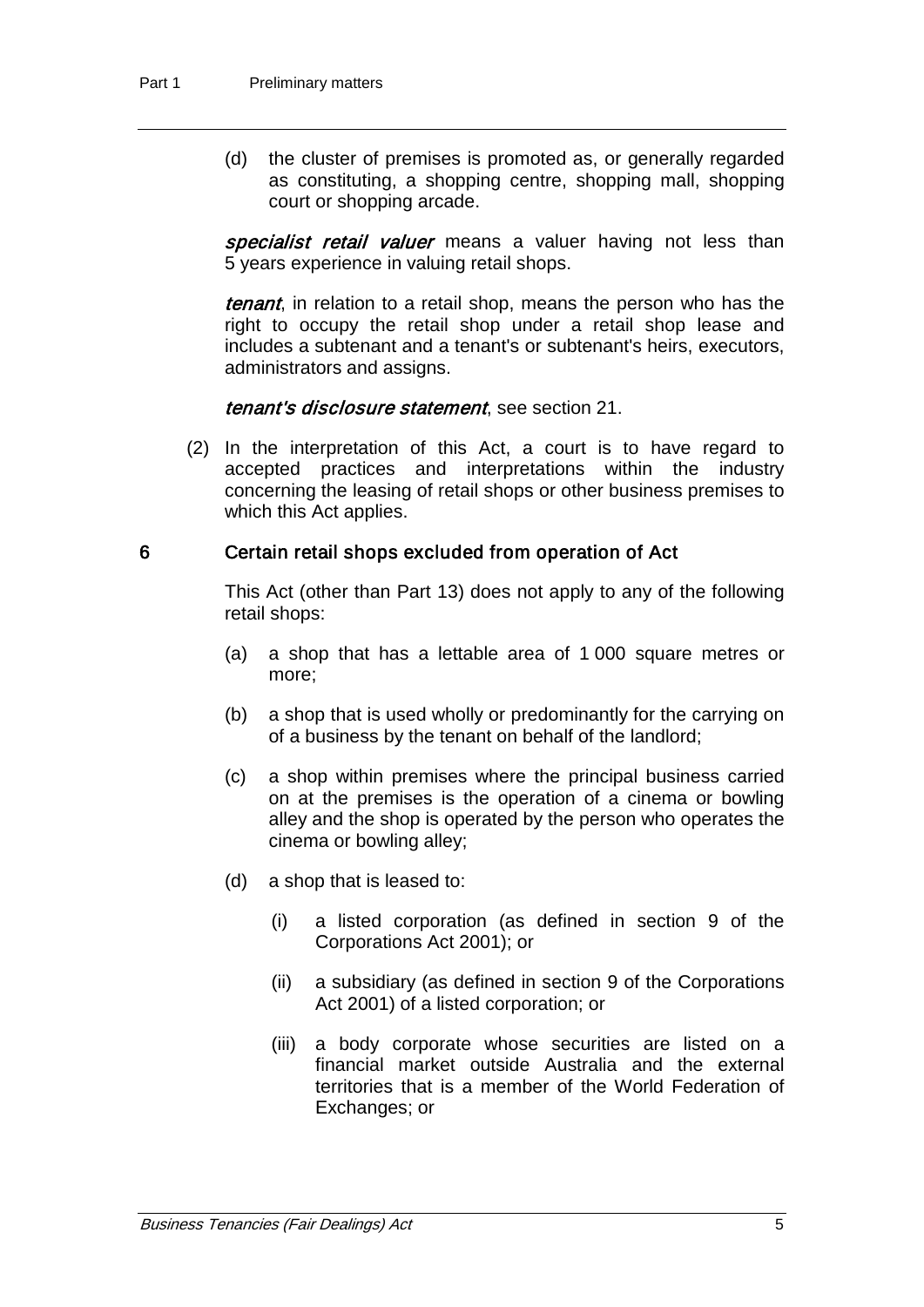- (iv) a subsidiary (as defined in section 9 of the Corporations Act 2001) of a body corporate mentioned in subparagraph (iii);
- (e) premises of a class or description prescribed by the Regulations to be exempt from this Act.

### 7 Leases to which Act does not apply

- (1) This Act (other than Part 13) does not apply to any of the following retail shop leases:
	- (a) leases for a term of less than 6 months, where there is no right for the tenant to extend the lease (whether by means of an option to extend or renew the lease or otherwise);
	- (b) leases for a term of 25 years or more (with the term of a lease taken to include any term for which the lease may be extended or renewed at the option of the tenant);
	- (c) leases entered into before the commencement of this section;
	- (d) leases entered into under an option that was granted, or an agreement that was made, before the commencement of this section;
	- (e) a lease of a class or description prescribed by the Regulations to be exempt from this Act or a provision of this Act.
- (2) This Act (other than Part 13) does not apply to:
	- (a) a lease mentioned in this section that is assigned to another person after the commencement of this section; or
	- (b) a holding over by the tenant after the end of the term of a lease mentioned in subsection (1)(c).
- (3) For subsection (1)(a), a provision of a lease that provides for holding over by the tenant at the end of the term of the lease is not taken to confer a right on the tenant to extend the lease if it operates, in effect, at the discretion of the landlord.
- (4) Despite this section:
	- (a) if the term of a retail shop lease is less than 6 months; and
	- (b) the tenant is continuously in possession of the retail shop for 6 months or more under the lease because of the lease being renewed one or more times or being continued (or both);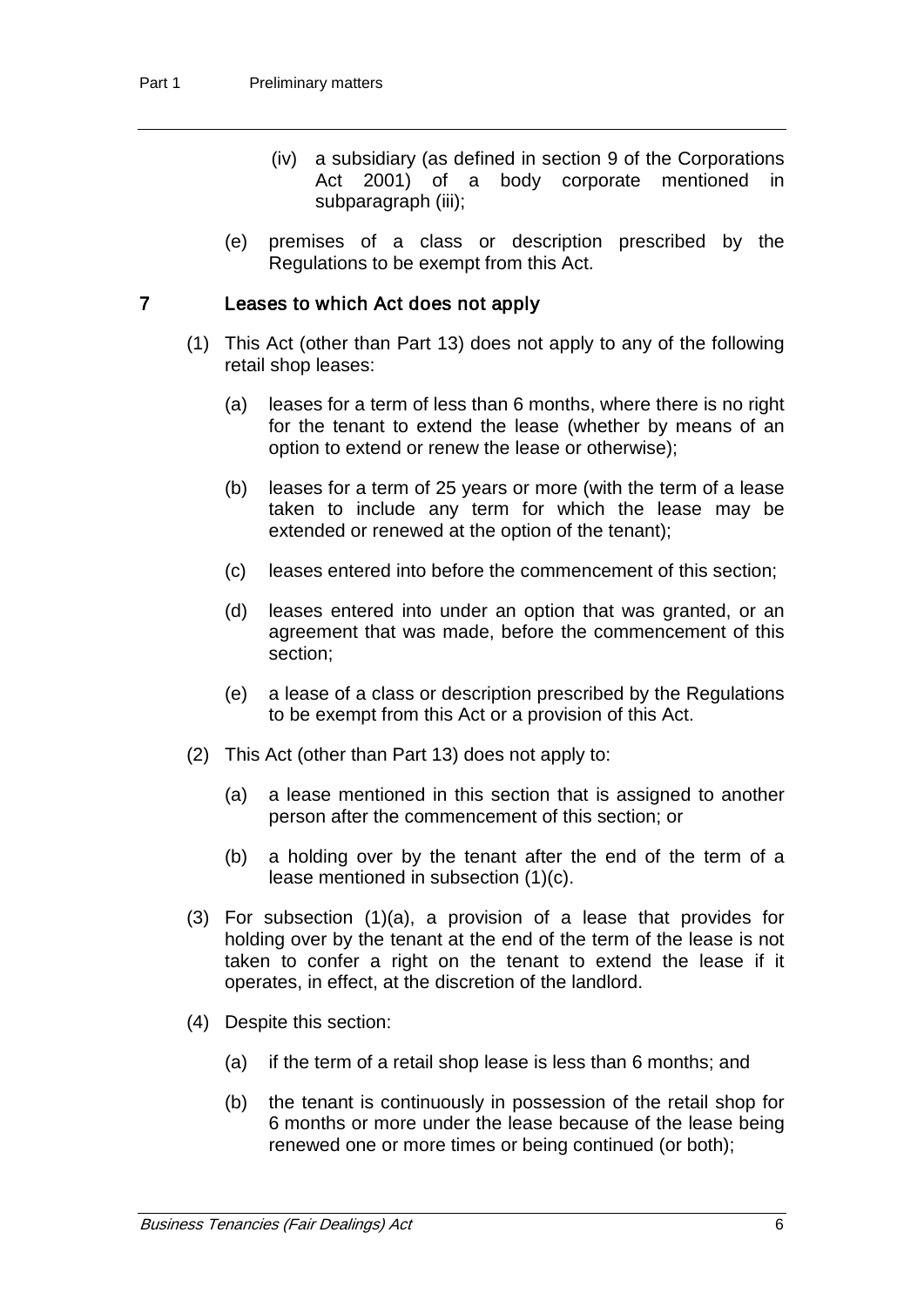this Act applies to the lease on and from the day on which the tenant has continuously been in possession of the retail shop for 6 months.

### 8 Exemptions from Act

The Regulations may exempt from the operation of this Act or a provision of this Act:

- (a) a specified person, retail shop lease or retail shop; or
- (b) a specified class of persons, retail shop leases or retail shops;

either unconditionally or subject to conditions.

### 9 Act overrides retail shop leases

- (1) This Act operates despite the provisions of a retail shop lease.
- (2) A provision of a retail shop lease is void to the extent that the provision is inconsistent with a provision of this Act.
- (3) A provision of an agreement or arrangement between the parties to a retail shop lease is void to the extent that the provision would be void if it were in the lease.

### 10 When lease is entered into

- (1) For this Act, a retail shop lease is taken to have been entered into when a person:
	- (a) enters into possession of the retail shop as tenant under the lease; or
	- (b) begins to pay rent as tenant under the lease;

whichever happens first.

(2) Despite subsection (1), if both parties execute the retail shop lease before the tenant enters into possession under the lease or begins to pay rent under the lease, the lease is taken to have been entered into as soon as both parties have executed the lease.

### 11 Meaning of *renewal* of lease

- (1) A reference in this Act to the renewal of a retail shop lease is a reference to the renewal of the lease:
	- (a) under an option granted under the lease for a further term; or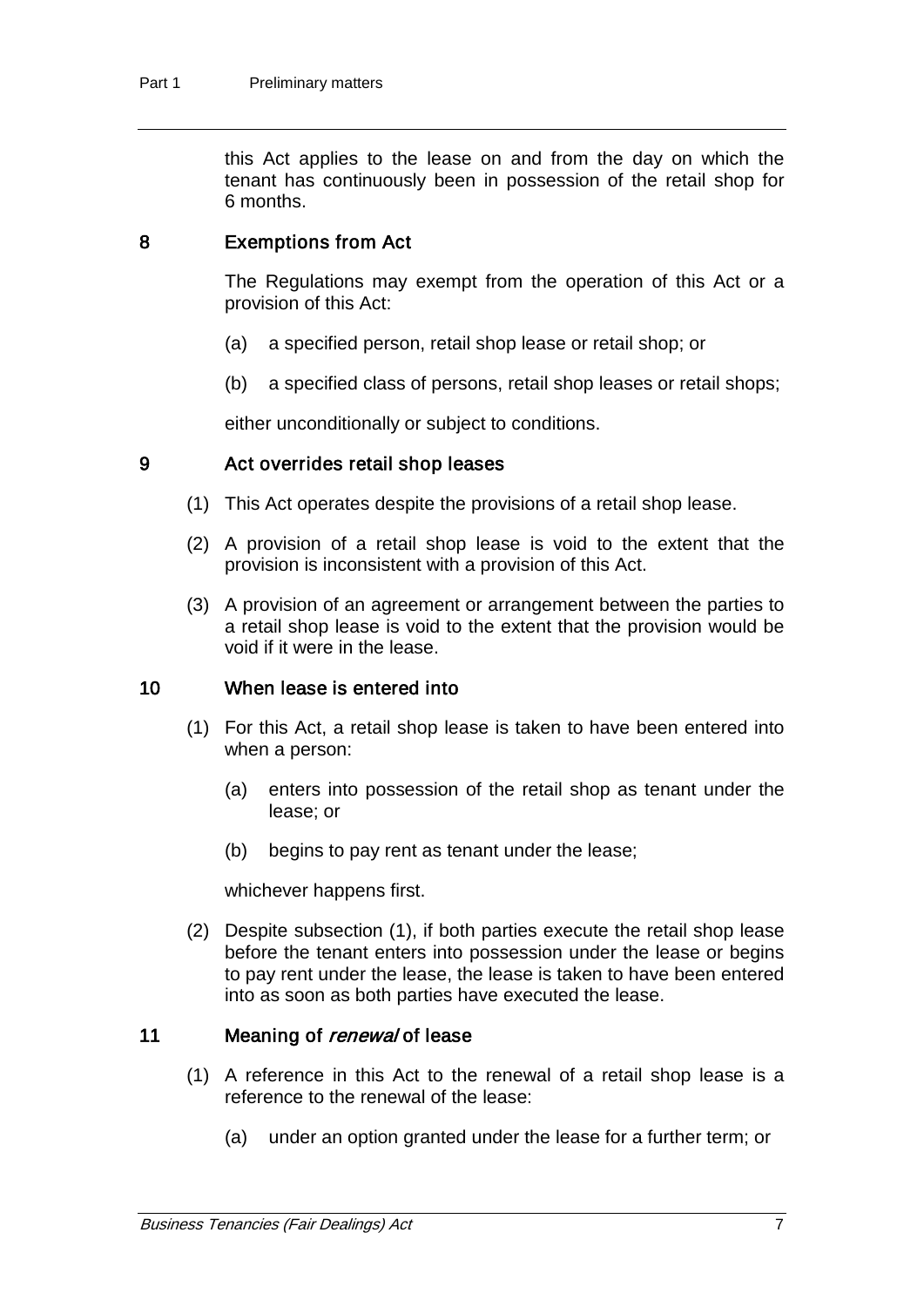- (b) under an agreement to renew the lease for a further term entered into by all the parties to the lease.
- (2) If:
	- (a) after a retail shop lease expires, there is a break in the tenant's possession of the retail shop; and
	- (b) the tenant resumes possession of the retail shop for a further term (whether or not on the same terms and conditions as under the expired lease);

the resumption of possession of the retail shop is, for this Act, taken not to be a renewal of the expired lease and is instead taken to be entering into a new lease.

### Part 2 Commissioner of Business Tenancies

### 12 Commissioner of Business Tenancies

- (1) The Commissioner of Consumer Affairs as defined in section 4(1) of the Consumer Affairs and Fair Trading Act is the Commissioner of Business Tenancies, except during the period of an appointment under subsection (2).
- (2) The Minister may, by *Gazette* notice, appoint a person to be the Commissioner of Business Tenancies for a period of not more than 3 years specified in the notice.
- (3) The Commissioner has the following functions:
	- (a) investigating and researching matters affecting the interests of parties to retail shop leases;
	- (b) publishing reports and information relating to retail shop leases;
	- (c) providing information to the public about this Act and retail shop leases;
	- (d) investigating suspected infringements of this Act or the Regulations and taking appropriate action to ensure the enforcement of this Act and the Regulations;
	- (e) reporting to the Minister on questions referred to the Commissioner by the Minister and other questions of importance affecting the administration of this Act;
	- (f) producing model retail shop leases for viewing or sale;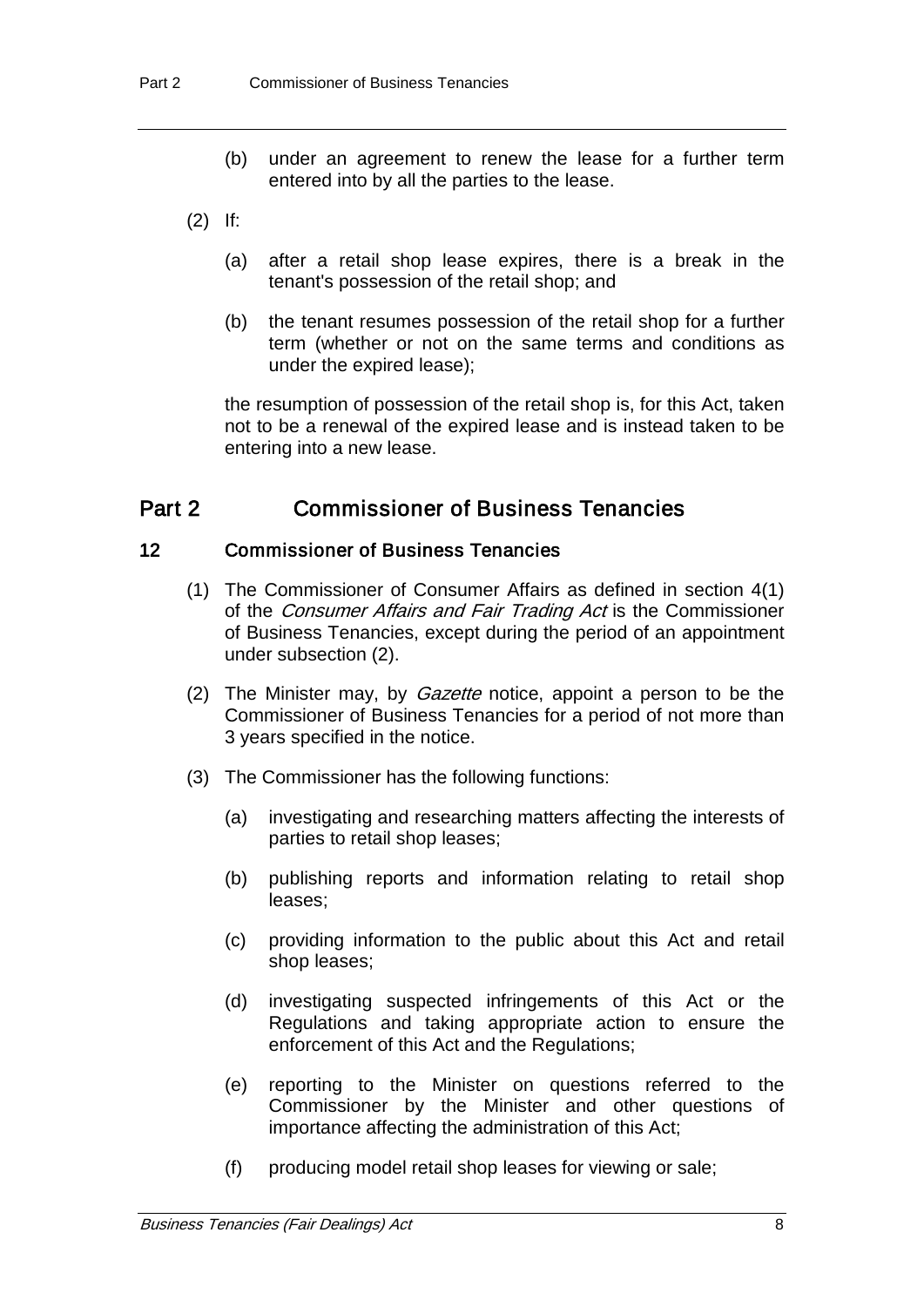- (g) other functions conferred on the Commissioner under this or any other Act.
- (4) The Commissioner has the powers necessary to enable him or her to carry out his or her functions or exercise his or her powers under this or any other Act.

### 13 Delegation by Commissioner

The Commissioner may, in writing, delegate to a specified person or a person from time to time holding, acting in or performing the duties of a specified office, designation or position any of his or her powers and functions under this Act, other than this power of delegation.

### 14 Annual report

- (1) The Commissioner must, on or before 31 October in each year, prepare and forward to the Minister a report on the administration of this Act for the year ending on the previous 30 June.
- (2) The Minister must, within 6 sitting days of the Legislative Assembly after receiving a report under subsection (1), lay a copy of the report before the Assembly.
- (3) A report under subsection (1) may be included in a report prepared by the Commissioner under the *Consumer Affairs and Fair Trading* Act.
- (4) If a report under subsection (1) is included in a report prepared by the Commissioner under the Consumer Affairs and Fair Trading Act, subsection (2) does not apply to the report.

### 15 Protection from liability

- (1) This section applies to a person who is or has been:
	- (a) the Commissioner; or
	- (b) a delegate of the Commissioner; or
	- (c) a person authorised by the Commissioner.
- (2) The person is not civilly or criminally liable for an act done or omitted to be done by the person in good faith in the exercise or purported exercise of a power, or the performance or purported performance of a function, under this Act.
- (3) Subsection (2) does not affect any liability the Territory would, apart from that subsection, have for the act or omission.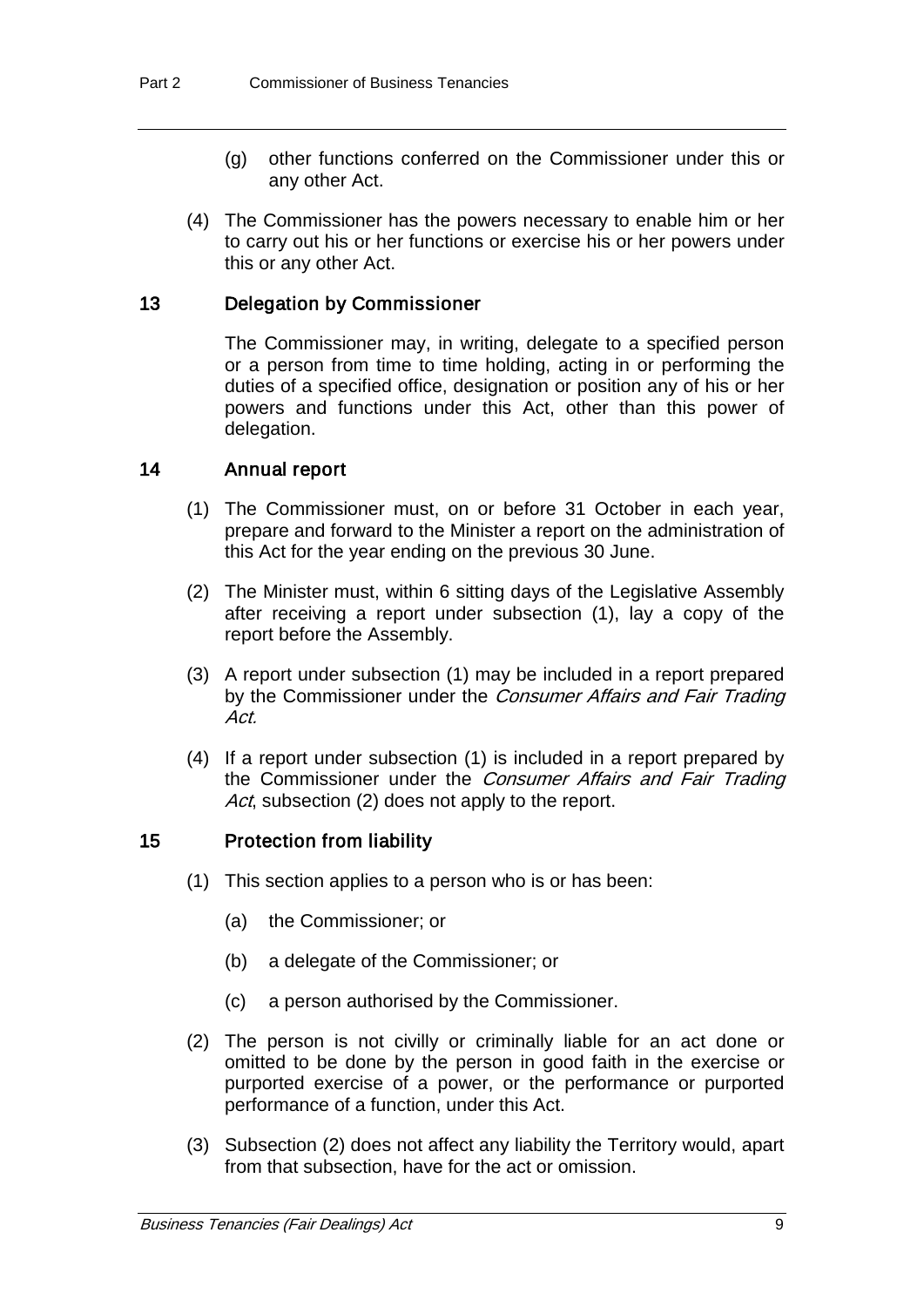Part 3 Rights and duties before retail shop lease entered into

### 16 Commissioner is enforcement agency for Fines and Penalties (Recovery) Act

The Commissioner is an enforcement agency for the *Fines and* Penalties (Recovery) Act.

## Part 3 Rights and duties before retail shop lease entered into

### 17 Copy of retail shop lease to be provided at negotiation stage

A person must not, as landlord or on behalf of the landlord, offer to enter into a retail shop lease, invite an offer to enter into a retail shop lease or indicate by written or broadcast advertisement that a retail shop is for lease, unless:

- (a) the person has in his or her possession a copy of the proposed retail shop lease (in written form, but not necessarily including particulars of the tenant, the rent or the term of the lease) available for inspection by a prospective tenant; and
- (b) the person makes a copy of the proposed lease available to a prospective tenant as soon as the person enters into negotiations with the prospective tenant concerning the lease.

Maximum penalty: 100 penalty units.

### 18 Right to compensation for pre-lease misrepresentations

- (1) A party to a retail shop lease is liable to pay another party to the lease (the *injured party*) reasonable compensation for damage suffered by the injured party that is attributable to the injured party's entering into the lease as a result of:
	- (a) a false or misleading statement; or
	- (b) a false or misleading representation;

knowingly made by the party or a person acting under the party's authority.

(2) The giving of a landlord's disclosure statement to a prospective tenant under a retail shop lease is taken to be the making of a representation by the landlord to the tenant as to the information in the disclosure statement.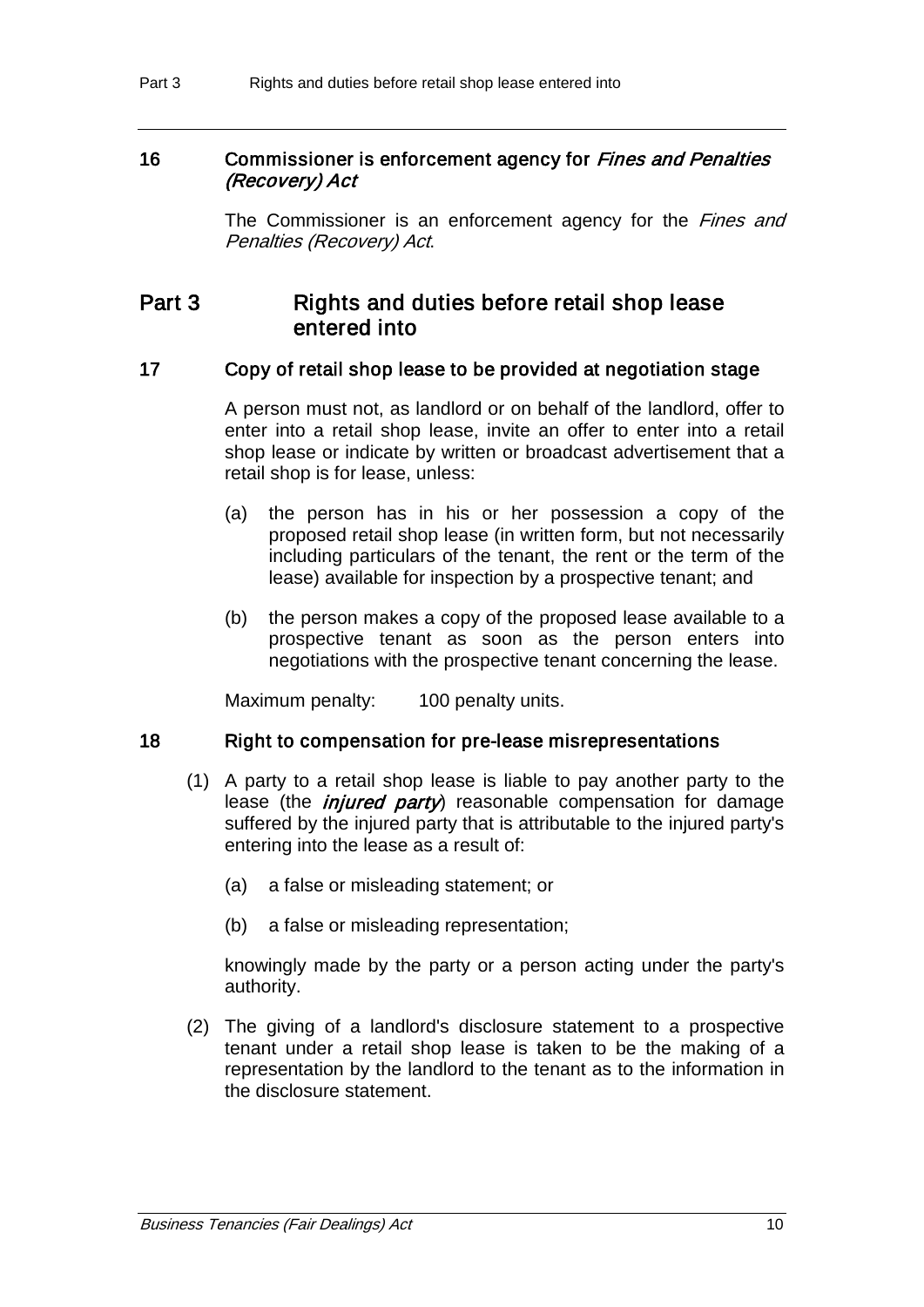- (3) The making of a representation by a prospective tenant in a tenant's disclosure statement given to a prospective landlord under a retail shop lease:
	- (a) that the prospective tenant has sought independent advice; or
	- (b) as to statements or representations relied on by the prospective tenant in entering the lease;

is taken to be the making of a representation by a tenant to the landlord.

(4) This section extends to apply to a statement or representation made before the commencement of this section.

### 19 Tenant to be given landlord's disclosure statement

(1) Unless subsection (6) applies, the landlord must ensure that the tenant is given a landlord's disclosure statement for a retail shop lease at least 7 days before the retail shop lease is entered into by the tenant.

Maximum penalty: 100 penalty units.

- (2) A landlord's disclosure statement is a written statement that contains or has attached the information or material specified in the form prescribed by the Regulations (but only to the extent that is relevant to the lease concerned).
- (3) The layout of a landlord's disclosure statement is not required to comply with the layout of the prescribed form.
- (4) Despite subsection (3), a landlord's disclosure statement is complete for the purposes of this section only if it contains or has attached the information or material that the prescribed form specifies is to be provided by the tenant.
- (5) If a retail shop lease is entered into by way of the renewal of a lease, a written statement (a *landlord's disclosure update*) that updates the provisions of an earlier landlord's disclosure statement given to the tenant is, in conjunction with that earlier landlord's disclosure statement, taken to be a landlord's disclosure statement given at the time the landlord's disclosure update is given.
- (6) The time limit imposed by subsection (1) does not apply if a legal practitioner, who is not acting for the landlord, certifies in writing that he or she has, at the request of the prospective tenant, explained to the prospective tenant:
	- (a) the effect of this section; and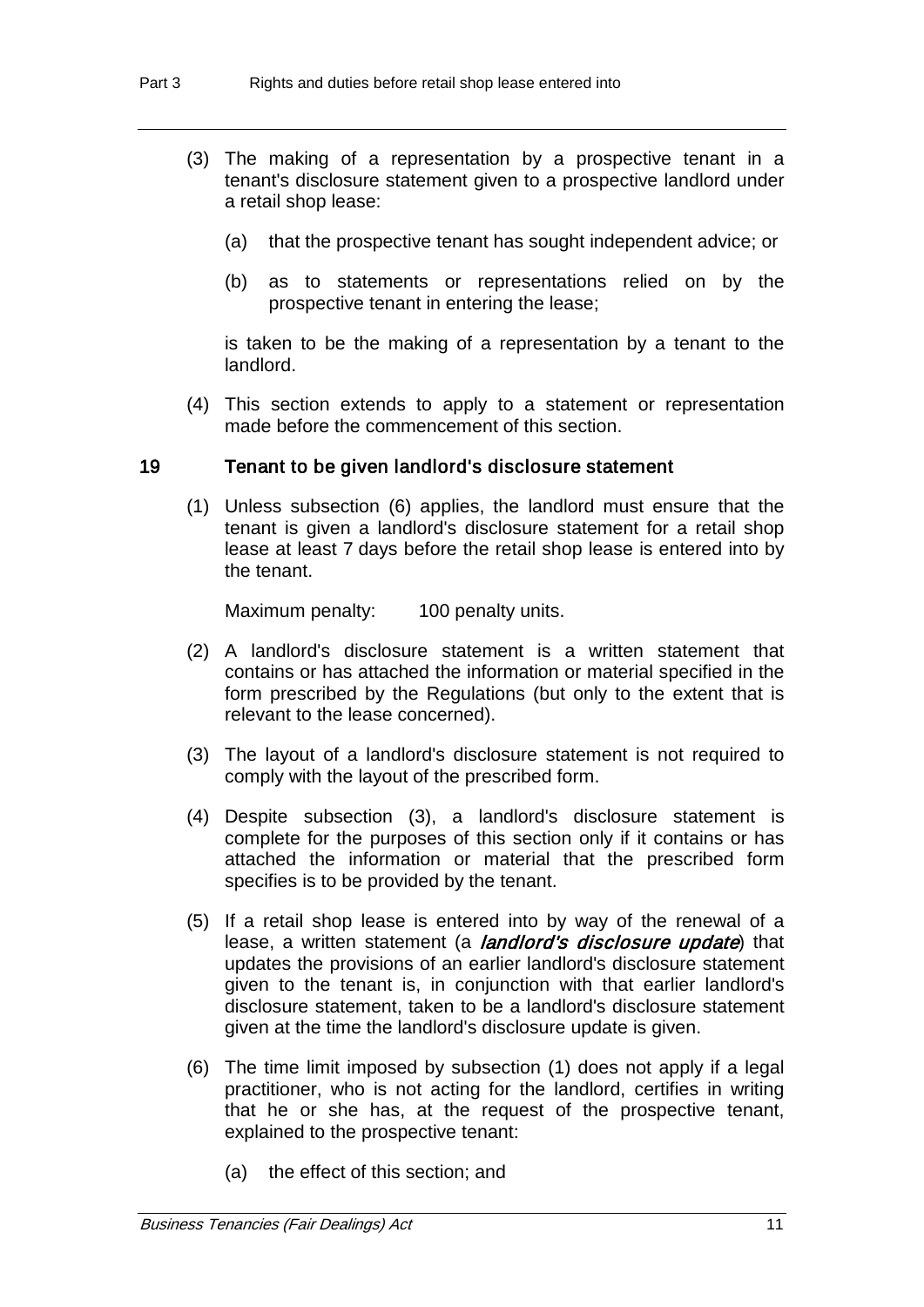(b) that the giving of the certificate will result in a waiver of that time limit.

#### 20 Tenant may terminate for landlord's failure to disclose

- (1) A tenant may terminate a retail shop lease by notice in writing to the landlord at any time within 6 months after the lease was entered into if:
	- (a) the tenant has not been given a landlord's disclosure statement under section 19(1); or
	- (b) subject to subsection (2), the landlord's disclosure statement given to the tenant is incomplete or contains information that at the time it was given was materially false or misleading.
- (2) A tenant cannot terminate the lease under subsection  $(1)(b)$  if:
	- (a) the landlord has acted honestly and reasonably and ought reasonably to be excused for giving an incomplete landlord's disclosure statement or information that is materially false or misleading; and
	- (b) the tenant is in substantially as good a position as the tenant would have been if the landlord's disclosure statement had been complete or the information had not been materially false or misleading.
- (3) The termination of a lease under this section does not affect any right, privilege, obligation or liability acquired, accrued or incurred under the lease in respect of any period before its termination.

### 21 Tenant's disclosure statement

(1) Not later than 7 days after receiving a landlord's disclosure statement, or within a further period to which the prospective landlord agrees, the tenant under a retail shop lease must give the landlord a tenant's disclosure statement.

Maximum penalty: 100 penalty units.

- (2) A tenant's disclosure statement is a statement in writing that contains or has attached the information or material specified in the form prescribed by the Regulations (but only to the extent that it is relevant to the lease concerned).
- (3) The layout of the tenant's disclosure statement is not required to comply with the layout of the prescribed form.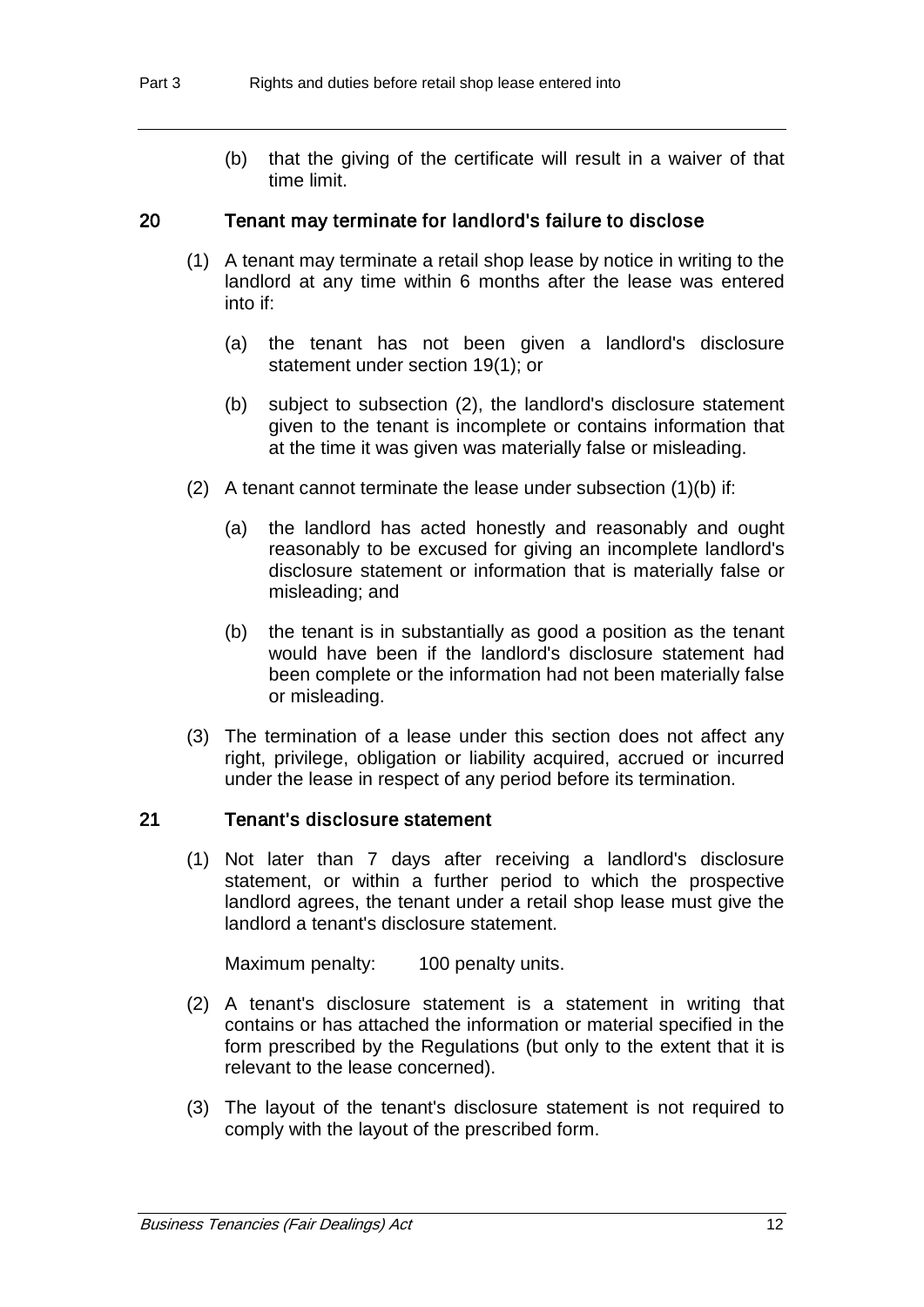(4) If a lease is entered into by way of the renewal of a lease, a written statement (a *tenant's disclosure update*) that updates the provisions of an earlier tenant's disclosure statement given to the landlord is, in conjunction with that earlier tenant's disclosure statement, taken to be the tenant's disclosure statement given at the time the tenant's disclosure update is given.

### 22 Tenant not required to pay undisclosed contributions

A provision of a retail shop lease that requires the tenant to pay or contribute towards the cost of any finishes, fixtures, fittings, equipment or services is void unless the liability to make the payment or contribution is disclosed in a landlord's disclosure statement given to the tenant in accordance with this Part.

#### 23 Lease preparation costs

- (1) A tenant is not liable to pay an amount to the landlord for legal or other expenses incurred by the landlord in connection with the preparation of a retail shop lease unless:
	- (a) the landlord provides the tenant with a copy of the account presented to the landlord for those expenses; and
	- (b) the amount of the charges, or the method of calculation of those charges, is included in the landlord's disclosure statement given to the tenant in accordance with this Part.
- (2) Despite a provision of the retail shop lease or another agreement, the tenant is not liable to pay more than a reasonable sum for legal or other expenses incurred in connection with the preparation of the retail shop lease by the landlord.
- (3) This section does not preclude any right the landlord may have to recover, from a person who enters into and then withdraws from negotiations with the landlord in respect of the retail shop lease, a reasonable sum for legal or other expenses incurred in connection with the preparation of the lease by the landlord.
- (4) In this section:

other expenses includes expenses relating to:

- (a) the negotiation, preparation and execution of the retail shop lease; and
- (b) the obtaining of any necessary consents from mortgagees or government Agencies; and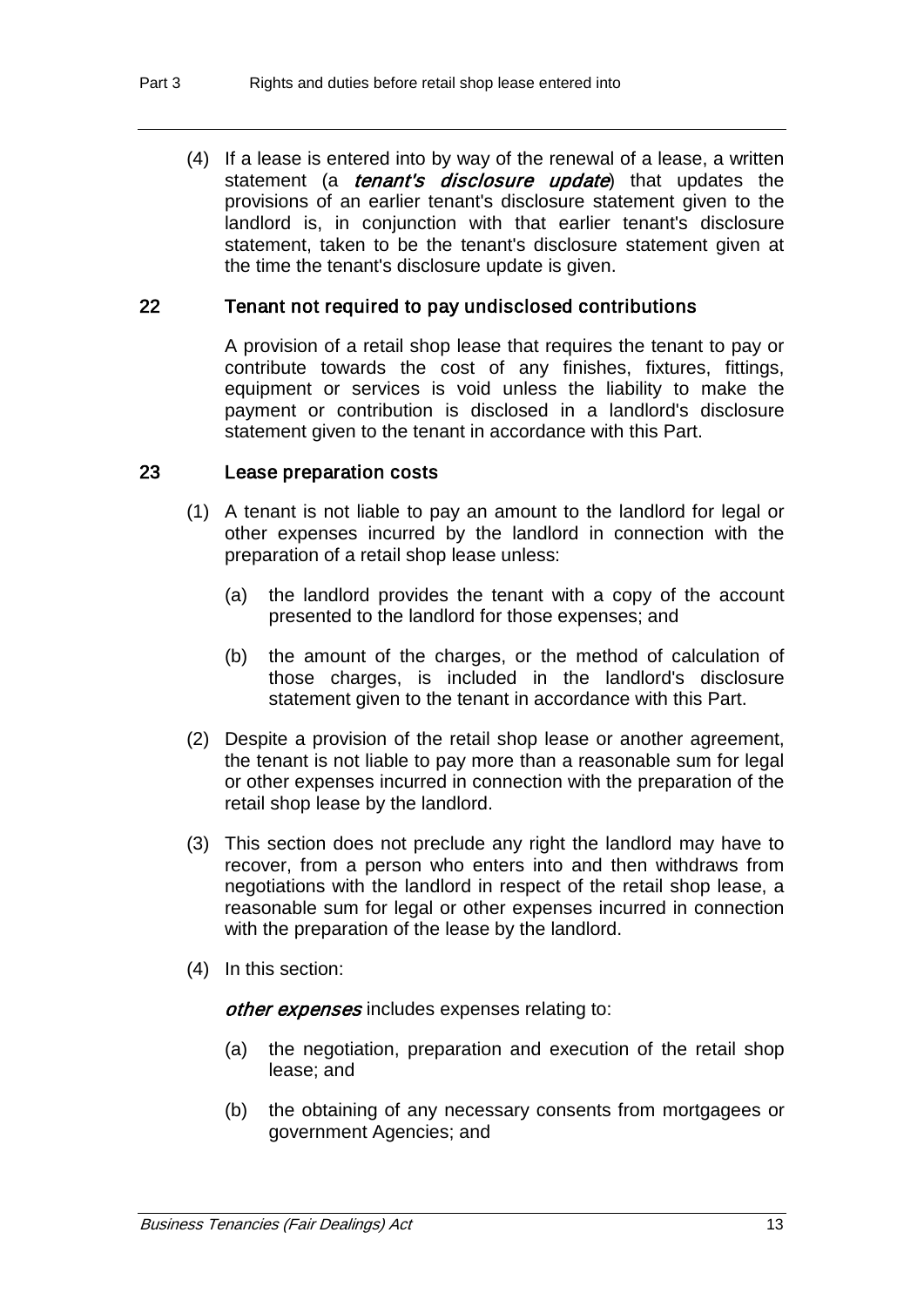(c) any surveys or compliance with a requirement made by or under an Act.

#### 24 Key-money prohibited

(1) A person must not, as landlord or on behalf of the landlord, seek or accept key-money in connection with the granting of a retail shop lease.

Maximum penalty: 100 penalty units.

- (2) A provision of a retail shop lease is void to the extent that it requires or has the effect of requiring key-money in connection with the granting of the lease.
- (3) If a person contravenes this section then, whether or not the person is found guilty of an offence against subsection (1), the tenant is entitled to recover from the landlord as a debt:
	- (a) a payment made by; or
	- (b) the value of any benefit conferred by;

the tenant and accepted by or on behalf of the landlord in contravention of this section.

- (4) This section does not prevent a landlord:
	- (a) requiring payment by the tenant of a reasonable sum for legal or other expenses incurred in connection with the preparation and entering into of the retail shop lease; or
	- (b) receiving payment of rent in advance; or
	- (c) securing performance of the tenant's obligations under the retail shop lease by requiring the provision of a bond, security deposit or a guarantee from the tenant or another person (such as a requirement that the directors of a company that is the tenant guarantee performance of the company's obligations under the lease); or
	- (d) seeking and accepting, from a purchaser of the business, payment for goodwill of a business (but only to the extent that the goodwill is attributable to the conduct of the business by the landlord); or
	- (e) seeking and accepting payment for plant, equipment, fixtures or fittings that are sold by the landlord to the tenant in connection with the granting of the lease; or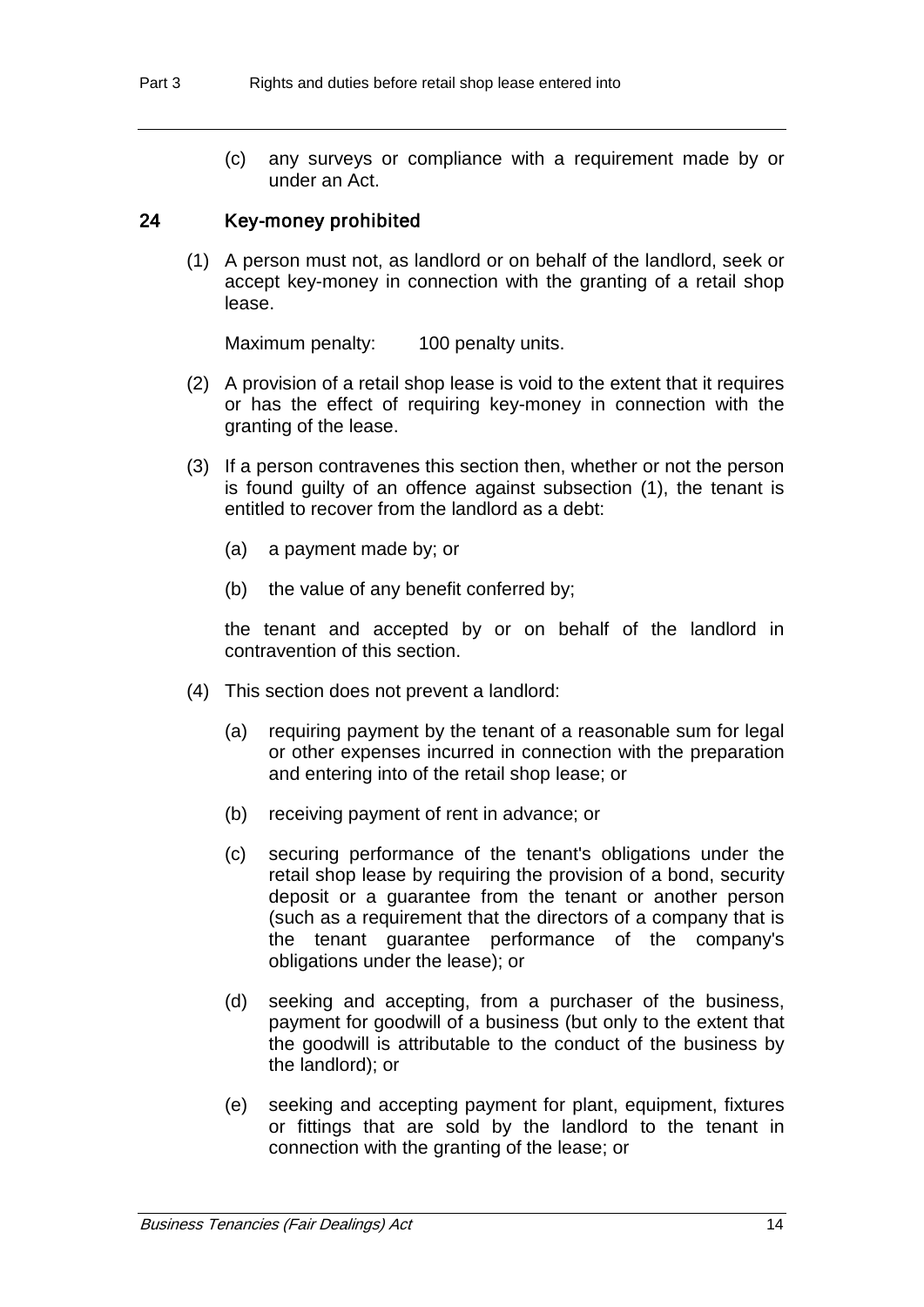(f) seeking and accepting payment for the grant of a franchise in connection with the granting of the retail shop lease.

### 25 Time limit for registration of leases and provision to tenants

- (1) A retail shop lease is taken to include provisions to the following effect:
	- (a) if the lease is not to be registered, the landlord must provide the tenant with an executed copy of the stamped lease within one month after the lease is returned to the landlord or the landlord's legal practitioner or agent following payment of stamp duty on the lease;
	- (b) if the lease is to be registered, the landlord:
		- (i) must lodge the lease for registration within one month after the lease is returned to the landlord or the landlord's legal practitioner or agent following payment of stamp duty on the lease; and
		- (ii) must provide the tenant with an executed copy of the stamped and registered lease within one month after the lease is returned to the landlord or the landlord's legal practitioner or agent following registration of the lease;
	- (c) the periods specified in paragraphs (a) and (b) are to be extended for delays attributable to the need to obtain consent from a head landlord or mortgagee.
- (2) This section does not affect the operation of the *Stamp Duty Act* or the Land Title Act.
- (3) In this section:

registered means registered under the Land Title Act.

### 26 Minimum 5 year term

- (1) The term for which a retail shop lease is entered into, together with a further term or terms provided for by an agreement or option for the acquisition by the tenant of a further term as an extension or renewal of the lease, is not to be less than 5 years.
- (2) For subsection (1), an agreement or option is not taken into account if it is entered into or conferred after the retail shop lease is entered into.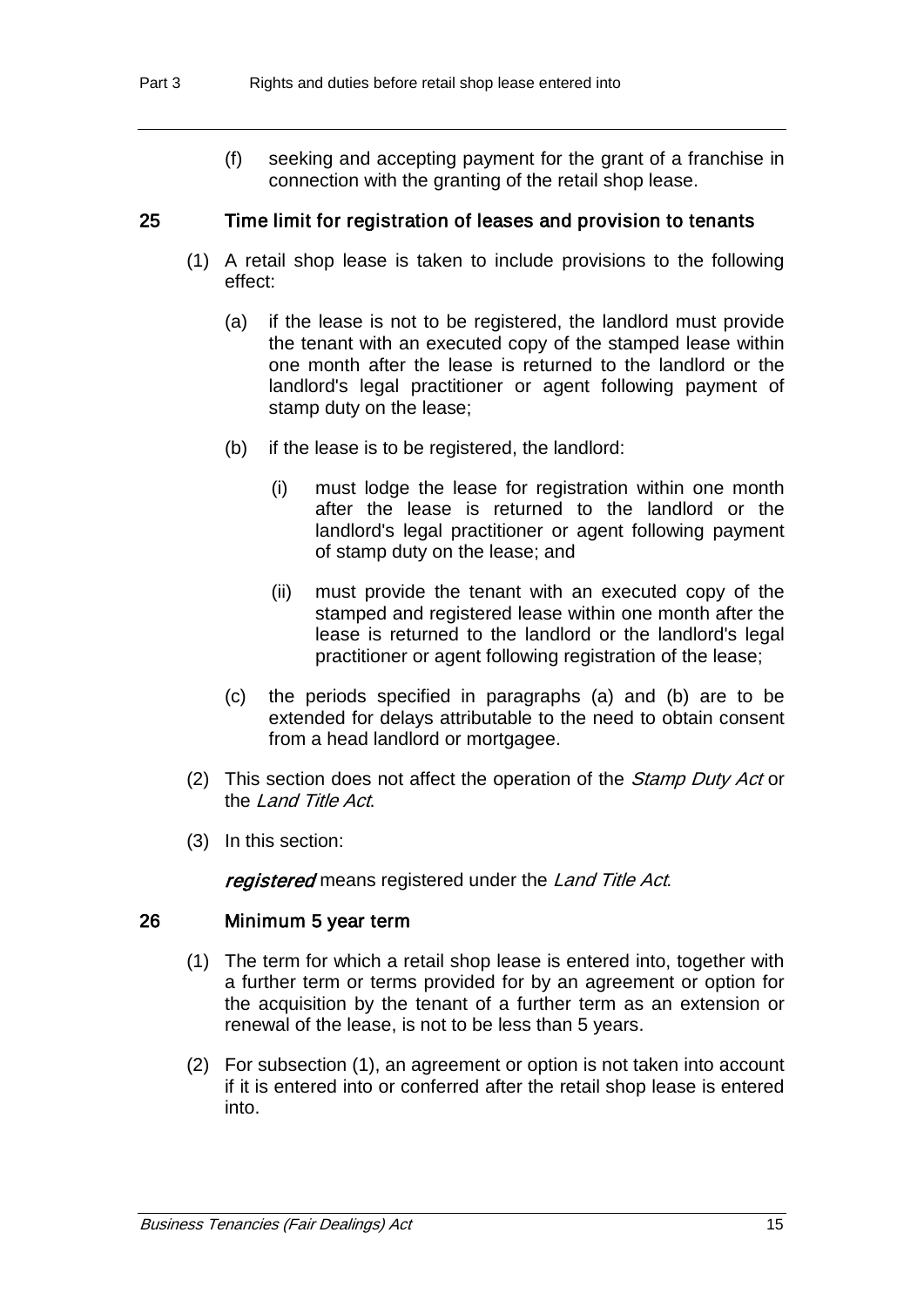- (3) The validity of a retail shop lease is not affected if the lease is entered into in contravention of this section, but the term of the lease is extended by the period necessary to prevent the lease contravening this section.
- (4) This section does not apply to a retail shop lease if a legal practitioner, or accountant, who is not acting for the landlord, certifies in writing that he or she has, at the request of the prospective tenant, explained to the prospective tenant:
	- (a) the effect of subsections (1), (2) and (3); and
	- (b) that the giving of the certificate will result in this section not applying to the lease.
- (5) This section does not apply to a lease that results from the renewal of an earlier lease in accordance with an option conferred on the tenant, only if:
	- (a) there was no break in the entitlement of the tenant to possession of the retail shop; and
	- (b) the option was granted by that earlier lease or by an agreement entered into before or at the same time as that earlier lease was entered into.
- (6) This section does not apply to a lease to the extent that its application would be inconsistent with the terms of a head lease under which the landlord holds the retail shop.

## Part 4 Rent and outgoings under retail shop lease

### Division 1 Rent

### 27 No payment of rent etc. when landlord's fitout not completed

- (1) This section applies to a retail shop lease if:
	- (a) the liability of the tenant to pay rent under the lease begins on the tenant entering into possession of the retail shop (whether or not the tenant is required to enter into possession by a specified date); and
	- (b) the landlord has fitout obligations under the lease.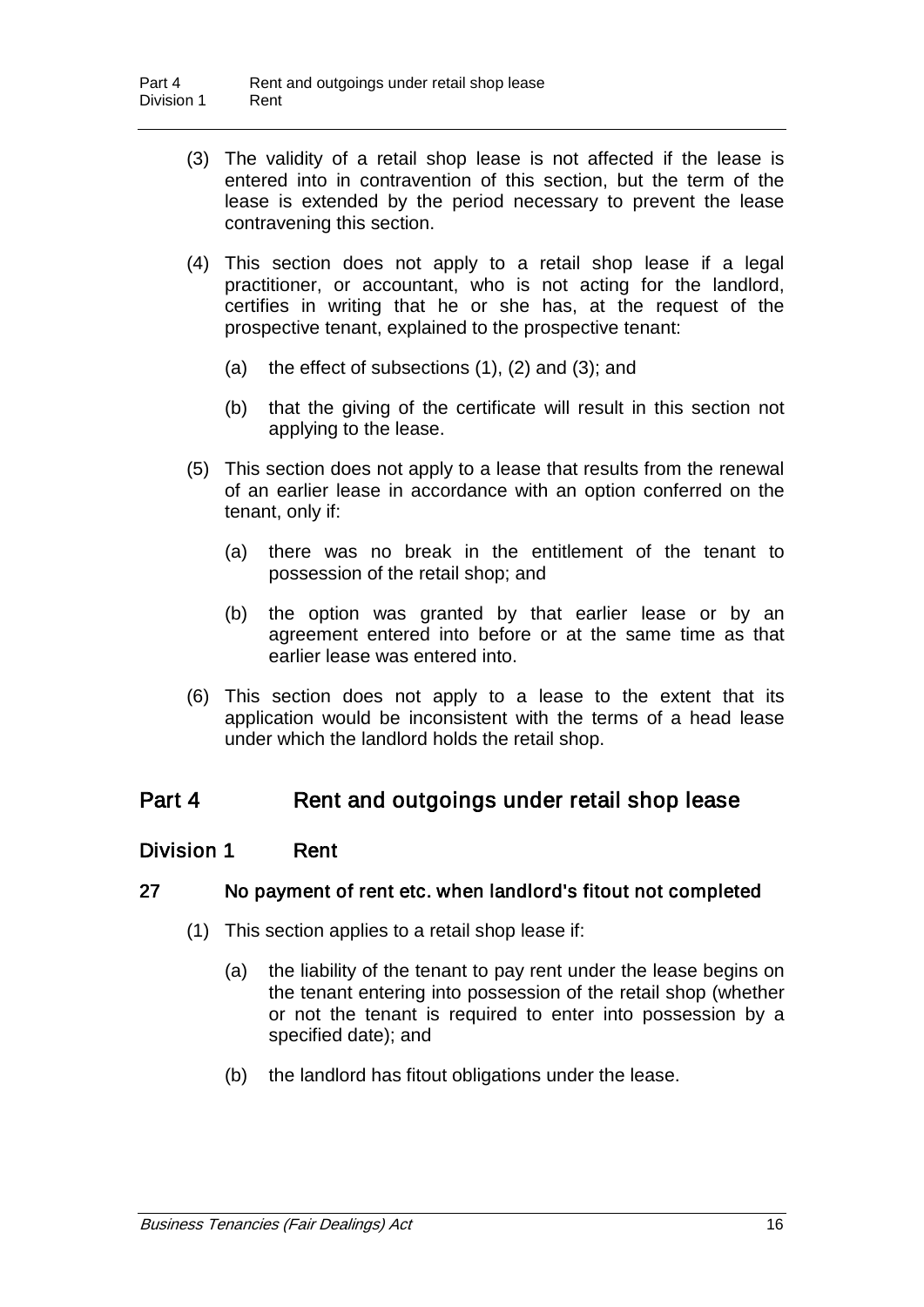- (2) A retail shop lease to which this section applies is taken to provide that:
	- (a) the tenant is not liable to pay rent, or another amount payable under the lease by the tenant (such as an amount payable in respect of outgoings), in respect of a period before the landlord has substantially complied with the landlord's fitout obligations; and
	- (b) the landlord is not entitled to deny the tenant possession of the retail shop merely because the landlord has not complied with the landlord's fitout obligations under the lease.

### 28 Rent reviews generally

- (1) If a retail shop lease provides for a review of the rent payable under the lease or under a renewal of the lease, the lease is to state:
	- (a) when the reviews are to take place; and
	- (b) the basis or formula on which the reviews are to be made.
- (2) The basis or formula on which a rent review is to be made is to be one of the following:
	- (a) a fixed percentage;
	- (b) an independently published index of prices or wages;
	- (c) a fixed annual amount;
	- (d) the current market rent of the retail shop lease;
	- (e) a basis or formula prescribed by the Regulations.
- (3) A provision of a retail shop lease is void to the extent that it precludes or prevents a reduction of rent or limits the extent to which rent may be reduced.
- (4) Subsection (3) does not apply to a provision that uses:
	- (a) a basis or formula mentioned in subsection (2)(a), (b) or (c); or
	- (b) a basis or formula prescribed under subsection (2)(e) that is also prescribed as a basis or formula to which subsection (3) does not apply.
- (5) A rent review is to be conducted as early as practicable within the time provided by the lease, and if the landlord has not initiated the review within 90 days after the end of that time the tenant may initiate the review.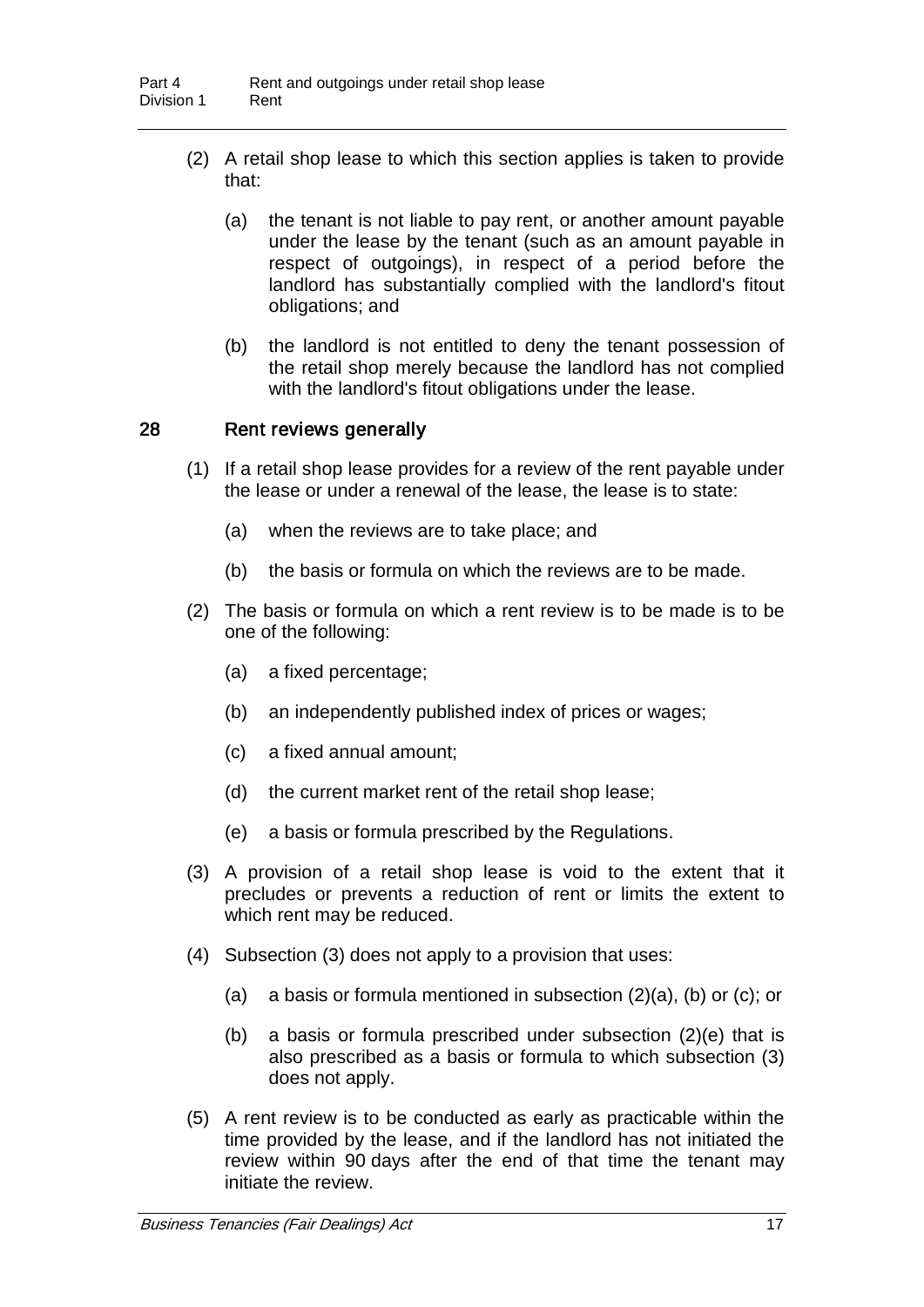- (6) A rent review provision in a retail shop lease is void if the lease does not specify how the review is to be made.
- (7) If a provision in a retail shop lease that provides for a review of the rent payable under the lease does not comply with subsection (2), the rent is to be:
	- (a) as agreed between the landlord and tenant; or
	- (b) if there is no agreement within 30 days after the landlord gives the tenant, or the tenant gives the landlord, a written notice specifying an amount of rent for the purposes of the review – the amount determined as the current market rent of the retail premises by a specialist retail valuer appointed by the Commissioner.
- (8) The landlord and the tenant are to pay the costs of the valuation under subsection (7) in equal shares.

### 29 Reviews of current market rent

- (1) A retail shop lease that provides for rent to be changed to current market rent, or that provides an option to renew or extend the lease at current market rent, is taken to include provisions to the following effect:
	- (a) the current market rent is the rent that would reasonably be expected to be paid for the shop, determined on an effective rent basis, having regard to the following matters:
		- (i) the provisions of the lease;
		- (ii) the rent that would reasonably be expected to be paid for the shop, in a free and open market between a willing landlord and a willing tenant in an arm's length transaction, if it were unoccupied and offered for renting for the same or a substantially similar use to which the shop may be put under the lease;
		- (iii) the gross rent, less the landlord's outgoings payable by the tenant;
		- (iv) rent concessions and other benefits that are frequently or generally offered to prospective tenants of unoccupied retail shops;
	- (b) for paragraph (a), the current market rent is not to take into account the value of goodwill created by the tenant's occupation or the value of the tenant's fixtures and fittings on the retail shop premises;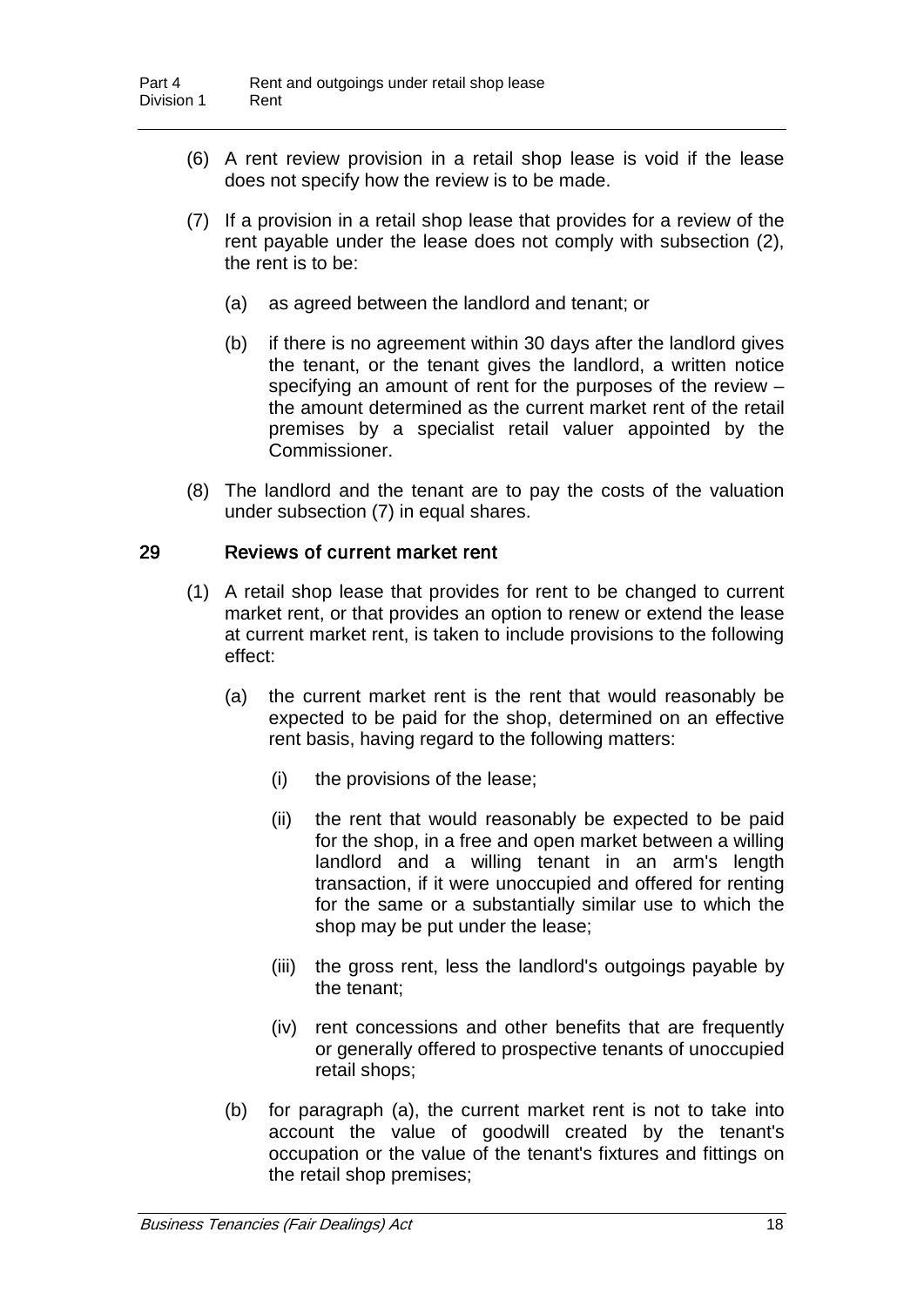- (c) if the landlord and the tenant do not agree as to what the actual amount of that rent is to be, the amount of the rent is to be determined by a valuation carried out by:
	- (i) a specialist retail valuer appointed by agreement between the parties to the lease; or
	- (ii) if the parties cannot agree as to who is to be appointed under subparagraph (i) – a specialist retail valuer appointed by the Commissioner;
- (d) in determining the amount of current market rent, a specialist retail valuer must take into account the matters set out in paragraph (a);
- (e) the landlord must, not later than 14 days after a request by a specialist retail valuer appointed under paragraph (c), supply the valuer with all relevant information about leases for retail shops situated in the same building or retail shopping centre to assist the valuer to determine the current market rent;
- (f) a valuation for paragraph (c) is to be in writing, to contain detailed reasons for the specialist retail valuer's determination and to specify the matters to which the valuer had regard in making his or her determination;
- (g) the parties to the lease are to pay in equal shares the costs of a valuation by a specialist retail valuer.
- (2) A specialist retail valuer appointed under subsection (1)(c) must make the valuation of current market rent not later than one month after accepting the appointment.
- (3) A specialist retail valuer may apply under Part 11 for an order that a landlord comply with a request mentioned in subsection (1)(e) to supply relevant information about leases for retail shops situated in the same building or retail shopping centre to assist the valuer to determine the rent.

### 30 Tenant may have current market rent determined early

- (1) A retail shop lease that provides an option to renew or extend the lease at current market rent is taken to include provisions to the following effect:
	- (a) the tenant is entitled to request a determination of the current market rent at any time within the period that begins 6 months before, and ends 3 months before, the last day on which the option may be exercised under the lease, but may not make the request if the landlord and the tenant have already agreed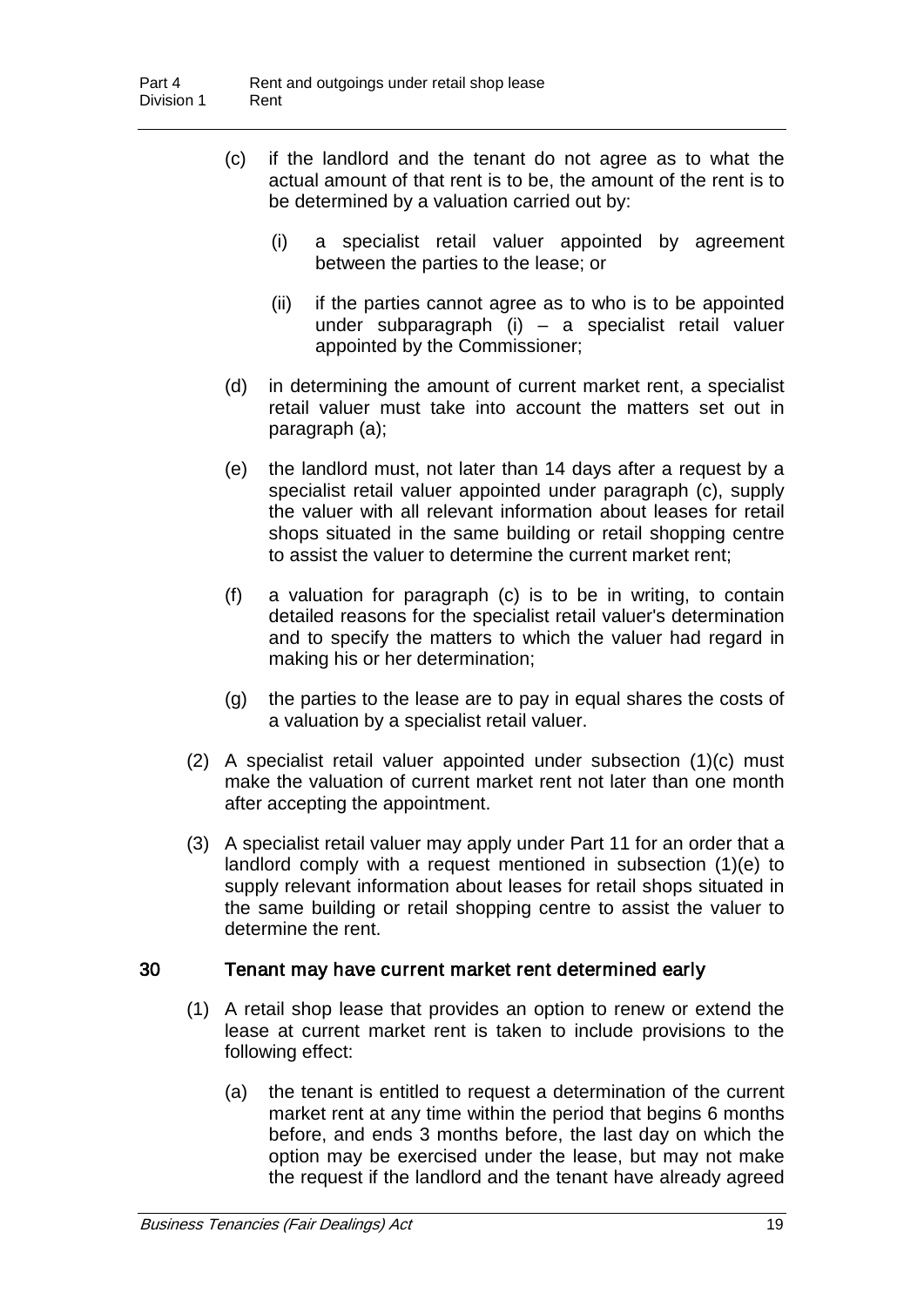as to the actual amount of that rent;

- (b) the tenant makes the request by giving to the landlord notice in writing of the request;
- (c) if the tenant makes the request:
	- (i) the amount of the current market rent is to be determined (as at the time of the request) in accordance with the provisions of a lease mentioned in section 29; and
	- (ii) the period within which the tenant must exercise the option is varied so that the last day on which the option may be exercised is 21 days after the determination of rent is made and notified to the tenant in writing or the last day of the term of the lease, whichever is the earlier;
- (d) the parties agree that the amount of rent determined under paragraph (c) is the current market rent for the purposes of the exercise of the option, even though it may be a determination of the current market rent as at some earlier time;
- (e) if the tenant renews or extends the lease after the determination of current market rent – the parties to the lease are to pay in equal shares the costs of the determination;
- (f) if the tenant does not renew or extend the lease after the determination of current market rent – the tenant must pay the costs of the determination.
- (2) If a retail shop lease is for a term of 12 months or less, the periods of 6 months and 3 months in subsection (1) are shortened to 3 months and 30 days respectively.

### 31 Proper use by valuer of information received

- (1) A specialist retail valuer who is supplied with information by a landlord or a tenant for the purpose of determining under section 29 the amount of rent under a retail shop lease must not:
	- (a) use or permit the use of the information for any purpose other than to determine the current market rent for the lease concerned; or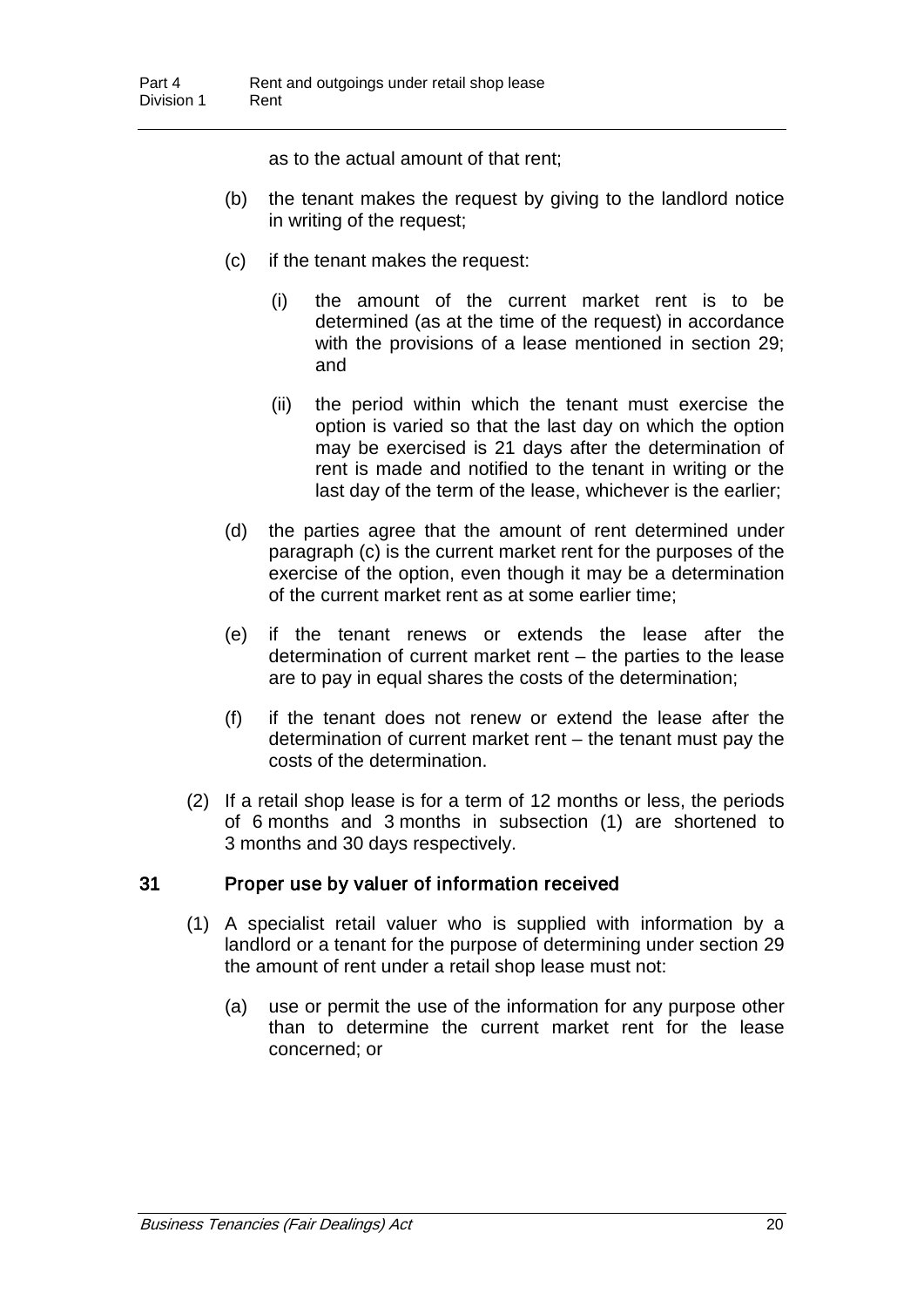(b) communicate or disclose the information to another person or permit the information to be communicated or disclosed to another person.

Maximum penalty: 200 penalty units or imprisonment for 12 months.

- (2) Subsection (1) does not prevent the specialist retail valuer using, communicating or disclosing information, or permitting another person to do so, in any of the following circumstances:
	- (a) in accordance with a consent of both the landlord and the tenant;
	- (b) to a court or the Commissioner;
	- (c) if the use, communication or disclosure occurs:
		- (i) for the purpose of specifying the matters to be taken into consideration in making a determination under section 29; and
		- (ii) in a way that does not disclose information identifying a particular lease or tenant or information relating to a tenant's business.
- (3) A specialist retail valuer who contravenes subsection (1) is, whether or not the person is found guilty of an offence against that subsection, liable to pay compensation to the landlord or tenant for loss or damage suffered by the landlord or tenant as a result of the information being used, communicated or disclosed in contravention of subsection (1).
- (4) The amount of the compensation mentioned in subsection (3) is:
	- (a) as agreed between the valuer and the person seeking compensation; or
	- (b) if the valuer and the person cannot agree on the amount:
		- (i) as determined under Part 11 following an application by the person seeking compensation; or
		- (ii) if no determination is able to be made under Part  $11 as$ determined by a court having the appropriate jurisdiction specified in that Part.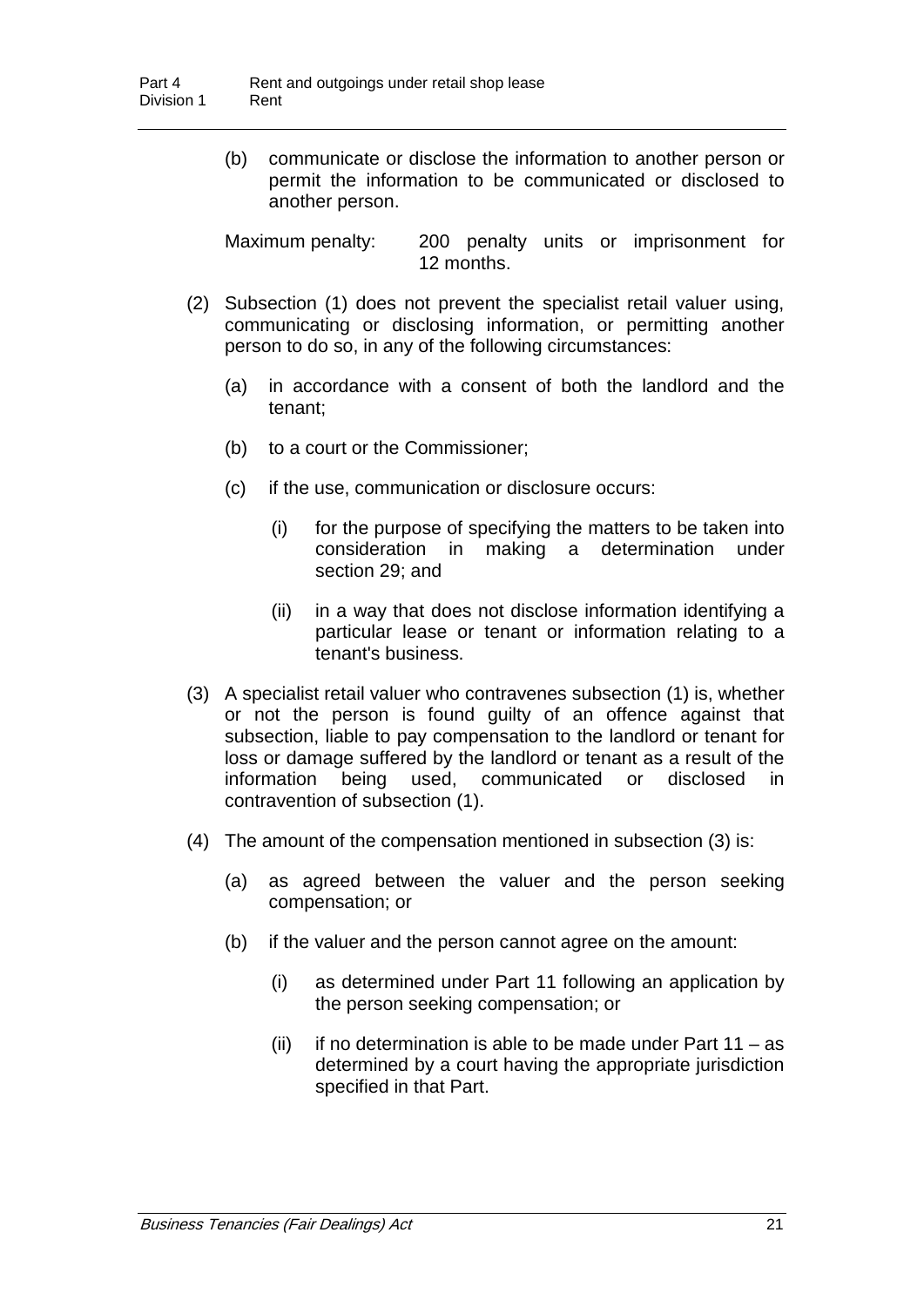### 32 Turnover rent

- (1) For a provision of a retail shop lease that relates to the determination of rent or a component of rent by reference to turnover, *turnover* does not include any of the following:
	- (a) the amount of losses incurred in the resale or disposal of merchandise reasonably and properly purchased from customers as trade-ins in the usual course of business;
	- (b) the amount of deposits and instalments received on account of lay-bys, hire purchase or credit sales that have been refunded to customers;
	- (c) the amount of a refund on a transaction if the proceeds of the transaction have been included as part of turnover;
	- (d) the amount of service, finance or interest charges payable to a financier in connection with provision of credit to customers (other than commissions on credit or store cards);
	- (e) the price of merchandise exchanged between shops of the tenant if the exchange is made solely for the convenient operation of the business of the tenant and not for the purpose of concluding a sale made at or from the shop to which the lease relates;
	- (f) the price of merchandise returns to shippers, wholesalers or manufacturers;
	- (g) the proceeds of sale of the tenant's fixtures and fittings after their use in the conduct of business at or from the retail shop to which the lease relates;
	- (h) the amount of discounts allowed to customers in the normal course of business;
	- (i) the amount of uncollected credit accounts that are written off;
	- (j) the net amount paid or payable by the tenant on account of a tax imposed at the point of retail sale or hire of goods or services;
	- (k) the amount of delivery charges;
	- (l) the amount received from the sale of lottery tickets and similar tickets (other than commission on those sales).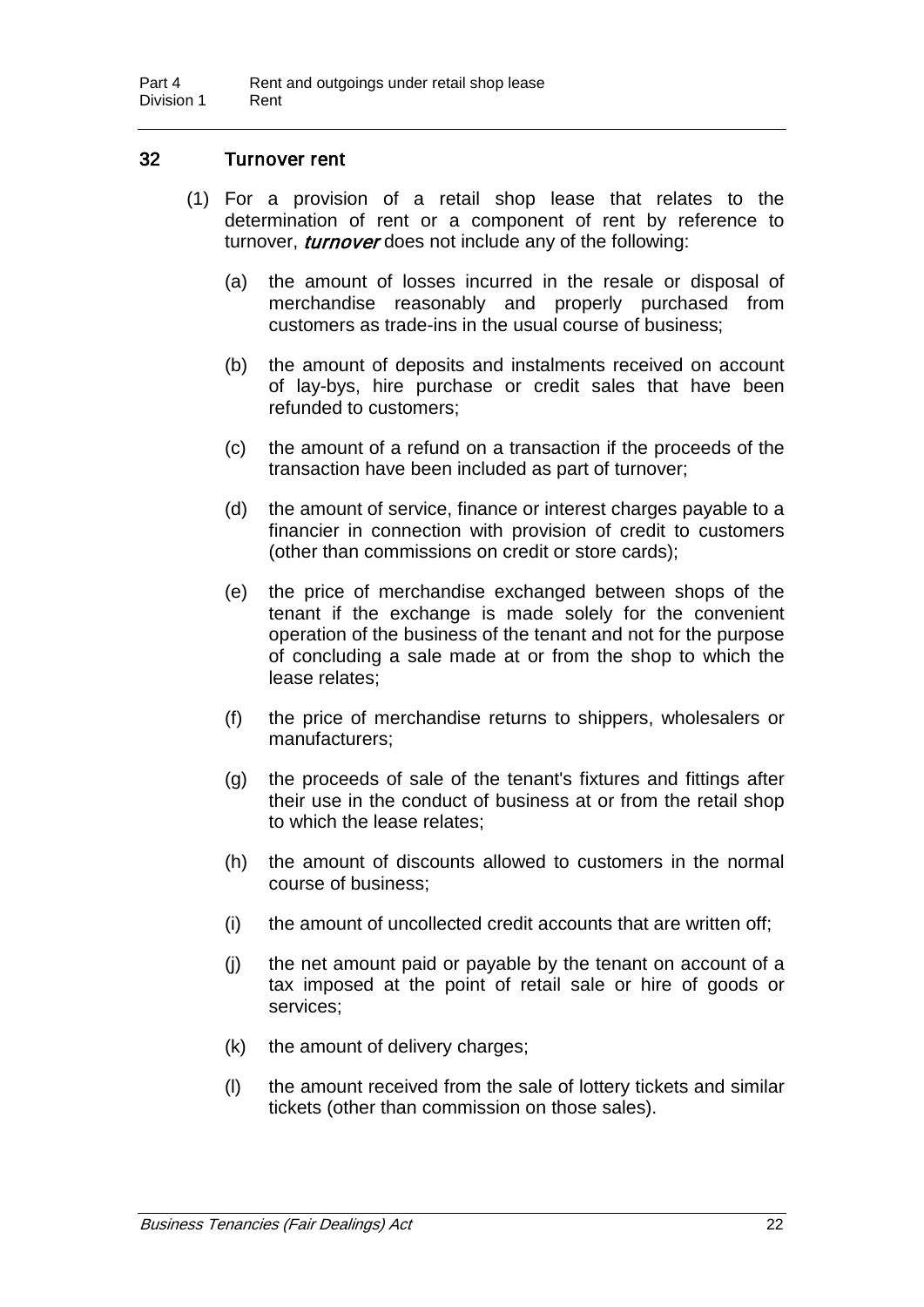- (2) The lease is taken to provide for an underpayment or overpayment of rent (resulting from actual turnover differing from projected or presumed turnover) to be adjusted within one month after the tenant requests the landlord in writing for the adjustment and provides the landlord with information that the landlord may reasonably require to make the adjustment.
- (3) The tenant may make a request for an adjustment mentioned in subsection (2) only once in the first 12 months of the lease term and, after that, only at intervals of not less than 12 months following the first request for an adjustment under the lease.
- (4) Subsection (3) does not prevent the lease providing for, or the parties otherwise agreeing to, more frequent adjustments than are provided for by this section.
- (5) In this section:

turnover includes gross takings, gross receipts, gross income and similar concepts.

### 33 Special rent – cost of fitout

This Act does not prevent a retail shop lease from providing for the payment of a special rent (in addition to any other rent) to cover the cost of fitout, fixtures, fittings and equipment installed or provided by the landlord at the landlord's expense.

### 34 Rent and other costs associated with other land not recoverable from tenant

- (1) A provision in a retail shop lease is void to the extent that it requires the tenant to pay an amount in respect of rent, and other costs, associated with unrelated land.
- (2) In this section:

### unrelated land means land other than:

- (a) land on which is situated the building or retail shopping centre of which the retail shop forms part; or
- (b) land of the landlord used by or for the benefit of the tenants:
	- (i) conducting business in that building or retail shopping centre; or
	- (ii) in connection with trading in that building or retail shopping centre.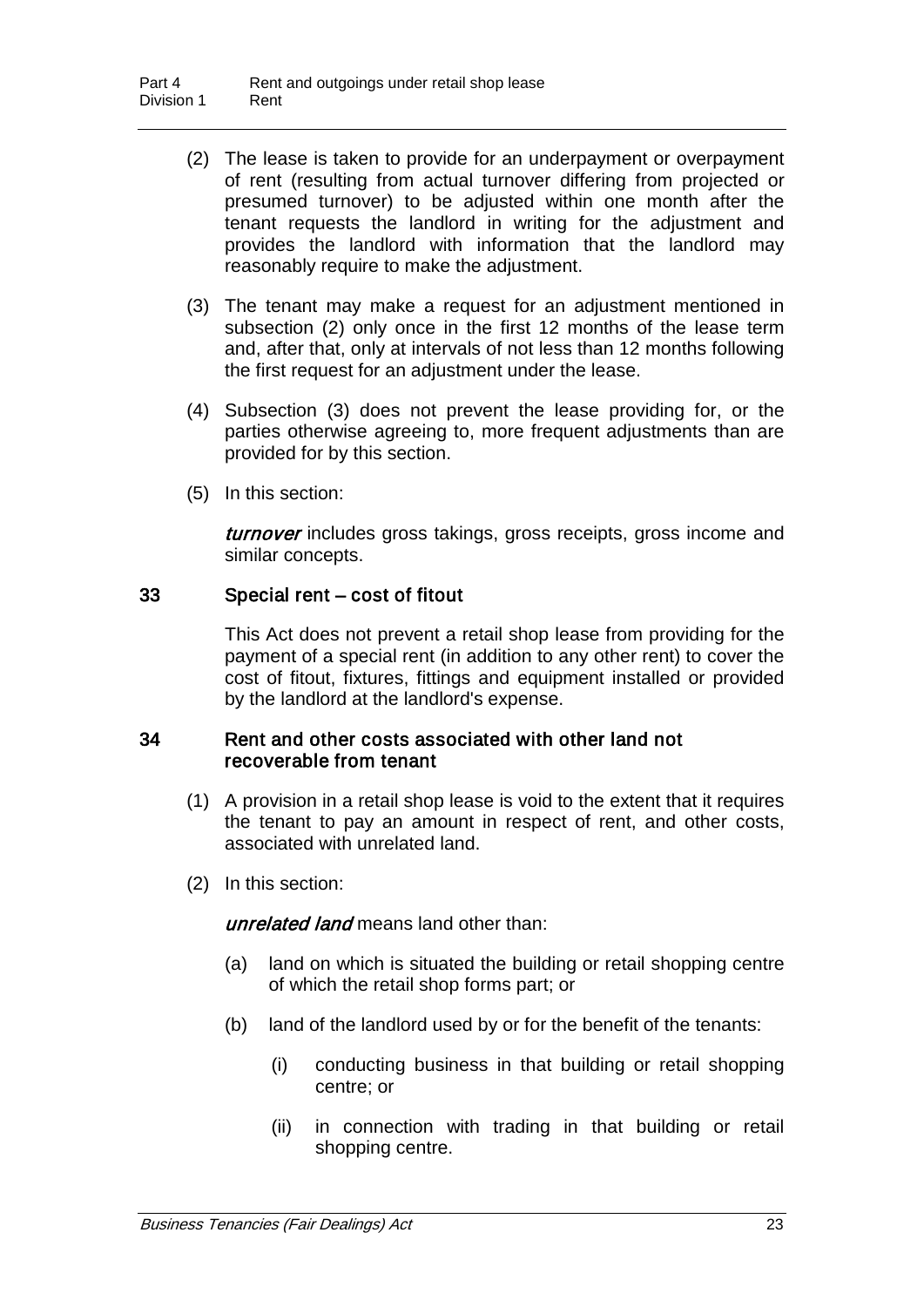## Division 2 Sinking funds

### 35 Sinking fund for major repairs and maintenance

If a retail shop lease provides for the establishment of a sinking fund to fund provision for major items of repair or maintenance, the lease is taken to include provisions to the following effect:

- (a) an amount paid by the tenant in respect of the landlord's outgoings on account of those major items of repair or maintenance is to be paid into the sinking fund;
- (b) so much of the balance standing to the credit of the sinking fund as remains unexpended from time to time for a purpose for which the sinking fund was established is to be held by the landlord in an account bearing interest;
- (c) amounts paid by the tenant for credit of the sinking fund, and the net interest earned by the landlord on the sinking fund, are not to be applied by the landlord for a purpose other than payment of outgoings for which the sinking fund was established;
- (d) the landlord is liable to contribute to the sinking fund a deficiency attributable to a failure by the landlord, or a predecessor in title of the landlord, to comply with paragraph (c);
- (e) the major items of repair or maintenance for which contribution to the sinking fund may be required by the tenant are limited to repair or maintenance of:
	- (i) a building, or plant and equipment of a building, in which the retail shop is situated; or
	- (ii) if the retail shop lease relates to a retail shop situated in a retail shopping centre – the buildings, plant and equipment and areas used in association with the retail shopping centre;
- (f) the tenant is not liable to contribute an amount to the sinking fund that is greater than the maximum amount permitted under the Act;
- (g) the landlord must keep full and accurate accounts of all money received or held by the landlord in respect of the sinking fund;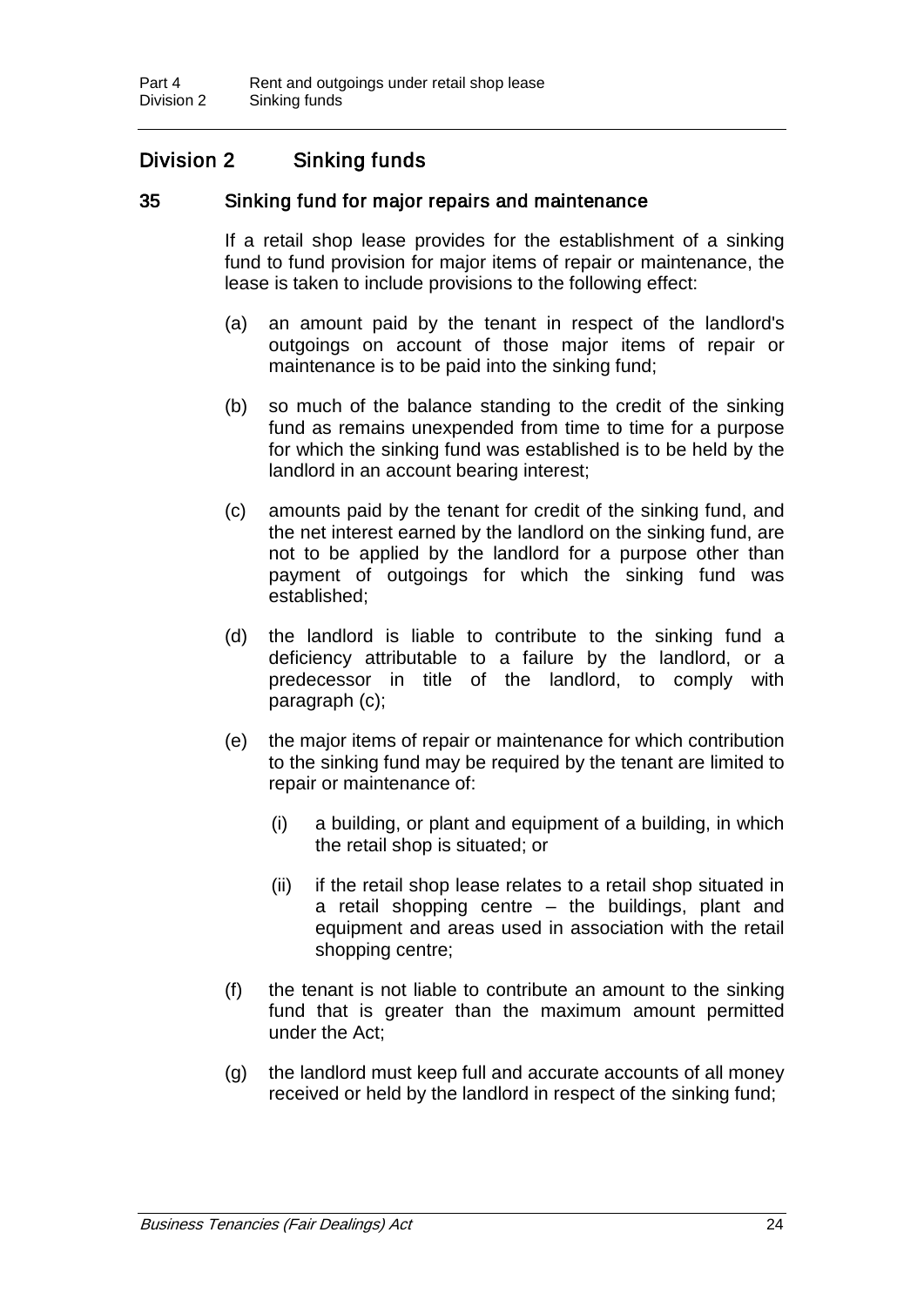- (h) the landlord must give the tenant, not later than 3 months after the end of each accounting period of the landlord during the term of the lease, a sinking fund statement containing details of expenditure during the period from the fund on items for which the tenant is required to contribute;
- (i) the landlord must provide with the statement mentioned in paragraph (h) a report on the statement prepared by a person who holds a public practice certificate issued by an accountants body;
- (j) a sinking fund statement provided by a landlord to a tenant is to be prepared in accordance with the relevant principles and disclosure requirements of applicable accounting standards.

### 36 Limits on sinking funds

- (1) This section applies to the landlord under a retail shop lease that provides for the establishment of a sinking fund to fund provision for major items of repair or maintenance.
- (2) The landlord must not establish more than one sinking fund at any one time in respect of retail shop leases for retail shops situated in the same building or retail shopping centre.

Maximum penalty: 50 penalty units.

(3) The landlord must not require or accept contributions to the sinking fund in respect of a retail shop situated in a retail shopping centre that total an amount that is more than 5% of the total of the landlord's estimated outgoings for the year concerned in respect of the retail shopping centre.

Maximum penalty: 50 penalty units.

(4) The landlord must not require or accept contributions by a tenant to the sinking fund if the amount outstanding to the credit of the sinking fund is more than \$250 000.

Maximum penalty: 50 penalty units.

### 37 Repayment from sinking fund after destruction etc. of building

(1) This section applies to the landlord under a retail shop lease of a retail shop that provides for the establishment of a sinking fund to fund provision for major items of repair or maintenance.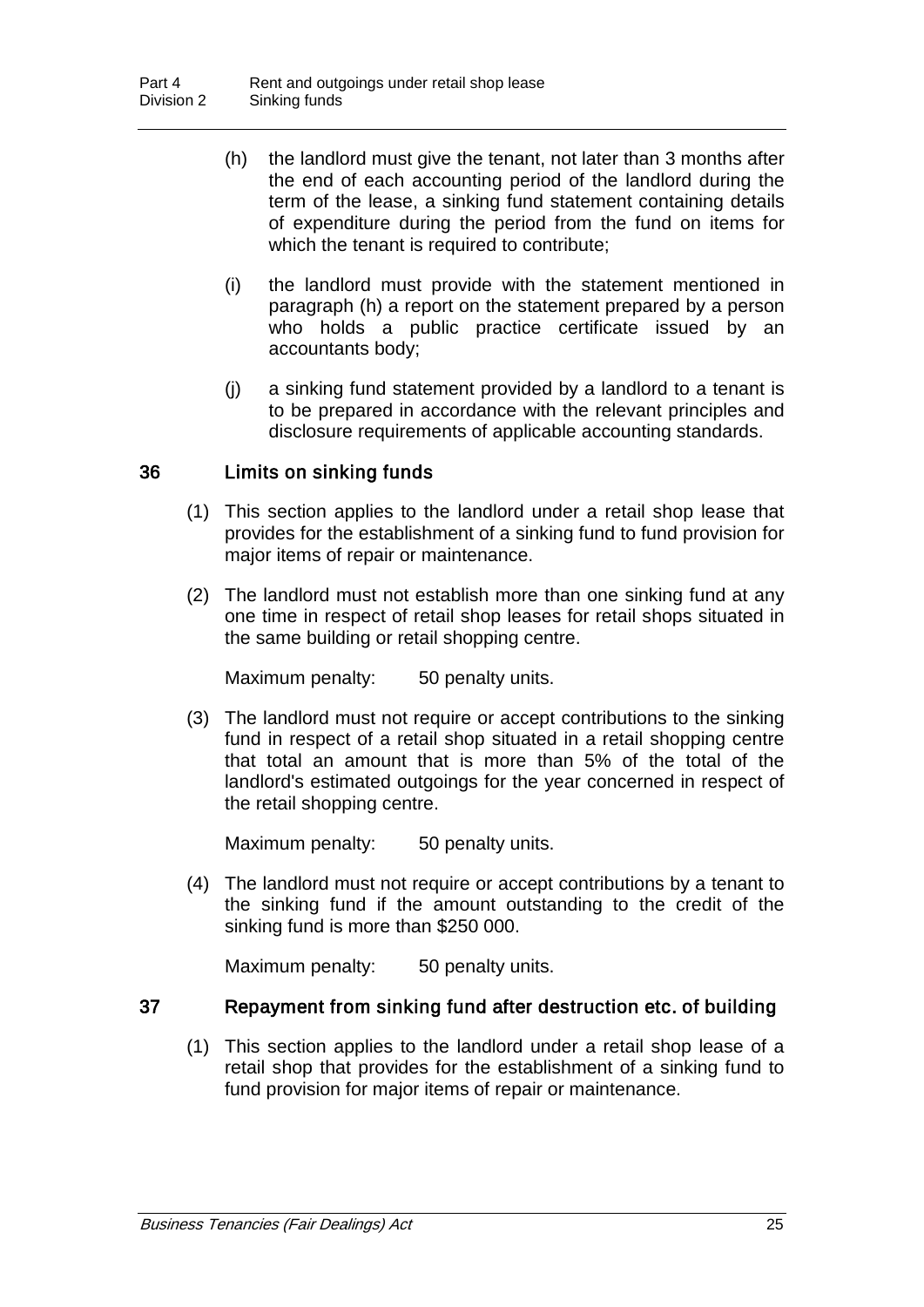- (2) If the building or retail shopping centre in which the retail shop is located is destroyed or demolished or the retail shopping centre ceases to operate, the landlord must repay to each tenant liable to contribute to the sinking fund the amount payable to the tenant determined in accordance with subsection (3).
- (3) The amount payable to the tenant is that proportion of the total amount outstanding to the credit of the sinking fund that is equal to the proportion that the lettable area of the tenant's retail shop bears to the total lettable area of all the shops in respect of which contributions are required to be made to the fund.
- (4) In this section:

landlord and tenant mean the persons who were the landlord and tenant, respectively, under a retail shop lease immediately before the destruction or demolition of the building or immediately before the retail shopping centre ceased to operate.

### Division 3 Outgoings

### 38 Recovery of outgoings from tenant

- (1) The tenant under a retail shop lease is not liable to pay an amount to the landlord in respect of outgoings except in accordance with provisions of the lease that specify:
	- (a) the outgoings that are to be regarded as recoverable; and
	- (b) how the amount of those outgoings will be determined and how they will be apportioned to the tenant; and
	- (c) how those outgoings or any part of them may be recovered by the landlord from the tenant.
- (2) Costs associated with the advertising or promotion of a retail shop or retail shopping centre, or of a business carried on there, are not outgoings for subsection (1).

### 39 Landlord to provide estimates and expenditure statement of outgoings

A retail shop lease is taken to include provisions to the following effect:

(a) the landlord must give the tenant a written estimate of the outgoings for which the tenant is liable under the lease to make a payment to the landlord;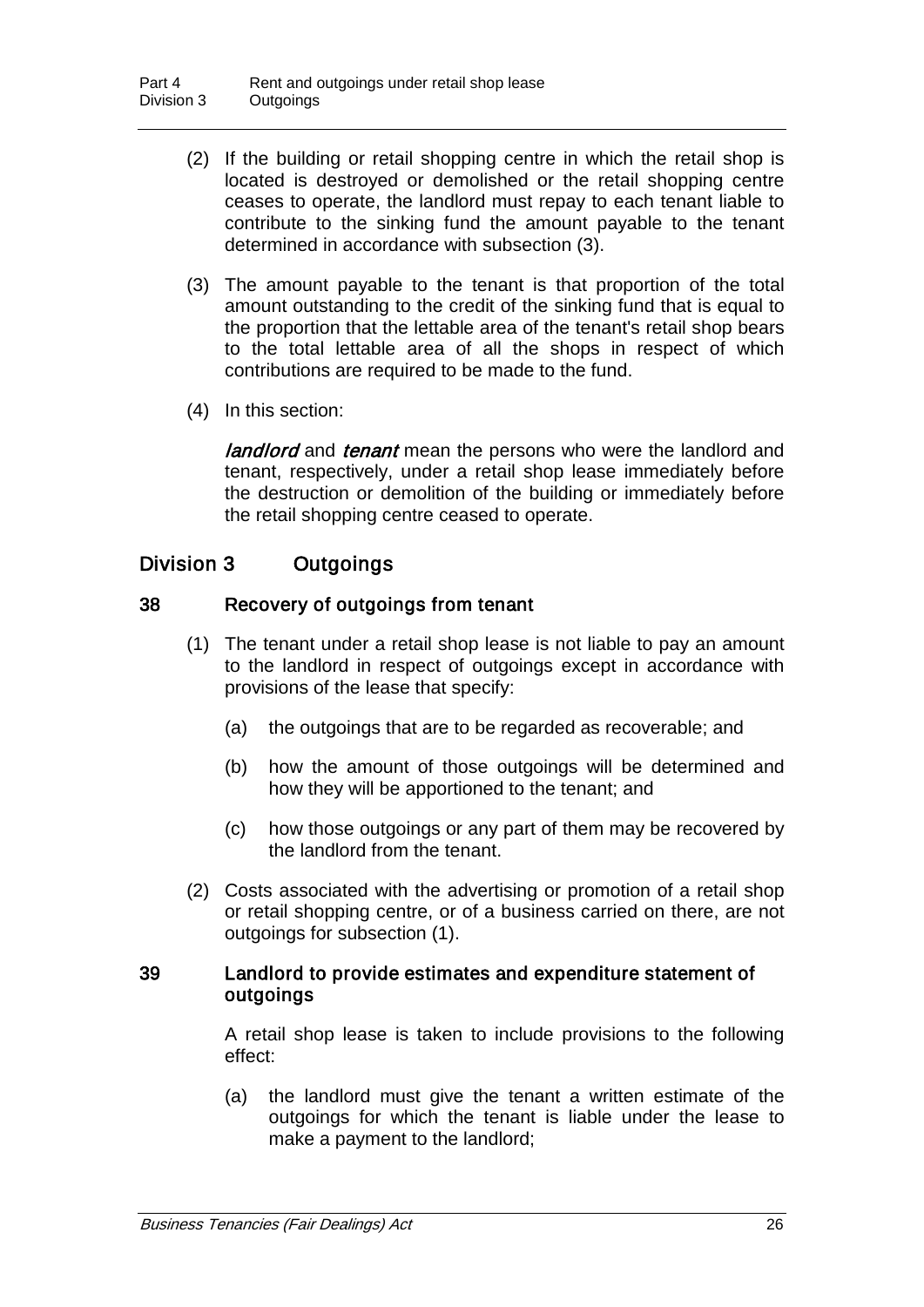- (b) the estimate of outgoings is to be given to the tenant:
	- (i) in respect of each accounting period of the landlord during the term of the lease; and
	- (ii) before the lease is entered into and, during the term of the lease, at least one month before the commencement of the accounting period concerned;
- (c) the landlord must make a written expenditure statement available for examination by the tenant, detailing all expenditure by the landlord on account of outgoings in respect of which the tenant is liable under the lease to make a payment to the landlord;
- (d) the expenditure statement is to be made available at least twice in each of the landlord's accounting periods during the term of the lease, being:
	- (i) once in relation to expenditure during the first 6 months of each of the accounting periods; and
	- (ii) once in relation to expenditure during the second 6 months of each of the accounting periods;

within one month after the end of the 6 month period to which the expenditure statement relates;

(e) for paragraphs (a) and (c), the relevant outgoings are to be itemised in the manner specified in the prescribed form of landlord's disclosure statement in relation to such outgoings.

### 40 Landlord to give statement and report on outgoings

A retail shop lease is taken to include provisions to the following effect:

- (a) the landlord must give the tenant a written statement (an outgoings statement) that details all expenditure by the landlord in each accounting period of the landlord during the term of the lease on account of outgoings to which the tenant is required to contribute;
- (b) if the shop is in a retail shopping centre the outgoings statement is to include a statement of the current gross lettable area of the shopping centre and details of each material change in that gross lettable area during the period to which the outgoings statement relates;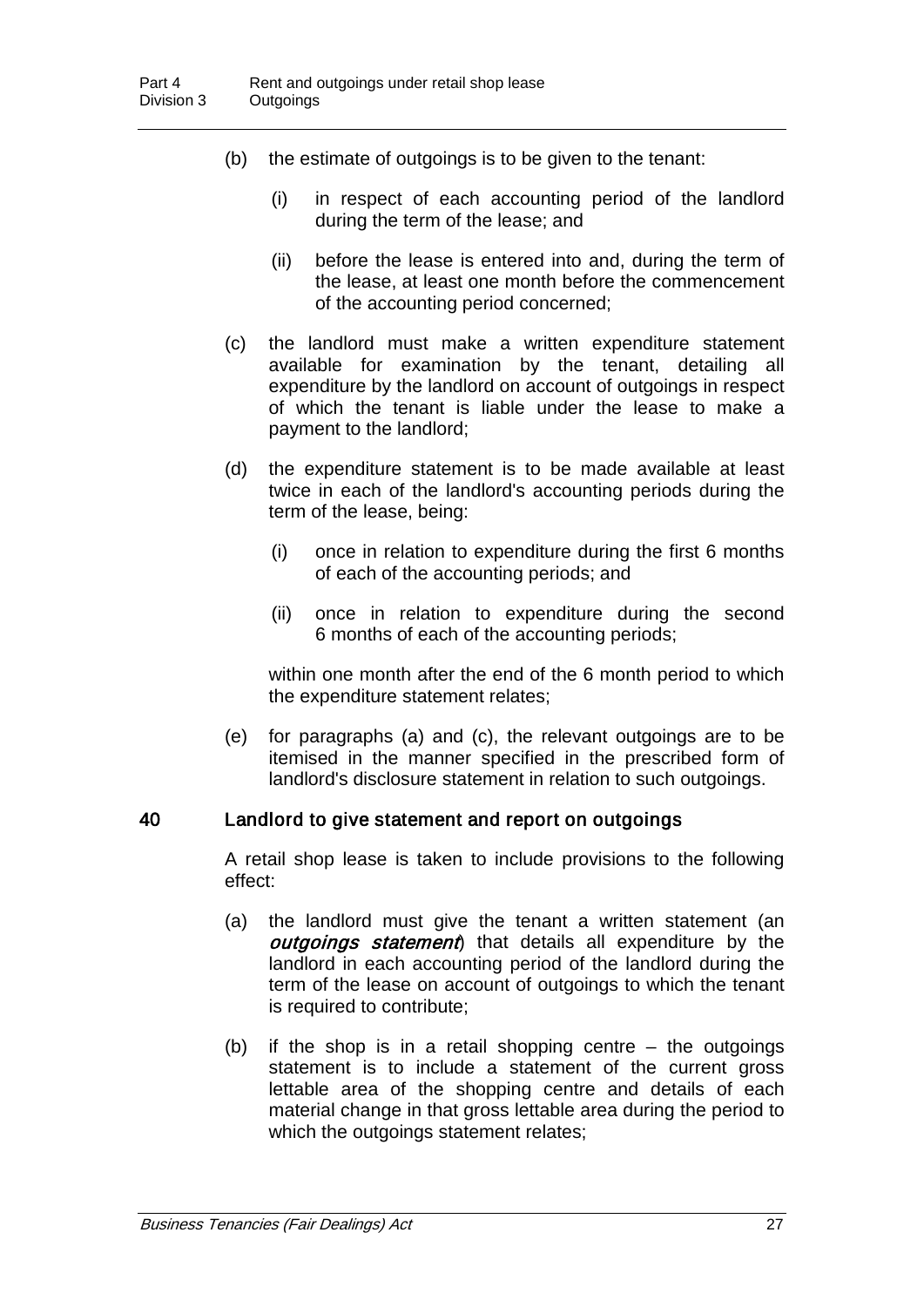- (c) the outgoings statement is to be prepared in accordance with relevant principles and disclosure requirements of applicable accounting standards;
- (d) the outgoings statement is to be given to the tenant within 3 months after the end of the accounting period to which it relates;
- (e) the outgoings statement is to be accompanied by a report (an auditor's report) on the statement prepared by a person who holds a public practice certificate issued by an accountants body;
- (f) the auditor's report is to include a statement by the auditor as to:
	- (i) whether or not the outgoings statement correctly states the expenditure by the landlord during the accounting period concerned for outgoings to which the tenant is required to contribute; and
	- (ii) whether or not the total amount of estimated outgoings for that period, as shown in the estimate of outgoings given to the tenant, was more than the total actual expenditure by the landlord for outgoings during that period;
- (g) the outgoings statement may be a composite statement (that is, it may relate to more than one tenant) so long as each tenant to whom it relates is able to ascertain from the statement the information required by paragraph (a) that is relevant to that tenant;
- (h) the outgoings statement need not be accompanied by an auditor's report if:
	- (i) the statement does not relate to outgoings other than water, sewerage and drainage rates and charges, council rates and charges and insurance; and
	- (ii) the statement is accompanied by copies of assessments, invoices, receipts or other proof of payment in respect of all expenditure by the landlord as mentioned in paragraph (a).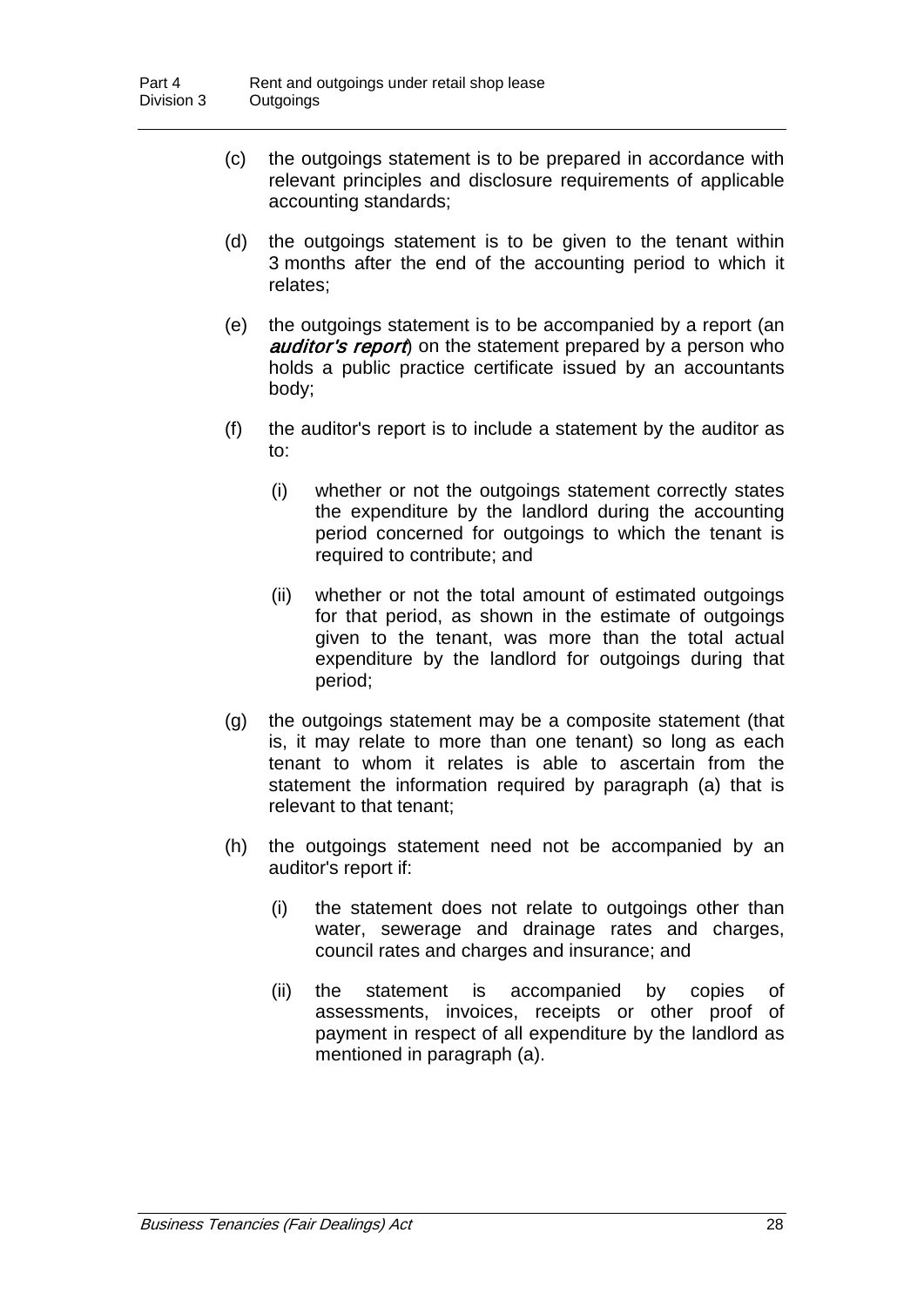### 41 Adjustment of contributions to outgoings

A retail shop lease is taken to include provisions to the following effect:

- (a) there is to be an adjustment between the landlord and the tenant for each accounting period of the landlord to take account of an under-payment or over-payment by the tenant in respect of outgoings during the period;
- (b) the adjustment is to take place within one month after the landlord gives the tenant the outgoings statement mentioned in section 40 for the period concerned and is in any event to take place within 4 months after the end of that period;
- (c) the adjustment is to be calculated on the basis of the difference between:
	- (i) the total amount of outgoings for which the tenant contributed (that is, the estimated total expenditure by the landlord on outgoings during the period concerned); and
	- (ii) the total amount actually expended by the landlord for those outgoings during that period, but taking into account only expenditure properly and reasonably incurred by the landlord in payment of those outgoings;
- (d) contribution by the tenant towards repairs and maintenance is not taken into account for the purposes of the adjustment to the extent that the contribution is required to be paid into a sinking fund as mentioned in section 35;
- (e) expenditure by the landlord in respect of repairs and maintenance is not taken into account for the purposes of the adjustment to the extent that the expenditure is in respect of contributions required to be paid into a sinking fund as mentioned in section 35.

### 42 Non-specific outgoings contribution limited by ratio of lettable area

- (1) A tenant under a retail shop lease in a retail shopping centre:
	- (a) is not liable to contribute towards a non-specific outgoing of the landlord (that is, an outgoing not specifically referable to a particular shop in the retail shopping centre) unless the shop is one of the shops to which the outgoing is referable; and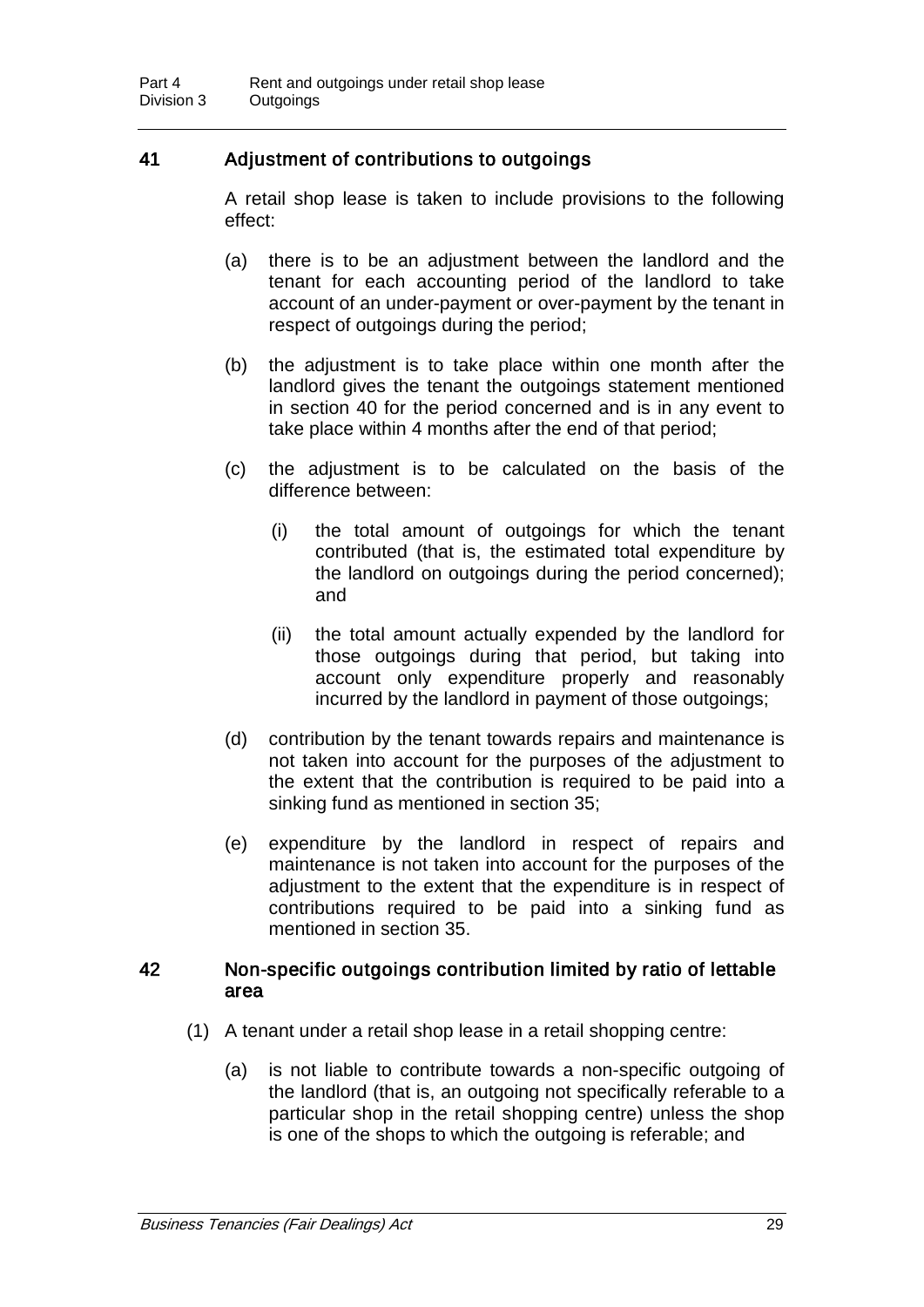- (b) is not liable to contribute an amount that is more than an amount calculated by multiplying the total amount of that outgoing by the ratio of the lettable area of the shop to the total of the lettable areas of all the retail shops to which the outgoing is referable.
- (2) An outgoing is referable to a retail shop if the shop is one of the shops that enjoys or shares the benefit resulting from the outgoing.

### Division 4 Other costs or charges

### 43 Capital costs etc. not recoverable from tenant

- (1) A provision in a retail shop lease is void to the extent that it requires the tenant to pay an amount in respect of the capital costs of:
	- (a) the building in which the retail shop is located; or
	- (b) if the retail shop is in a retail shopping centre  $-$  a building in the retail shopping centre; or
	- (c) any areas used in association with a building mentioned in paragraph (a) or (b).
- (2) A provision in a retail shop lease is void to the extent that it requires the tenant to pay an amount in respect of the capital costs of plant in a building or area mentioned in subsection (1).
- (3) A provision in a retail shop lease is void to the extent that it requires the tenant to make a contribution to a sinking fund to provide for capital works.

### 44 Depreciation not recoverable from tenant

A provision in a retail shop lease is void to the extent that it requires the tenant to pay an amount in respect of depreciation.

### 45 Interest etc. on landlord's borrowings not recoverable from tenant

A provision in a retail shop lease is void to the extent that it requires the tenant to pay an amount in respect of interest, or other charges, incurred by the landlord in respect of amounts borrowed by the landlord.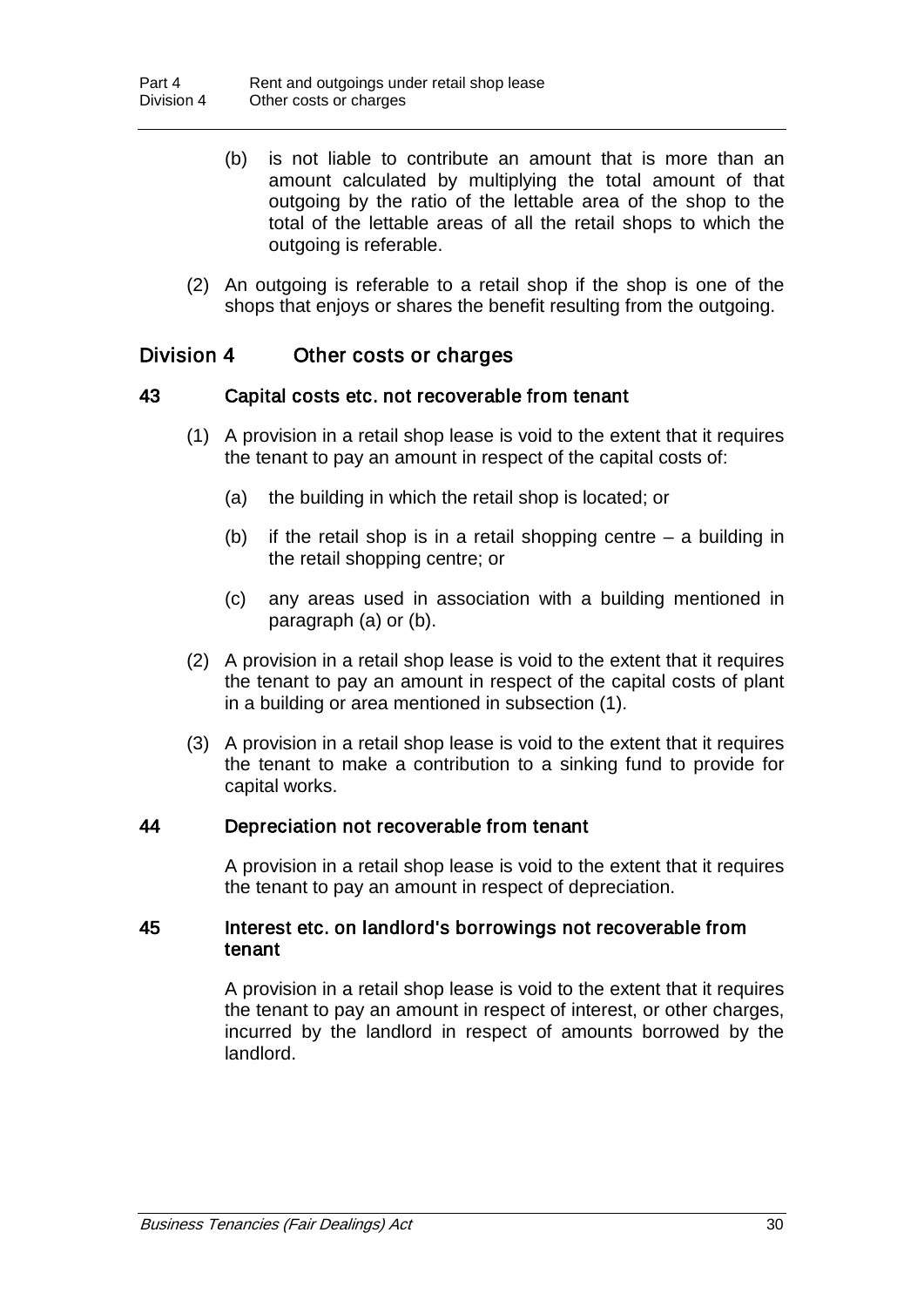# Part 5 Restrictions on actions affecting rights under retail shop lease

## 46 Tenant to be given notice of alterations and refurbishment

A retail shop lease is taken to provide that the landlord must not begin to carry out an alteration or refurbishment of the building or retail shopping centre of which the retail shop forms part that is likely to adversely affect the business of the tenant, unless:

- (a) the landlord has notified the tenant in writing of the proposed alteration or refurbishment at least 2 months before it is commenced; or
- (b) the alteration or refurbishment is necessary because of an emergency and the landlord has given the tenant the maximum period of notice that is reasonably practicable in the circumstances.

# 47 Tenant to be compensated for disturbance

- (1) A retail shop lease is taken to provide that if the landlord:
	- (a) inhibits access of the tenant to the shop in a substantial manner; or
	- (b) takes an action that would inhibit or alter, to a substantial extent, the flow of customers to the shop; or
	- (c) unreasonably takes an action that causes significant disruption of, or has a significant adverse effect on, trading of the tenant in the shop; or
	- (d) fails to take all reasonable steps to prevent or put a stop to anything that causes significant disruption of, or which has a significant adverse effect on, trading of the tenant in the shop and that is attributable to causes within the landlord's control; or
	- (e) fails to rectify a breakdown of plant or equipment under the landlord's care or maintenance; or
	- (f) if the retail shop to which the lease relates is within a retail shopping centre – fails to adequately clean, maintain or repair the retail shopping centre, including common areas;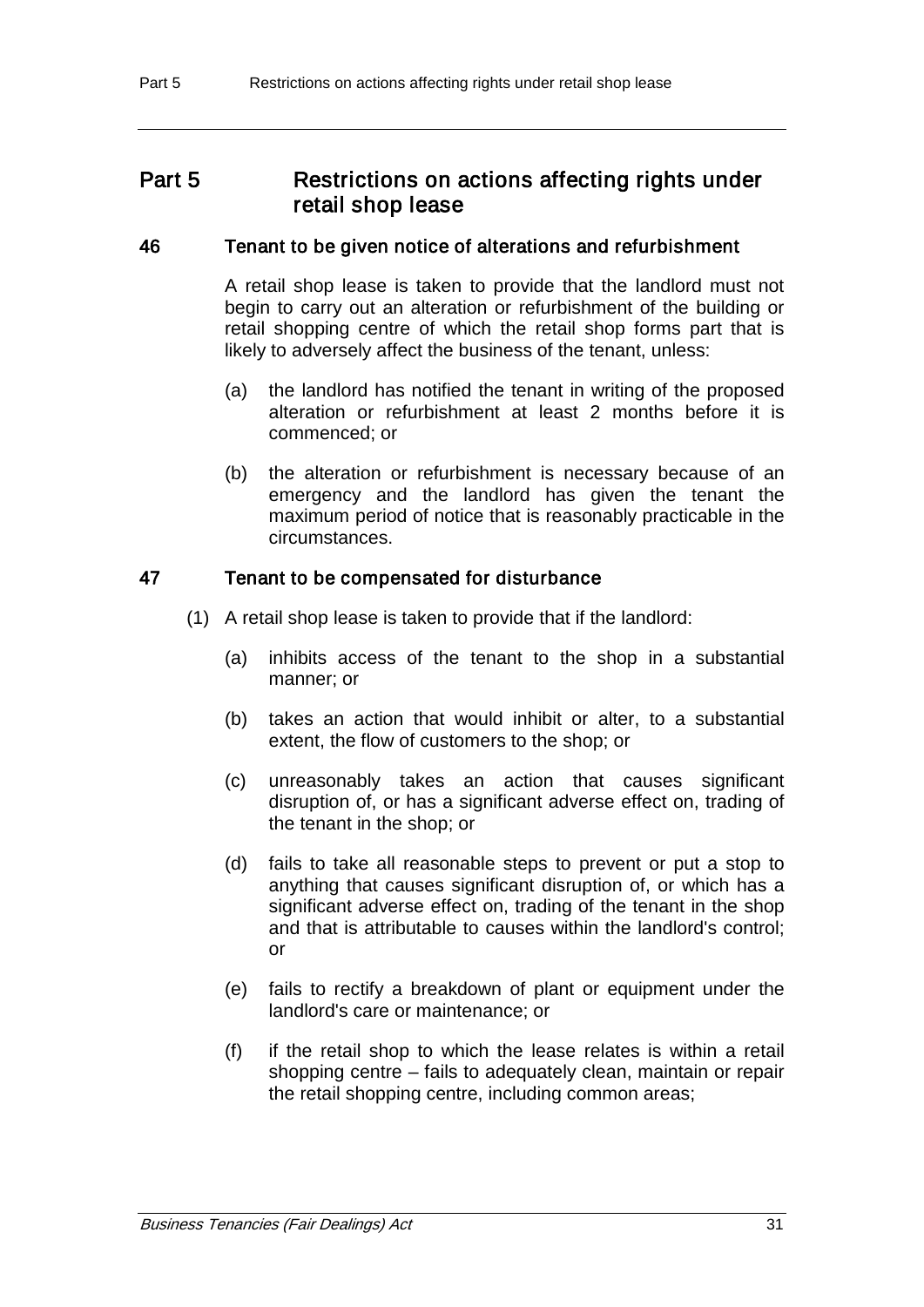and the landlord does not rectify the matter as soon as reasonably practicable after being requested in writing by the tenant to do so, the landlord is liable to pay the tenant reasonable compensation for loss or damage, other than nominal damage, suffered by the tenant as a consequence.

- (2) In determining whether a landlord has acted unreasonably for subsection (1)(c), due consideration is to be given to whether the landlord has acted in accordance with recognised shopping centre management practices.
- (3) A retail shop lease may include a provision preventing or limiting a claim for compensation under the provisions implied by this section in respect of a particular occurrence if the likelihood of the occurrence was specifically drawn to the attention of the tenant in writing before the lease was entered into.
- (4) The provisions implied by this section do not apply to an action taken by the landlord:
	- (a) as a reasonable response to an emergency situation; or
	- (b) in compliance with a duty imposed by or under an Act or resulting from a requirement imposed by a statutory authority or local government council acting under the authority of an Act.

# 48 Relocation

If a retail shop lease contains a provision that enables the business of the tenant to be relocated, the lease is taken to include provisions to the following effect:

- (a) the tenant's business cannot be required to be relocated unless and until the landlord has provided the tenant with details of a proposed refurbishment, redevelopment or extension sufficient to indicate a genuine proposal that:
	- (i) is to be carried out within a reasonably practicable time after relocation of the tenant's business; and
	- (ii) cannot be carried out practicably without vacant possession of the tenant's shop;
- (b) the tenant's business cannot be required to be relocated unless the landlord has given the tenant at least 3 months written notice (*relocation notice*) of relocation and the notice gives details of an alternative shop to be made available to the tenant within the retail shopping centre;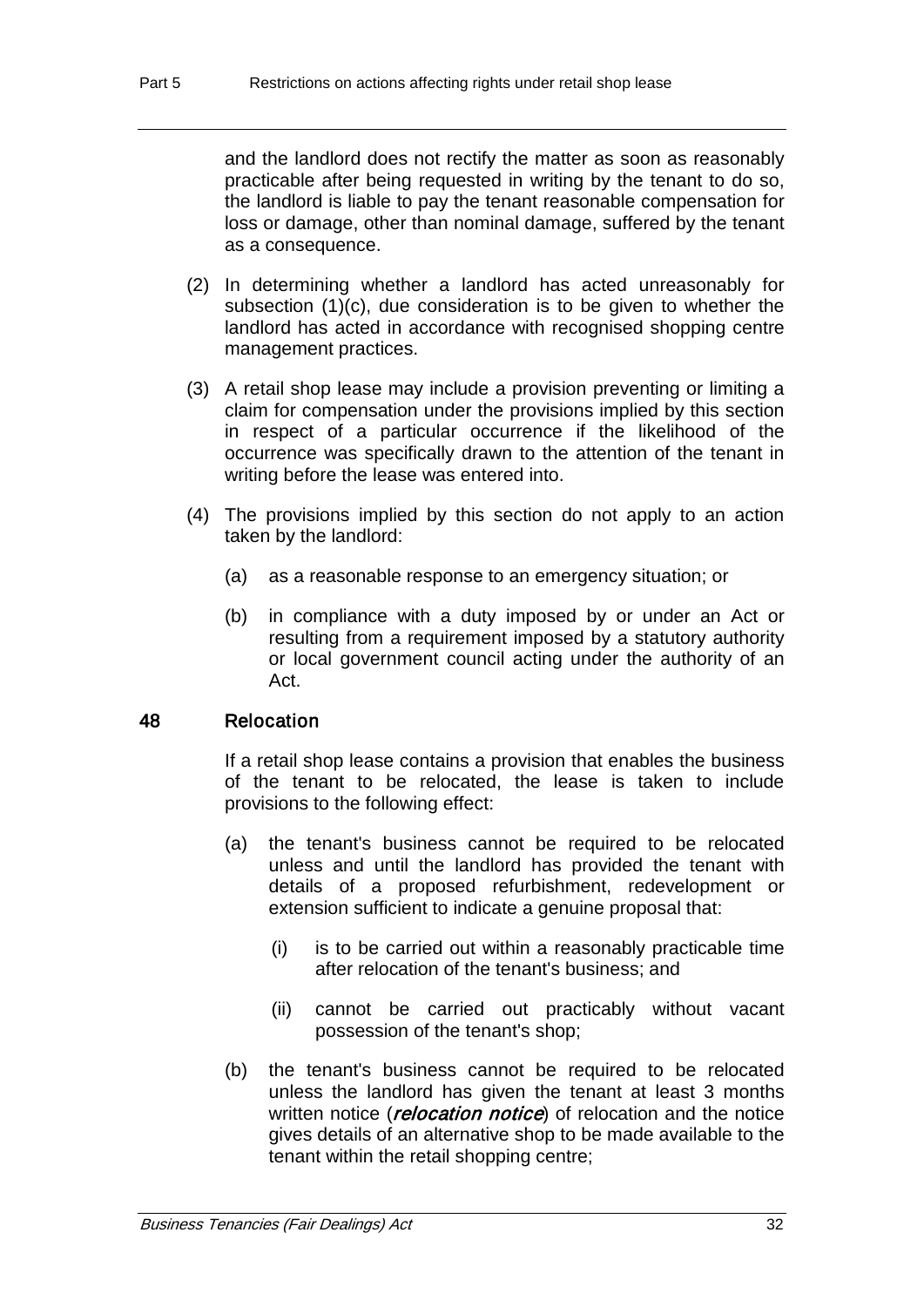- (c) the tenant is entitled to be offered a new lease of the alternative shop on the same terms and conditions as the existing lease, except that the term of the new lease is to be for the remainder of the term of the existing lease;
- (d) for paragraph (c), the rent for the alternative shop is to be the same as the rent for the existing retail shop, adjusted to take into account the difference in the commercial values of the existing retail shop and the alternative shop at the time of relocation;
- (e) if a relocation notice is given to the tenant, the tenant may terminate the lease within one month after the relocation notice is given by giving written notice of termination to the landlord, in which case the lease is terminated 3 months after the relocation notice was given, unless the parties agree that it is to terminate at some other time;
- (f) if the tenant does not give a notice of termination as mentioned in paragraph (e), the tenant is taken to have accepted the offer of a lease as mentioned in paragraph (c), unless the parties have agreed to a lease on some other terms;
- (g) the tenant is entitled to payment by the landlord of the tenant's reasonable costs of the relocation (including but not limited to costs incurred by the tenant in dismantling and reinstalling fixtures and fittings) and legal costs in connection with the relocation.

# 49 Demolition

- (1) If a retail shop lease provides for termination of the lease on the grounds of the proposed demolition of the building of which the retail shop forms part, the lease is taken to include provisions to the following effect:
	- (a) the lease cannot be terminated on that ground unless and until the landlord has provided the tenant with details of the proposed demolition sufficient to indicate a genuine proposal to demolish that building within a reasonably practicable time after the lease is to be terminated;
	- (b) the lease cannot be terminated by the landlord on that ground without at least 6 months written notice of termination;
	- (c) if notice of termination on that ground is given to the tenant, the tenant may terminate the lease by giving the landlord not less than 7 days written notice of termination at a time within 6 months before the termination date notified by the landlord.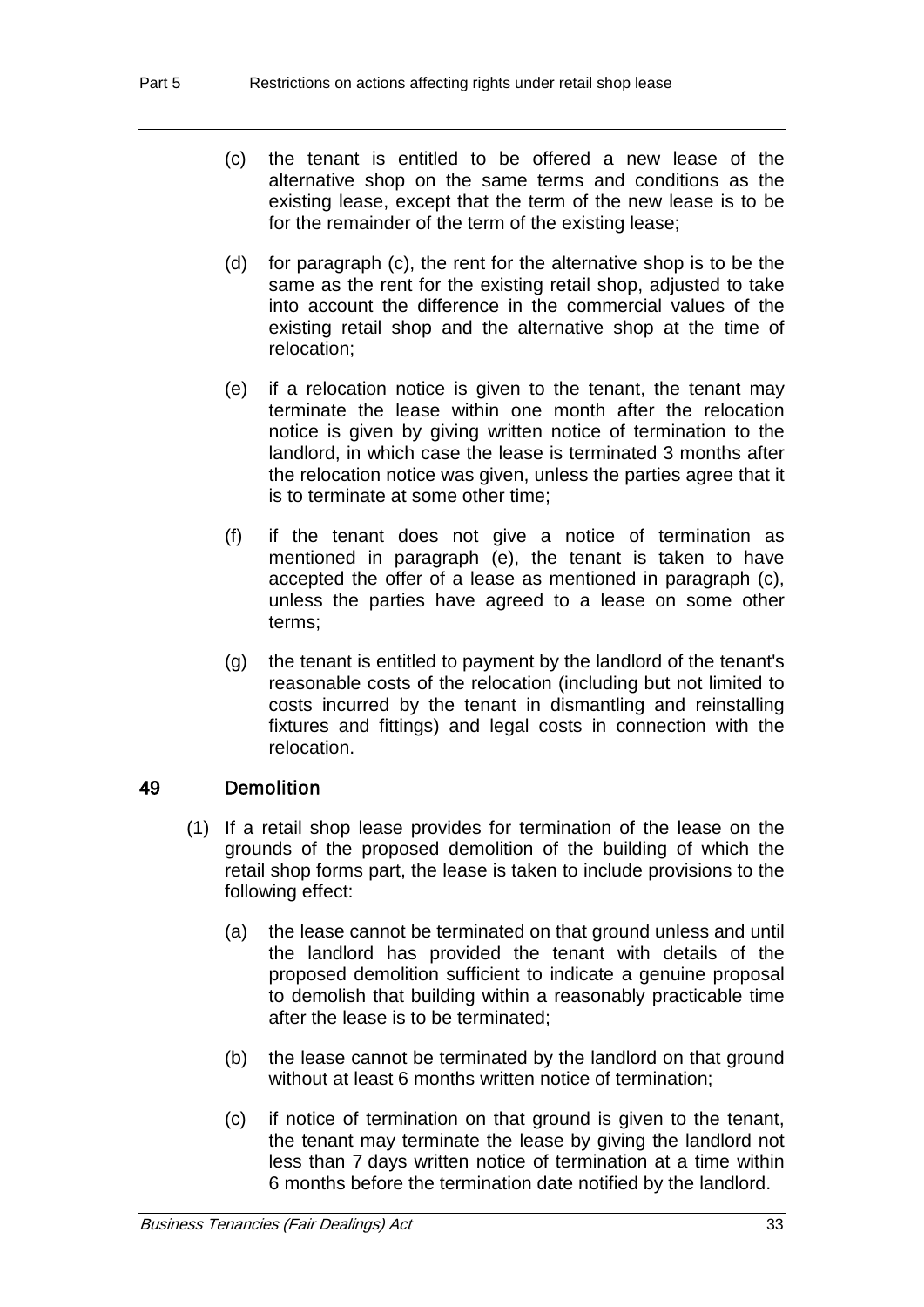- (2) If a retail shop lease is for a term of 12 months or less, the period of 6 months mentioned in subsection (1)(b) and (c) is shortened in each case to 3 months.
- (3) If:
	- (a) a retail shop lease is terminated on the grounds of the proposed demolition of the building of which the retail shop forms part; and
	- (b) the demolition of the building is not carried out within a reasonably practicable time after the termination date notified by the landlord;

the landlord is liable to pay the tenant reasonable compensation for damage suffered by the tenant as a consequence of the early termination of the lease, unless the landlord establishes that at the time notice of termination was given by the landlord there was a genuine proposal to demolish the premises within that time.

- (4) If a retail shop lease is terminated on the grounds of the proposed demolition of the building of which the retail shop forms part, the landlord is liable to pay the tenant compensation for the fitout of the retail shop if the tenant is required under the lease to fit out the retail shop, whether or not the demolition of the building is carried out.
- (5) For this section, the demolition of the building of which a retail shop forms part includes a substantial repair, renovation or reconstruction of the building that cannot be carried out practicably without vacant possession of the shop.

# 50 Damaged premises

- (1) A retail shop lease is taken to provide for the following if the shop or the building of which the shop forms part is damaged:
	- (a) the tenant is not liable to pay rent, or an amount payable to the landlord in respect of outgoings or other charges, that is attributable to a period during which the shop cannot be used under the lease or is inaccessible due to the damage;
	- (b) if the shop is still usable under the lease but its usability is diminished due to the damage, the tenant's liability for rent and an amount in respect of outgoings attributable to a period during which usability is diminished is reduced in proportion to the reduction in usability caused by the damage;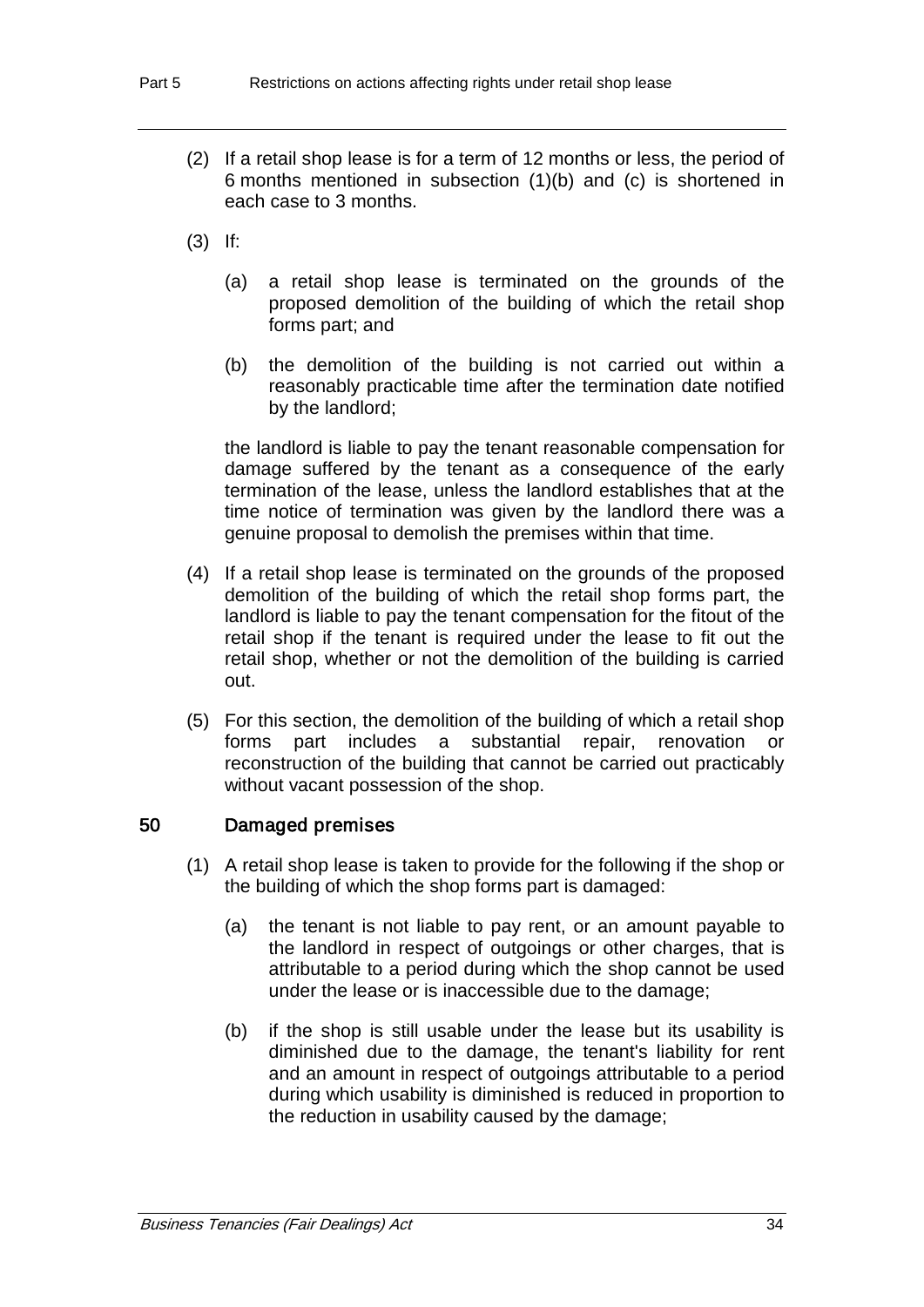- (c) if the landlord notifies the tenant in writing that the landlord considers that the damage is such as to make its repair impracticable or undesirable, the landlord or the tenant may terminate the lease by giving not less than 7 days notice in writing to the other and no compensation is payable in respect of the termination;
- (d) if the landlord fails to repair the damage within a reasonable time after the tenant requests the landlord in writing to do so, the tenant may terminate the lease by giving not less than 7 days notice in writing to the landlord;
- (e) paragraphs (a) to (d) do not affect a right of the landlord to recover damages from the tenant in respect of damage or destruction to which those paragraphs apply.
- (2) A provision in a retail shop lease is void to the extent that it limits the liability of a party to the lease to pay compensation to another party to the lease in respect of damage to the shop or the building of which the shop forms part.
- (3) This section does not prevent the parties to a retail shop lease from terminating the lease by agreement if the shop or the building of which it forms part is damaged or destroyed.

### 51 Refurbishment and refitting

A provision in a retail shop lease requiring the tenant to refurbish or refit the shop is void unless it gives the details of the required refurbishment or refitting that is necessary to indicate generally the nature, extent and timing of the required refurbishment or refitting.

#### 52 Employment restriction

- (1) A provision in a retail shop lease is void to the extent that it limits or has the effect of limiting the tenant's right to employ persons of the tenant's own choosing.
- (2) Subsection (1) does not prevent the lease containing one or more of the following provisions:
	- (a) a provision specifying minimum standards of competence and behaviour for persons employed in the shop or other persons (such as contractors) doing work in the shop;
	- (b) a provision prohibiting work from being carried out on specified items of the landlord's property;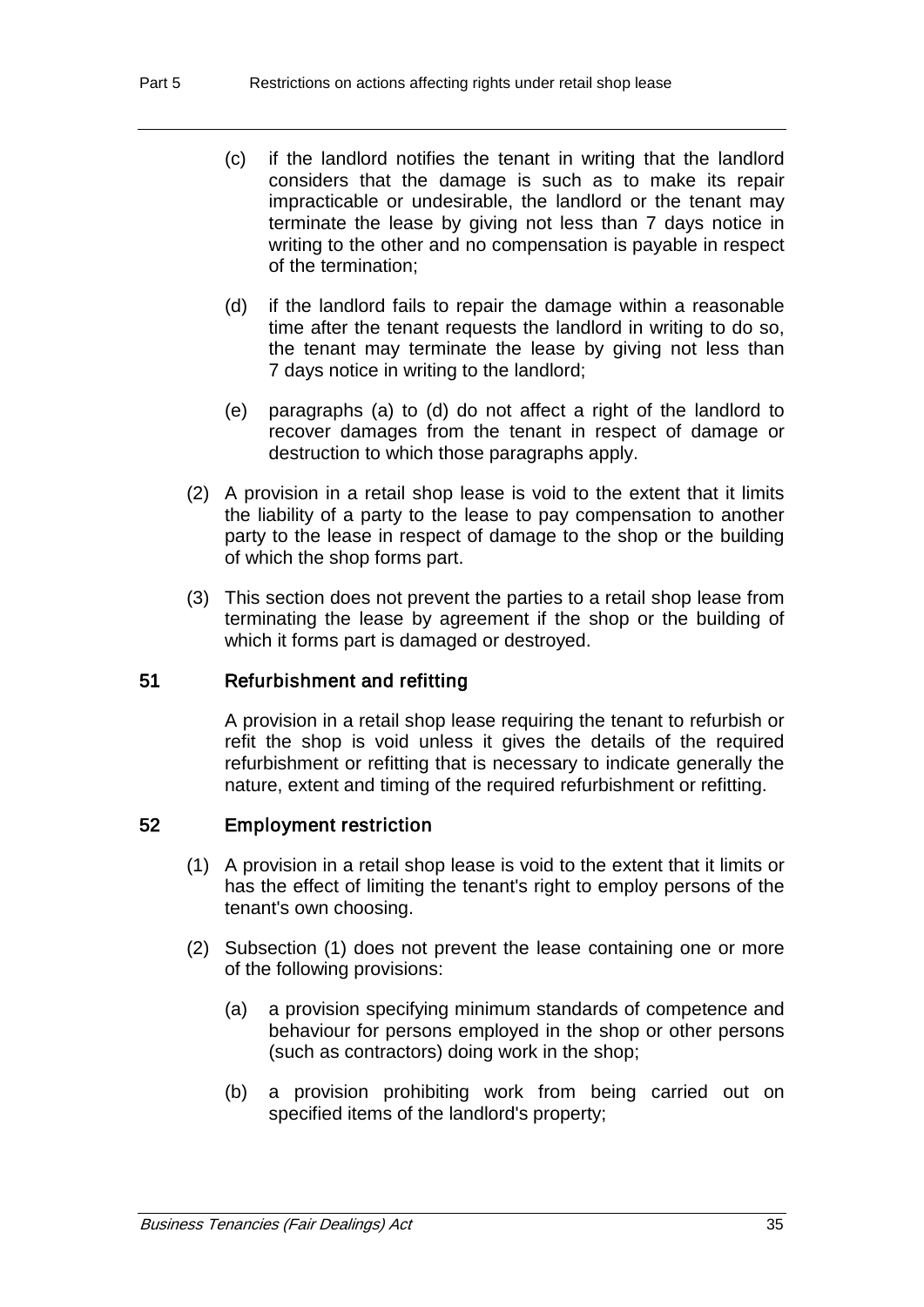(c) a provision requiring the tenant to comply with the requirements of an industrial award, industrial agreement or enterprise agreement (such as a construction site agreement) affecting a retail shopping centre in which the shop is situated.

# Part 6 Assignment of retail shop lease

### 53 Circumstances when consent to assignment may be withheld

- (1) The landlord is entitled to withhold consent to the assignment of a retail shop lease in any of the following circumstances (and is not entitled to withhold that consent in any other circumstances):
	- (a) if the proposed assignee proposes to change the use to which the shop is put;
	- (b) if the proposed assignee does not have the financial resources or retailing skills that will enable the proposed assignee to fulfil all the obligations of the lease;
	- (c) if the tenant has not complied with the provisions of the lease mentioned in section 56 and, if applicable, section 57.
- (2) This section does not preclude a right of the landlord to require payment of a reasonable sum in respect of legal or other expenses incurred in connection with the consent, so long as the landlord has substantiated those expenses to the tenant at the request of the tenant.

### 54 Key-money on assignment prohibited

(1) A person must not, as landlord or on behalf of the landlord, seek or accept key-money in connection with the granting of consent to the assignment of a retail shop lease.

Maximum penalty: 100 penalty units.

- (2) A provision of a retail shop lease is void to the extent that it requires or has the effect of requiring key-money in connection with the granting of consent to the assignment of the lease.
- (3) If a person contravenes subsection (1) then, whether or not the person is found guilty of an offence against that subsection, the tenant is entitled to recover from the landlord as a debt:
	- (a) a payment made by; or
	- (b) the value of any benefit conferred by;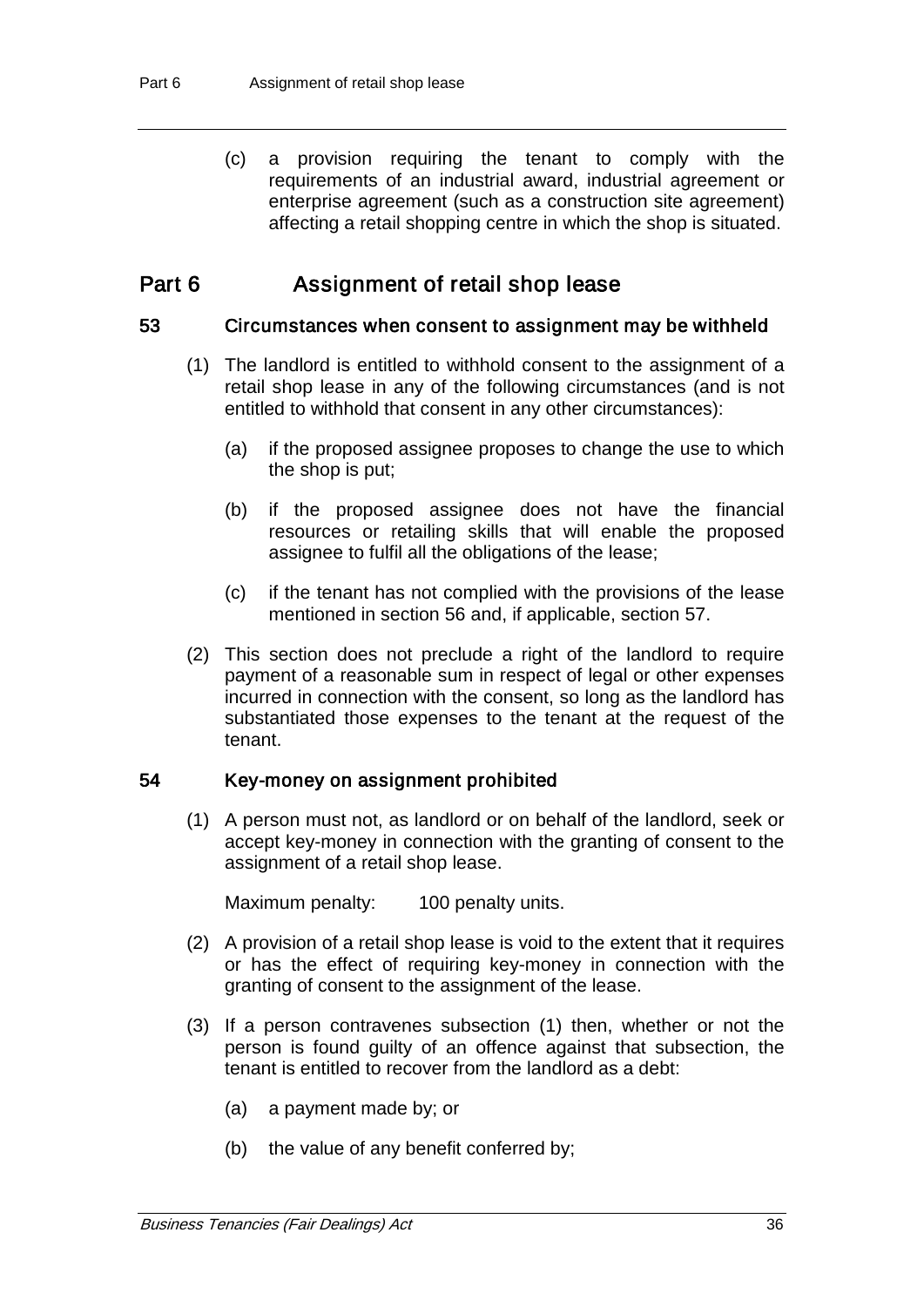the tenant or assignee and accepted by or on behalf of the landlord in contravention of this section.

- (4) This section does not prevent a landlord:
	- (a) requiring payment by the tenant or assignee of a reasonable sum for legal or other expenses incurred in connection with the assignment of the lease; or
	- (b) receiving payment of rent in advance; or
	- (c) securing performance of the assignee's obligations under the lease by requiring the provision of a bond, security deposit or a guarantee from the assignee or another person (such as a requirement that the directors of a company that is the assignee guarantee performance of the company's obligations under the lease); or
	- (d) seeking and accepting, from a purchaser of the business, payment for goodwill of a business, but only to the extent that the goodwill is attributable to the conduct of the business by the landlord; or
	- (e) seeking and accepting payment for plant, equipment, fixtures or fittings that are sold by the landlord to the tenant or assignee in connection with the granting of consent to the assignment of the lease; or
	- (f) seeking and accepting payment for the grant of a franchise in connection with the granting of consent to the assignment of the lease.

### 55 Obtaining consent to assignment

A retail shop lease is taken to include the following provisions:

- (a) a request for the landlord's consent to an assignment of the lease is to be made in writing;
- (b) the landlord must deal expeditiously with a request for consent to an assignment of the lease;
- (c) the landlord is taken to have consented to the request for consent to an assignment of the lease if:
	- (i) the tenant has complied with the provisions of the lease mentioned in section 56(a) and, if applicable, section 57(c); and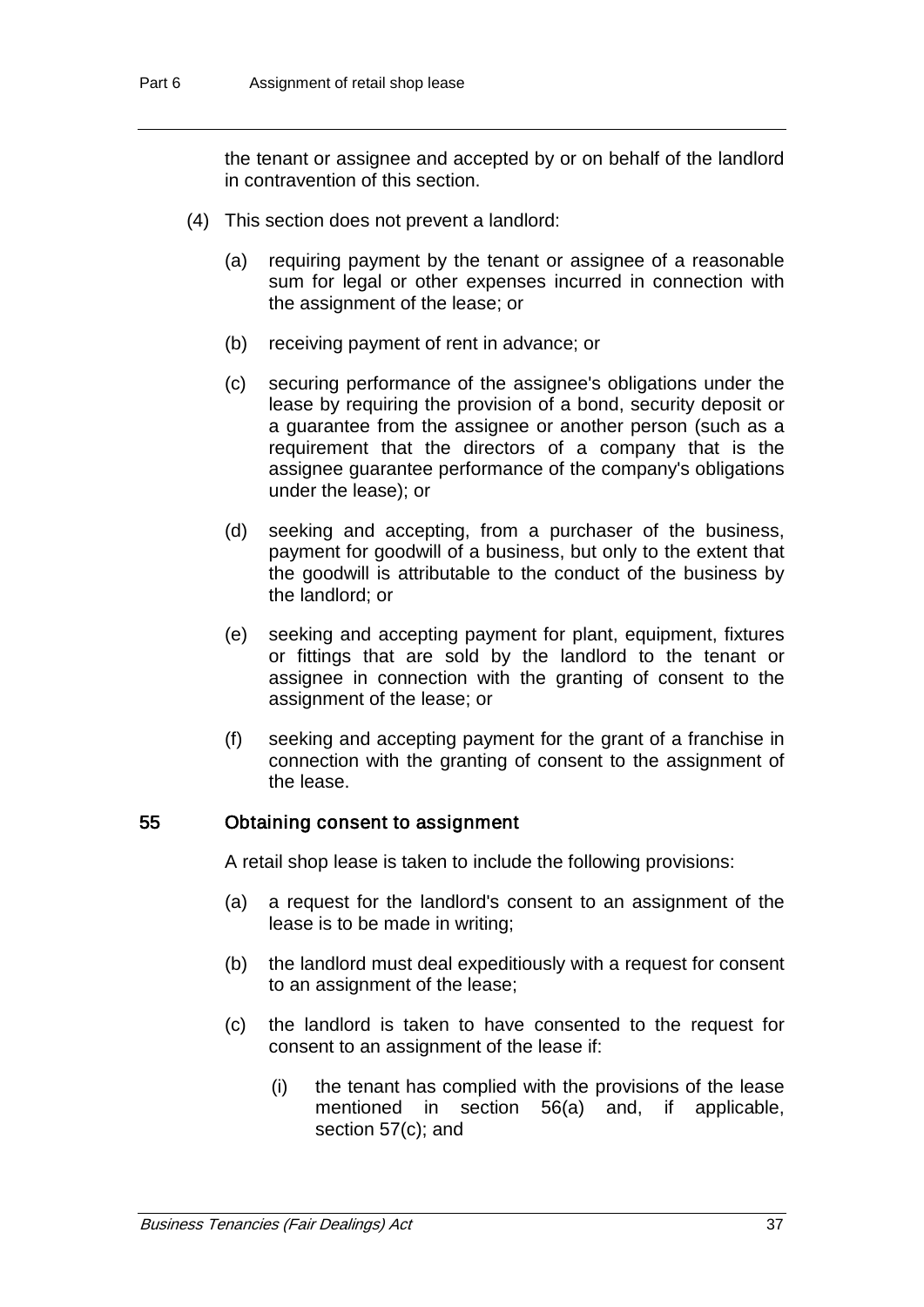(ii) the landlord has not, within 42 days after the request was made, given notice in writing to the tenant either consenting or withholding consent.

### 56 Information to be provided to proposed assignee and landlord

A retail shop lease is taken to include the following provisions:

- (a) before requesting the consent of the landlord to a proposed assignment of the lease, the tenant must provide to the proposed assignee:
	- (i) a copy of the most recent landlord's disclosure statement given to the tenant in respect of the lease; and
	- (ii) details of changes that have occurred in respect of the information contained in the landlord's disclosure statement since it was given to the tenant (being changes of which the tenant is aware or could reasonably be expected to be aware);
- (b) the tenant may provide the proposed assignee with an assignor's disclosure statement;
- (c) if the assignment is in connection with the lease of a retail shop that will continue to be an ongoing business – the tenant must provide the landlord and proposed assignee with an assignor's disclosure statement;
- (d) an assignor's disclosure statement is a statement that contains or has attached the information or material specified in the form prescribed by the Regulations, but the layout of the statement need not comply with that of the prescribed form;
- (e) to enable the tenant to comply with paragraph (a):
	- (i) the tenant is entitled to request the landlord to provide the tenant with a copy of the relevant disclosure statement; and
	- (ii) the landlord must comply with the request within 14 days after it is made.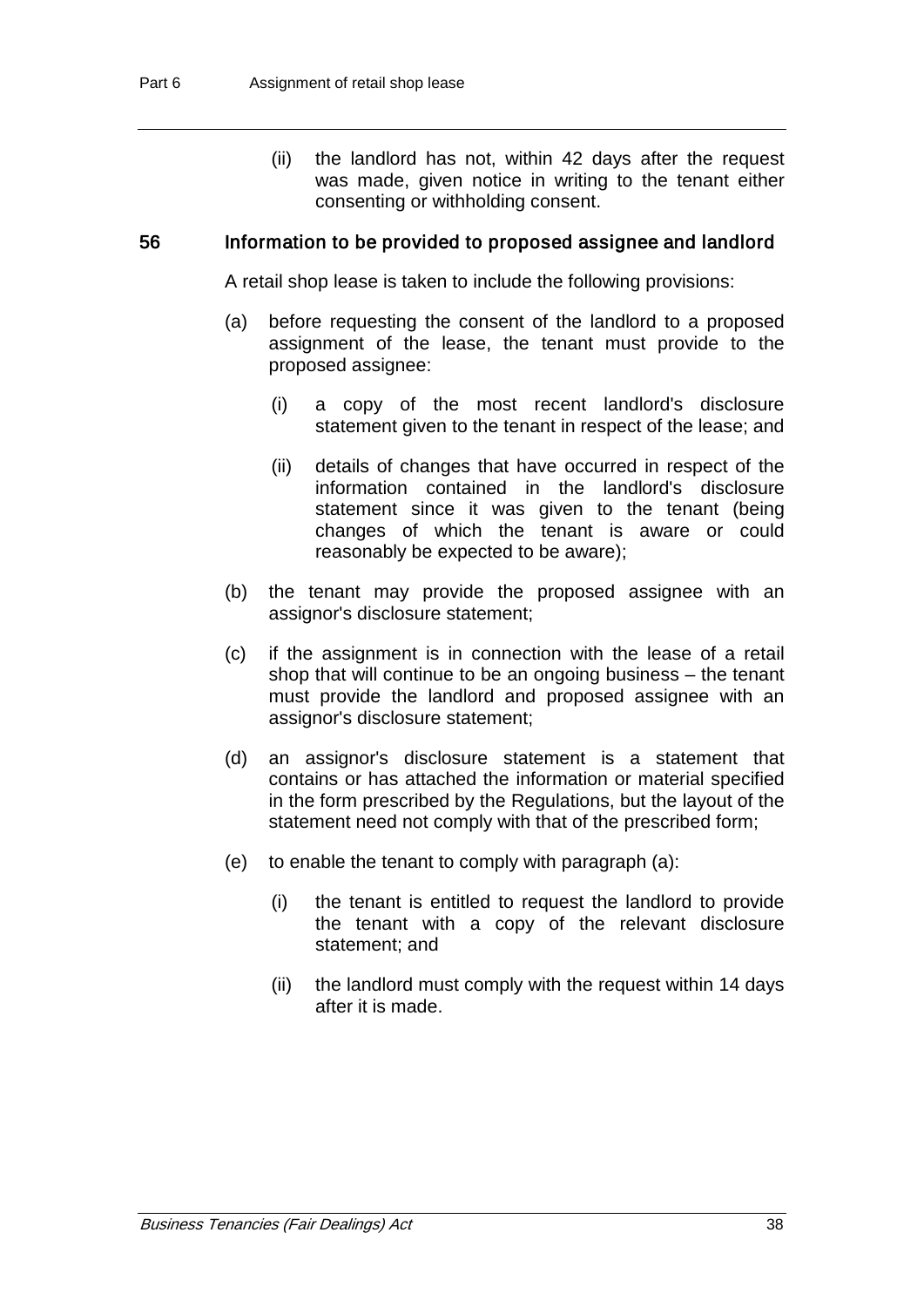## 57 Information about financial standing of proposed assignee

A retail shop lease is taken to include the following provisions:

- (a) the tenant may, at the time of making the request for the landlord's consent to the assignment of the lease, provide the landlord with information concerning the financial standing and business experience of the proposed assignee;
- (b) on receipt of a request for his or her consent to an assignment of the lease, the landlord may, if no information concerning the financial standing and business experience of the proposed assignee is provided by the tenant, request the tenant to provide him or her with that information;
- (c) the tenant must provide the landlord with information under paragraph (b) that the landlord reasonably requires.

#### 58 Protection of assignors and guarantors

A former tenant who has assigned a retail shop lease in respect of a retail shop that was to continue to be an ongoing business, and any guarantor or covenantor of the former tenant, is not liable to pay to the landlord money in respect of amounts payable by the assignee if:

- (a) the former tenant gave the landlord and the proposed assignee a copy of the assignor's disclosure statement in accordance with section 56(c); and
- (b) the disclosure statement does not contain any information that is false, misleading or materially incomplete.

#### 59 Landlord may reserve right to refuse sublease, mortgage etc.

A retail shop lease may contain a provision that allows the landlord to refuse in the landlord's absolute discretion:

- (a) consent to the grant of a sublease, licence or concession in respect of the whole or a part of the shop; or
- (b) consent to the tenant parting with possession of the whole or a part of the shop; or
- (c) consent to the tenant mortgaging or otherwise charging or encumbering the tenant's estate or interest in the lease.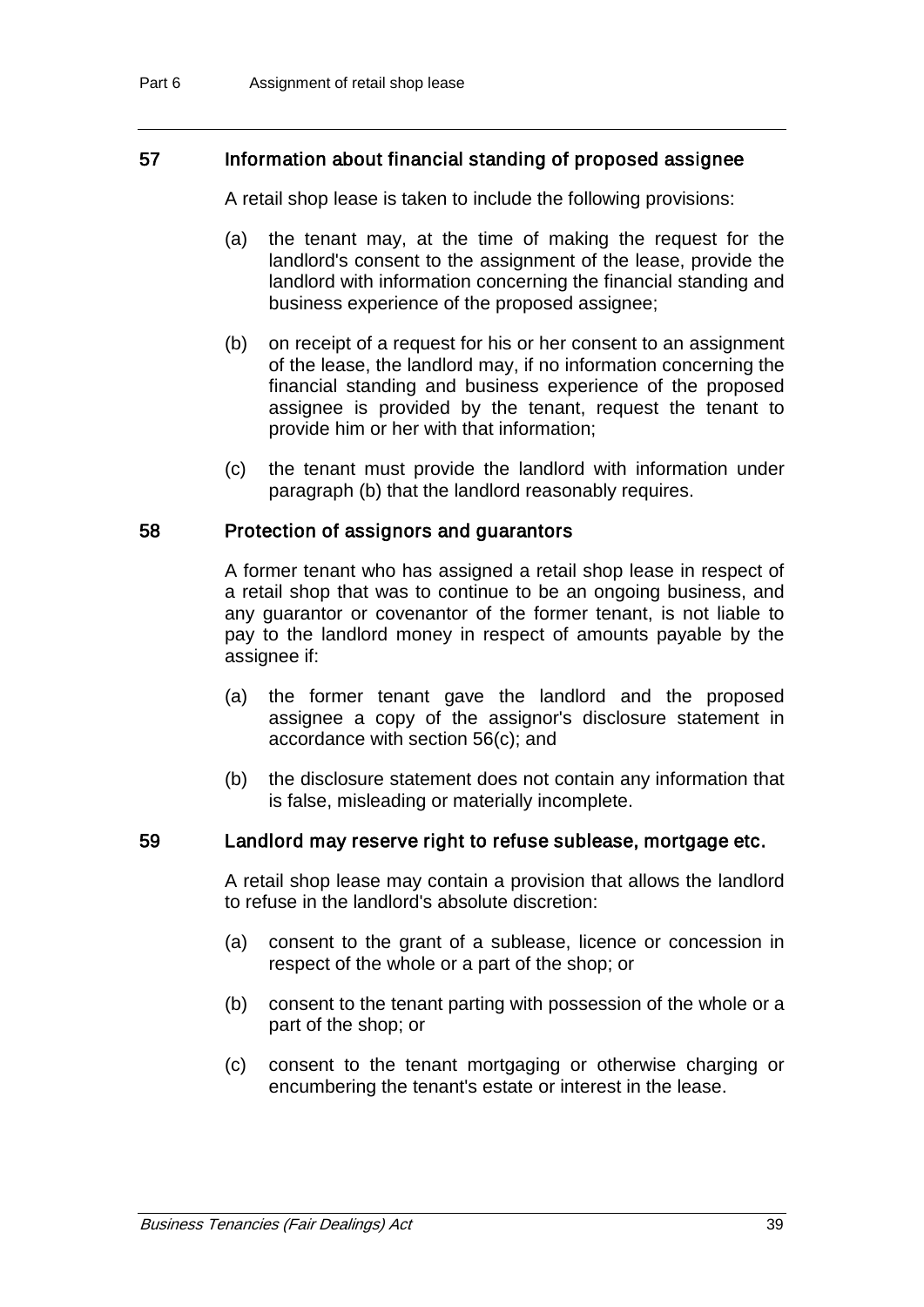# Part 7 Renewal and extension of retail shop leases

## 60 Notice to tenant of landlord's intentions at end of lease

- (1) Not less than 6 months and not more than 12 months before the expiry of a lease, the landlord must by written notice to the tenant:
	- (a) offer the tenant a renewal or extension of the lease on terms (including terms as to rent) specified in the notice; or
	- (b) inform the tenant that the landlord does not propose to offer the tenant a renewal or extension of the lease.
- (2) An offer made under subsection (1)(a) cannot be revoked until after one month after it is made.
- (3) If the landlord fails to give a notice to the tenant under subsection (1), the term of the lease is extended until the end of 6 months after the landlord gives the notice, but only if the tenant requests that extension by notice in writing to the landlord given before the lease would otherwise have expired.
- (4) During any extension of the lease under subsection (3), the tenant may terminate the lease by giving not less than one months notice of termination in writing to the landlord.
- (5) This section does not apply to a lease:
	- (a) containing an option to renew or extend the lease; or
	- (b) that is the subject of an agreement for the renewal or extension of the lease.
- (6) If a retail shop lease is for a term of 12 months or less, the periods of 12 months and 6 months mentioned in subsection (1) and (3) are shortened to 6 months and 3 months respectively.

### 61 Key-money for renewal or extension prohibited

(1) A person must not, as landlord or on behalf of the landlord, seek or accept key-money in connection with the renewal or extension of a retail shop lease.

Maximum penalty: 100 penalty units.

(2) A provision of a retail shop lease is void to the extent that it requires or has the effect of requiring key-money in connection with the renewal or extension of the lease.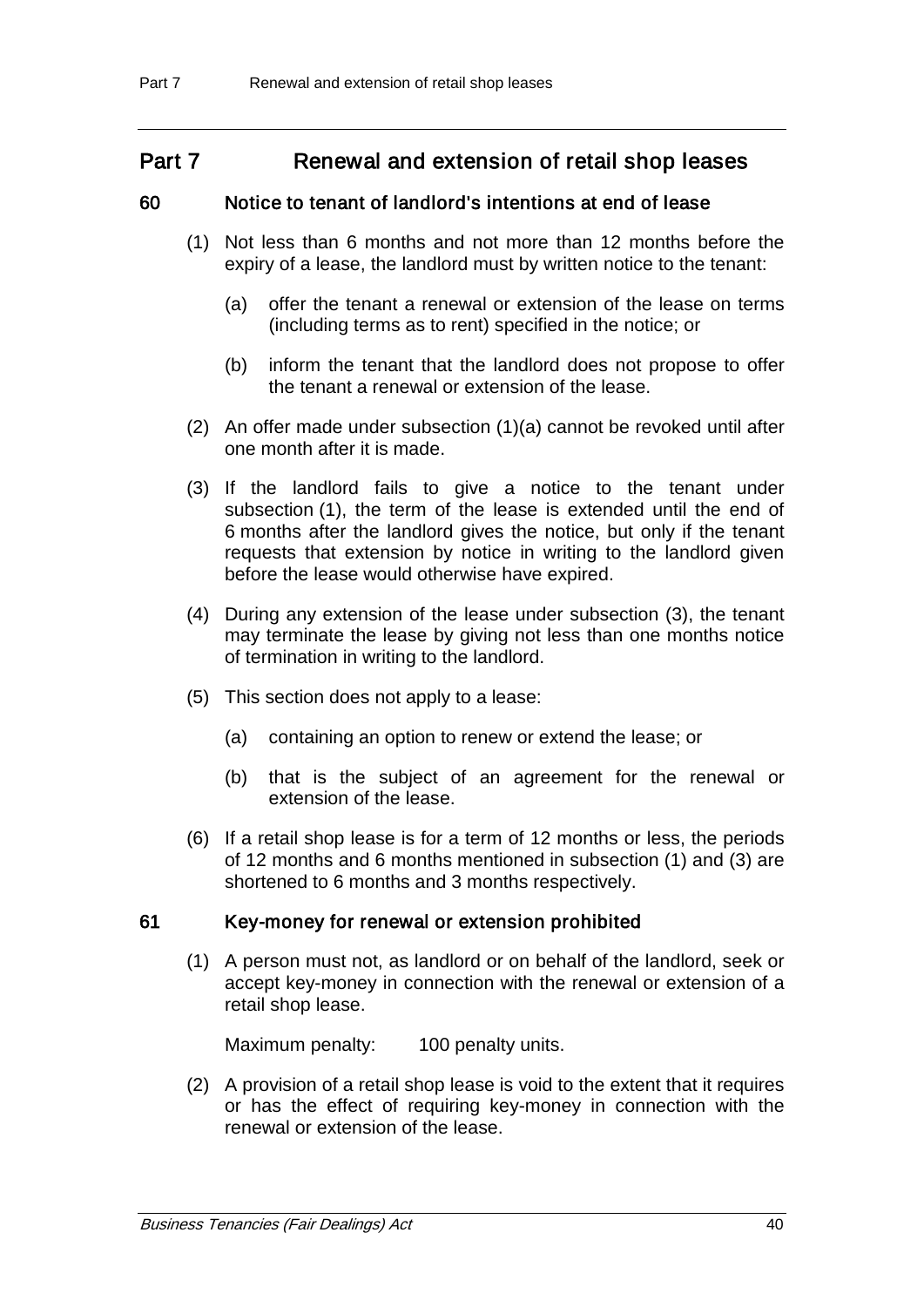- (3) If a person contravenes subsection (1), the tenant is entitled to recover from the landlord as a debt:
	- (a) a payment made; or
	- (b) the value of a benefit conferred by the tenant and accepted;

by or on behalf of the landlord in contravention of this section, whether or not the person is found guilty of an offence against that subsection.

- (4) This section does not prevent a landlord from:
	- (a) requiring payment by the tenant of a reasonable sum in respect of legal or other expenses incurred in connection with the renewal or extension of the lease; or
	- (b) receiving payment of rent in advance; or
	- (c) securing performance of the tenant's obligations under the renewed or extended lease by requiring the provision of a bond or security deposit or a guarantee from the tenant or another person; or
	- (d) seeking and accepting payment for the grant of a franchise in connection with the renewal or extension of the lease.

# Part 8 Other requirements for retail shop leases

## 62 Trading hours

A provision in a retail shop lease is void to the extent that it operates to require the tenant to trade at a time when trading would be unlawful.

### 63 Security deposits

- (1) A retail shop lease is taken to include provisions to the following effect:
	- (a) money paid by the tenant to the landlord as security for the performance of the tenant's obligations under the lease is to be held by the landlord on behalf of the tenant:
		- (i) in an account mentioned in section 50 of the  $Agents$ Licensing Act, or
		- (ii) in any other interest-bearing account;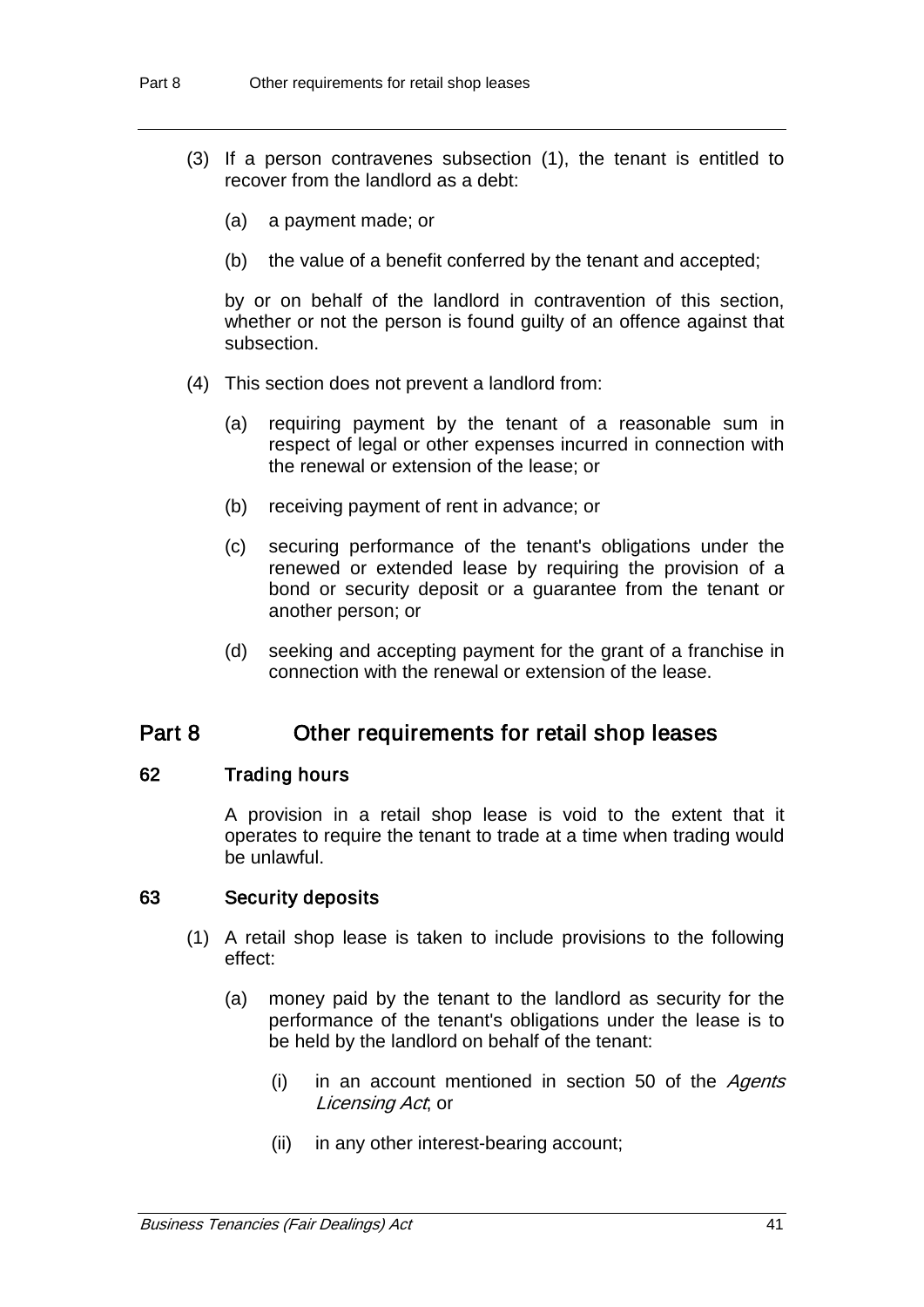- (b) if the landlord holds money in accordance with paragraph  $(a)(i)$  – Part V of the Agents Licensing Act applies in relation to that money;
- (c) if the landlord holds money in accordance with paragraph (a)(ii):
	- (i) the landlord must account to the tenant for interest earned on the money but the landlord is entitled to retain the interest and deal with it as money paid by the tenant to the landlord to form part of the security deposit concerned; and
	- (ii) the landlord is not entitled to unreasonably refuse to accept a guarantee from an ADI in satisfaction of a requirement to provide security in the form of a deposit, bond or third party guarantee for the performance of the tenant's obligations under the lease.
- (2) Subsection (1) does not prevent the landlord appropriating security moneys in accordance with a lawful entitlement to do so.

#### 64 Independent legal advice – effect of coercion

(1) A person must not compel the tenant or a prospective tenant under a retail shop lease to use the services of a legal practitioner, accountant or conveyancing agent nominated by the landlord.

Maximum penalty: 50 penalty units.

- (2) If the tenant or a prospective tenant is compelled to use the services of a legal practitioner, accountant or conveyancing agent in contravention of this section, the landlord is liable to pay to the tenant the amount of any fees paid by the tenant to the legal practitioner, accountant or conveyancing agent for those services.
- (3) If a prospective tenant is compelled to use the services of a legal practitioner in contravention of this section for the provision of a certificate mentioned in section 19, the certificate is invalid for of section 19 if the tenant establishes that even though the certificate was given he or she did not understand:
	- (a) the effect of section 19; or
	- (b) that the giving of the certificate would result in a waiver of the time limit in section 19(1).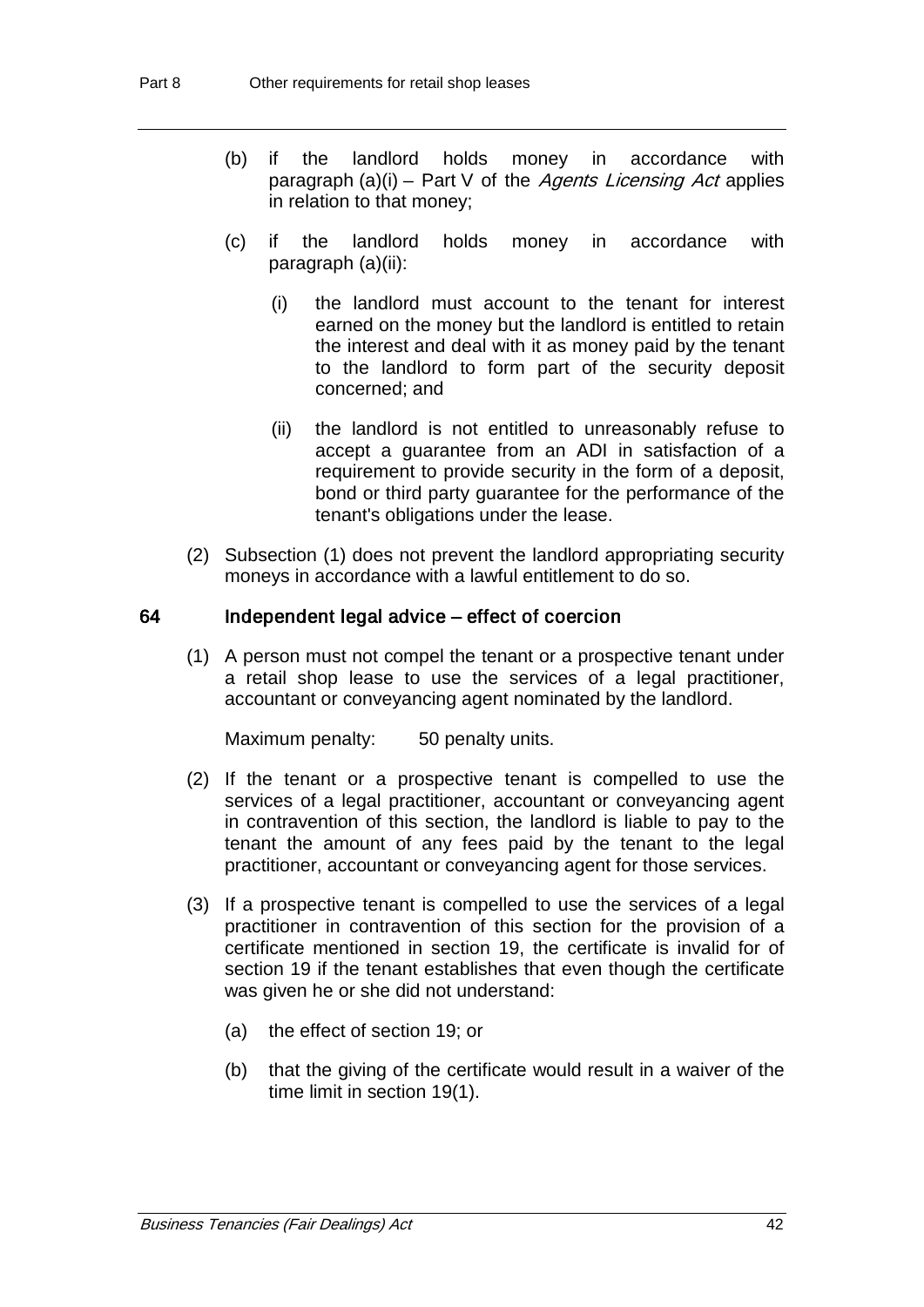- (4) If a prospective tenant is compelled to use the services of a legal practitioner or accountant in contravention of this section for the provision of a certificate mentioned in section 26, the certificate is invalid for section 26 if the tenant establishes that even though the certificate was given he or she did not understand:
	- (a) the effect of section  $26(1)$ ,  $(2)$  or  $(3)$ ; or
	- (b) that the giving of the certificate would result in section 26 not applying.

# Part 9 Additional requirements for retail shopping centres

### 65 Part applies only to retail shopping centres

This Part applies only to retail shop leases of shops in retail shopping centres and, in respect of those leases, applies in addition to the other provisions of this Act.

### 66 Confidentiality of turnover information

(1) If a retail shop lease requires the tenant to provide information to the landlord concerning the turnover of the business of the tenant, the landlord must not disclose or communicate to a person the information provided by the tenant.

Maximum penalty: 200 penalty units or imprisonment for 12 months.

- (2) Subsection (1) does not prevent the landlord communicating or disclosing information provided by the tenant as required by the lease if the information is communicated or disclosed:
	- (a) with the consent of the tenant; or
	- (b) in a document giving aggregate turnover information about a retail shopping centre in a manner that does not disclose information relating to the turnover of an individual tenant's business; or
	- (c) in compliance with a requirement of a court, the Commissioner or a person conducting proceedings under Part 11; or
	- (d) in compliance with a requirement made by or under an Act; or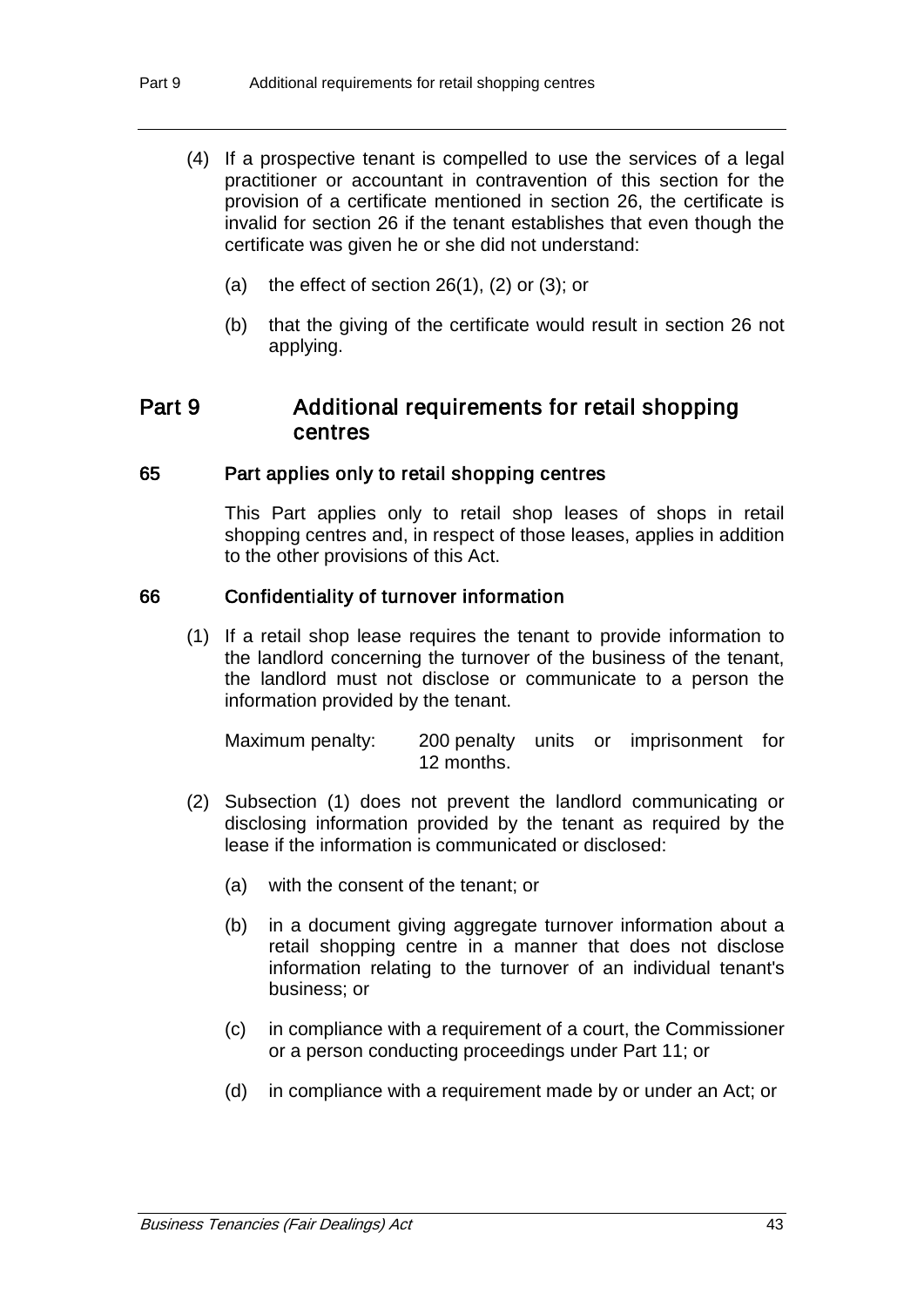- (e) to the landlord's professional advisers (such as legal or financial advisers), or to the proper officer of a financial institution, in good faith, to assist in enabling the landlord to obtain financial accommodation; or
- (f) in good faith to a prospective purchaser of the retail shop or the building of which it forms part.

#### 67 Statistical information to be made available to tenant

If a retail shop lease requires the tenant to pay an amount for outgoings on account of expenditure incurred in obtaining statistical information (such as traffic counts), the lease is taken to include a provision that the landlord must make available to the tenant the statistical information.

#### 68 Advertising and promotion requirements

- (1) A provision in a retail shop lease is void to the extent that it requires the tenant to undertake advertising or promotion of the tenant's business.
- (2) Subsection (1) does not apply to a provision in a lease that requires a payment to the landlord for advertising and promotion costs incurred or to be incurred by the landlord.

### 69 Marketing plan for advertising and promotion

If a retail shop lease requires the tenant to pay an amount to the landlord in respect of advertising and promotion costs, the lease is taken to include provisions to the following effect:

- (a) the landlord must, at least one month before the start of each accounting period of the landlord, make available to the tenant a marketing plan that gives details of the landlord's proposed expenditure on advertising and promotion during that accounting period;
- (b) if payment to the landlord in respect of advertising and promotion costs relates to an opening promotion – the landlord must, at least one month before that opening promotion, make available to the tenant details of the proposed expenditure on that promotion.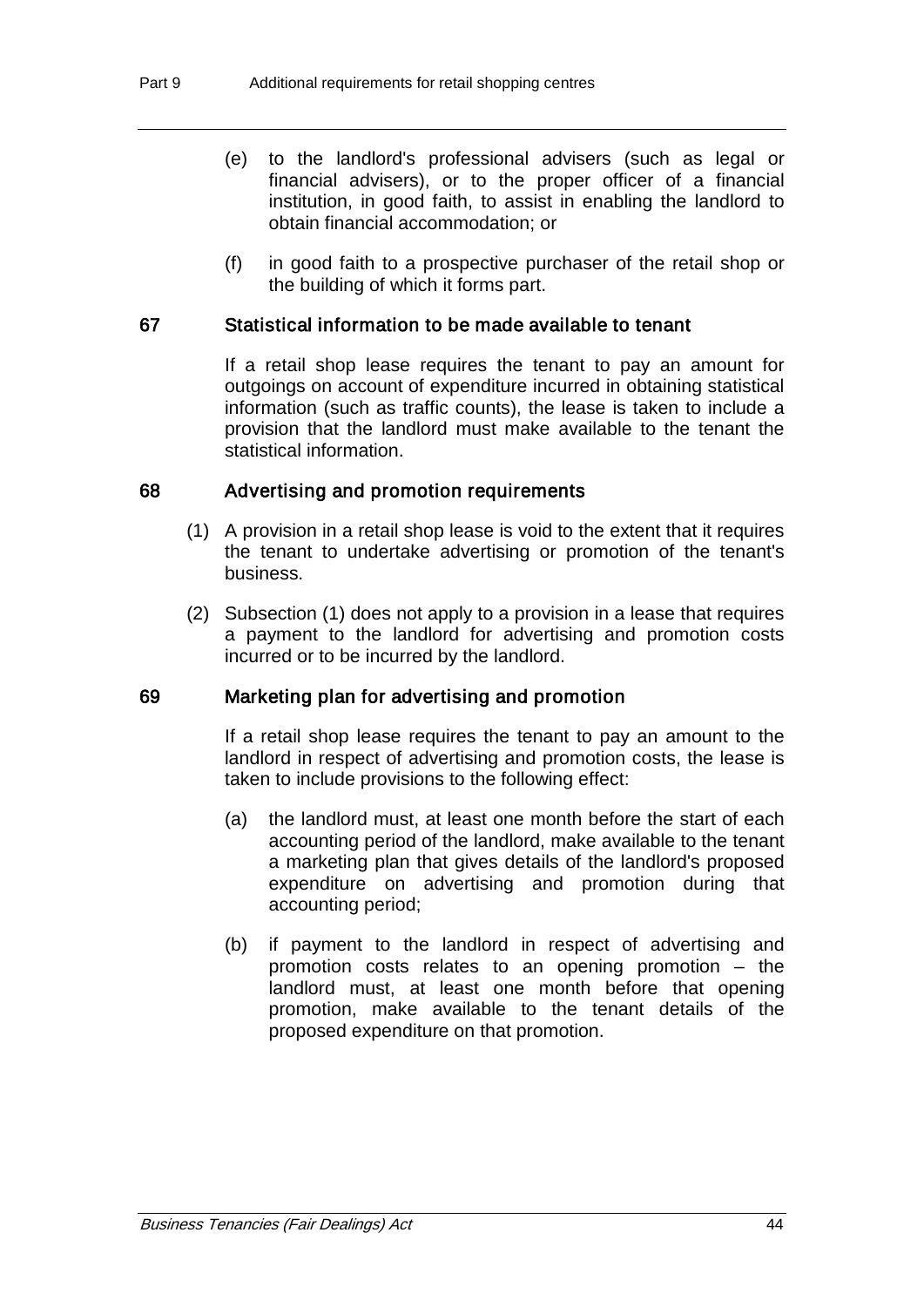### 70 Availability of advertising and promotion expenditure statement

A retail shop lease is taken to include provisions to the following effect:

- (a) the landlord must make a written statement available for examination by a tenant detailing all expenditure by the landlord on account of advertising and promotion costs to which the tenant is required to contribute under the lease;
- (b) the landlord must make the statement available at least twice in each of the landlord's accounting periods during the term of the lease, being:
	- (i) once in relation to expenditure during the first 6 months of each of the accounting periods; and
	- (ii) once in relation to expenditure during the second 6 months of each of the accounting periods;
- (c) the statement must be made available within one month after the end of the 6 month period to which it relates.

## 71 Provision of statement on advertising and promotion expenditure

A retail shop lease is taken to include provisions to the following effect:

- (a) the landlord must give the tenant a written statement (an advertising statement) that details all expenditure by the landlord in each accounting period of the landlord during the term of the lease on account of advertising or promotion costs to which the tenant is required to contribute under the lease;
- (b) the advertising statement is to be prepared in accordance with relevant principles and disclosure requirements (in force from time to time) made by the Australian Accounting Standards Board;
- (c) the advertising statement is to be given to the tenant within 3 months after the end of the accounting period to which it relates;
- (d) the advertising statement is to be accompanied by a report (an auditor's report) on the statement prepared by a person who holds a public practice certificate issued by an accountants body;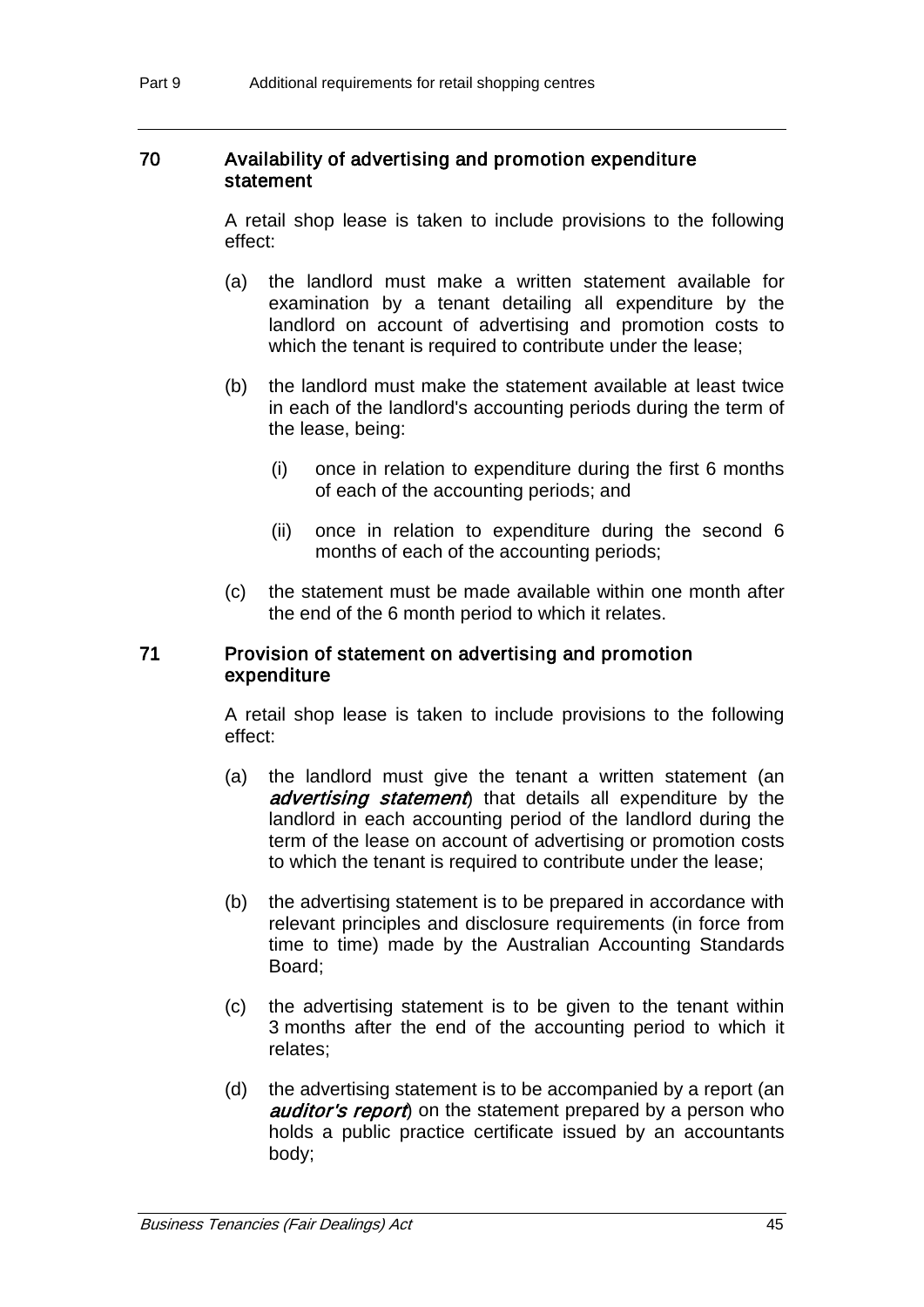(e) the auditor's report is to include a statement by the auditor as to whether or not the advertising statement correctly states the expenditure by the landlord during the accounting period concerned in respect of advertising or promotion costs to which the tenant is required to contribute.

### 72 Unexpended advertising and promotion contributions carried forward

A retail shop lease is taken to include a provision that an amount:

- (a) that is contributed under a retail shop lease by a tenant in the shopping centre in respect of advertising or promotion costs of the landlord; and
- (b) that is not spent for the purpose for which it was contributed;

is to be carried forward by the landlord and applied towards future expenditure on advertising or promotion of the centre.

## 73 Termination for inadequate sales prohibited

A provision in a retail shop lease is void to the extent that it permits or otherwise provides for the termination of the lease on the ground that the tenant or the business of the tenant has failed to achieve specified sales or turnover performance.

#### 74 Geographical restrictions prohibited

- (1) A provision in a retail shop lease is void to the extent that it has the effect of preventing or restricting the tenant from carrying on business outside the retail shopping centre, either during the term of or after the expiry of the lease.
- (2) This section does not operate to prevent a lease or other agreement from containing a provision that prevents the use of the name of the retail shopping centre in connection with a business carried on outside the shopping centre.

#### 75 Trading hours of retail shopping centre

(1) A lease of a retail shop is taken to include a provision to the effect that the landlord is not entitled to change the core trading hours of the retail shopping centre of which the shop forms part except with the approval in writing of the tenants of a majority of the retail shops in the shopping centre (whether or not those retail shops are retail shops to which this Act applies).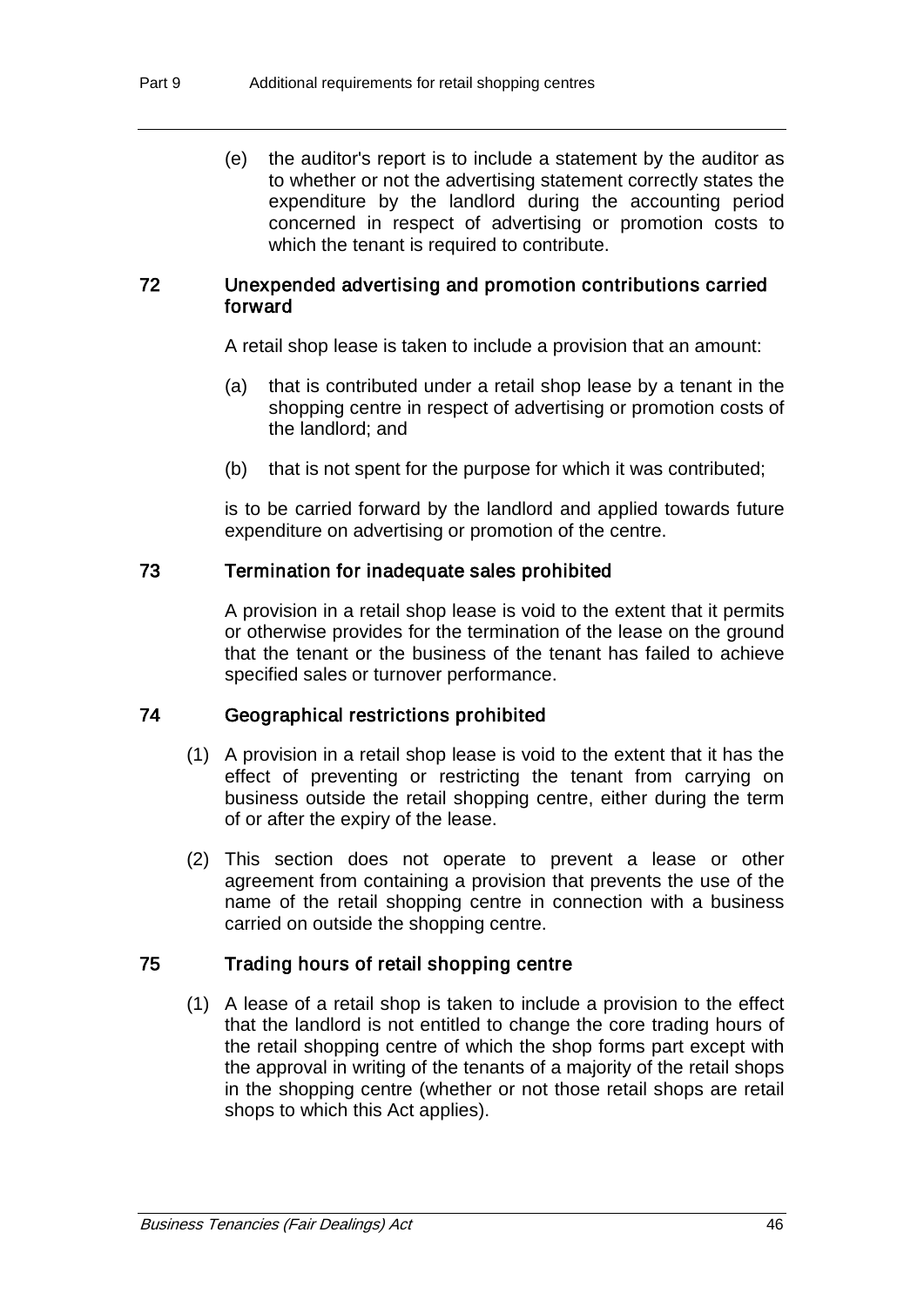- (2) The initial fixing of trading hours in a new retail shopping centre is not a change to core trading hours and is not affected by subsection (1).
- (3) Subsection (1) does not operate to permit a landlord to ignore the requirements of another agreement, arrangement or understanding that prevents or restricts a change to core trading hours by the landlord in a retail shopping centre.
- (4) This section does not prevent a lease providing for the action that may be taken by a landlord in the event of a tenant not trading in accordance with core trading hours, including provisions:
	- (a) enabling the landlord, as a condition of granting consent to a tenant trading outside core trading hours, to require the tenant to pay, or pay a contribution towards, the costs of opening the retail shopping centre during those extended trading hours; or
	- (b) requiring a tenant who trades outside core trading hours to make specified payments or additional payments in respect of advertising and promotional costs for the shopping centre.
- (5) In section:

core trading hours, in relation to a retail shopping centre, means the times when retail shops in the shopping centre are required to be open for business, whether the requirement is imposed by or under a lease or by or under some other agreement, arrangement or understanding between landlords and the tenants.

# Part 10 Unconscionable conduct in connection with retail shop lease

### 76 Definitions

In this Part:

applicable industry code, see section 51ACA(1) of the Competition and Consumer Act 2010 (Cth).

industry code, see section 51ACA(1) of the Competition and Consumer Act 2010 (Cth).

### 77 Application of Part

- (1) This Part extends to apply to a retail shop lease that was entered into:
	- (a) before the commencement of section 7; or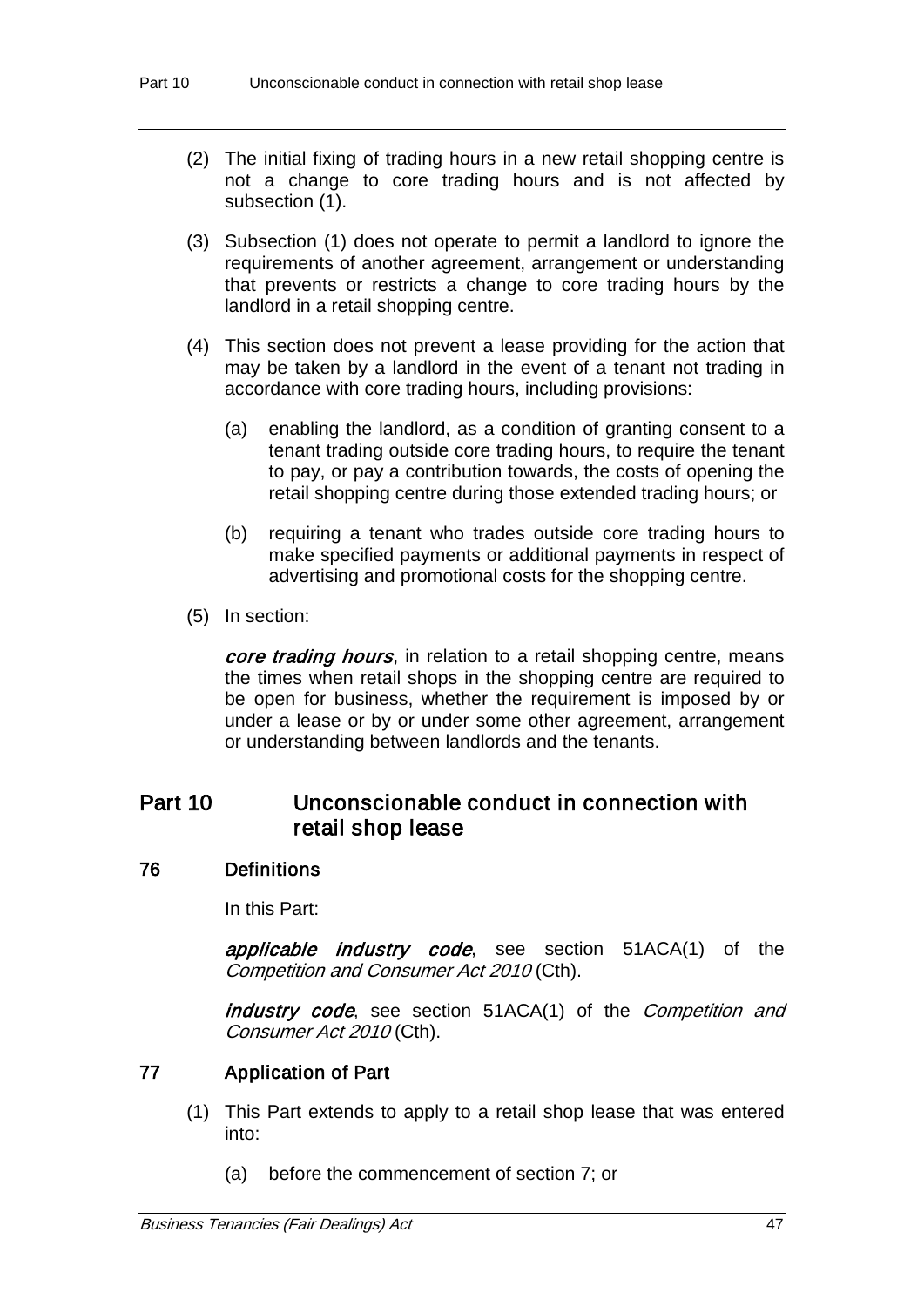(b) under an option granted or agreement made before the commencement of section 7;

but only if this Act would have applied to the lease if it had been entered into after the commencement of section 7.

(2) This Part does not apply to conduct that occurred before the commencement of this section.

### 78 Court may determine claim of unconscionable conduct

- (1) A landlord or tenant, or former landlord or tenant, who suffers loss or damage as a result of unconscionable conduct of another person in contravention of section 79 or 80 may apply to a court of competent jurisdiction to recover the amount of the loss or damage from the other person.
- (2) In determining whether section 79 or 80 has been contravened:
	- (a) the court must not have regard to any circumstances that were not reasonably foreseeable at the time of the alleged contravention; and
	- (b) the court may have regard to circumstances existing before the commencement of this section but not to conduct engaged in before that commencement.
- (3) If the issue of loss or damage as a result of unconscionable conduct of a person in contravention of section 79 or 80 arises in connection with another matter the subject of proceedings in the court, the court may decide the issue, and in so doing may award the sum it thinks fit.

### 79 Unconscionable conduct of landlord in retail shop lease transactions

- (1) A landlord must not, in connection with a retail shop lease, engage in conduct that is, in all the circumstances, unconscionable.
- (2) Without limiting the matters to which a court may have regard in determining whether a landlord has contravened subsection (1), the court may have regard to the following:
	- (a) the relative strengths of the bargaining positions of the landlord and the tenant;
	- (b) whether, as a result of conduct engaged in by the landlord, the tenant was required to comply with conditions that were not reasonably necessary for the protection of the legitimate interests of the landlord;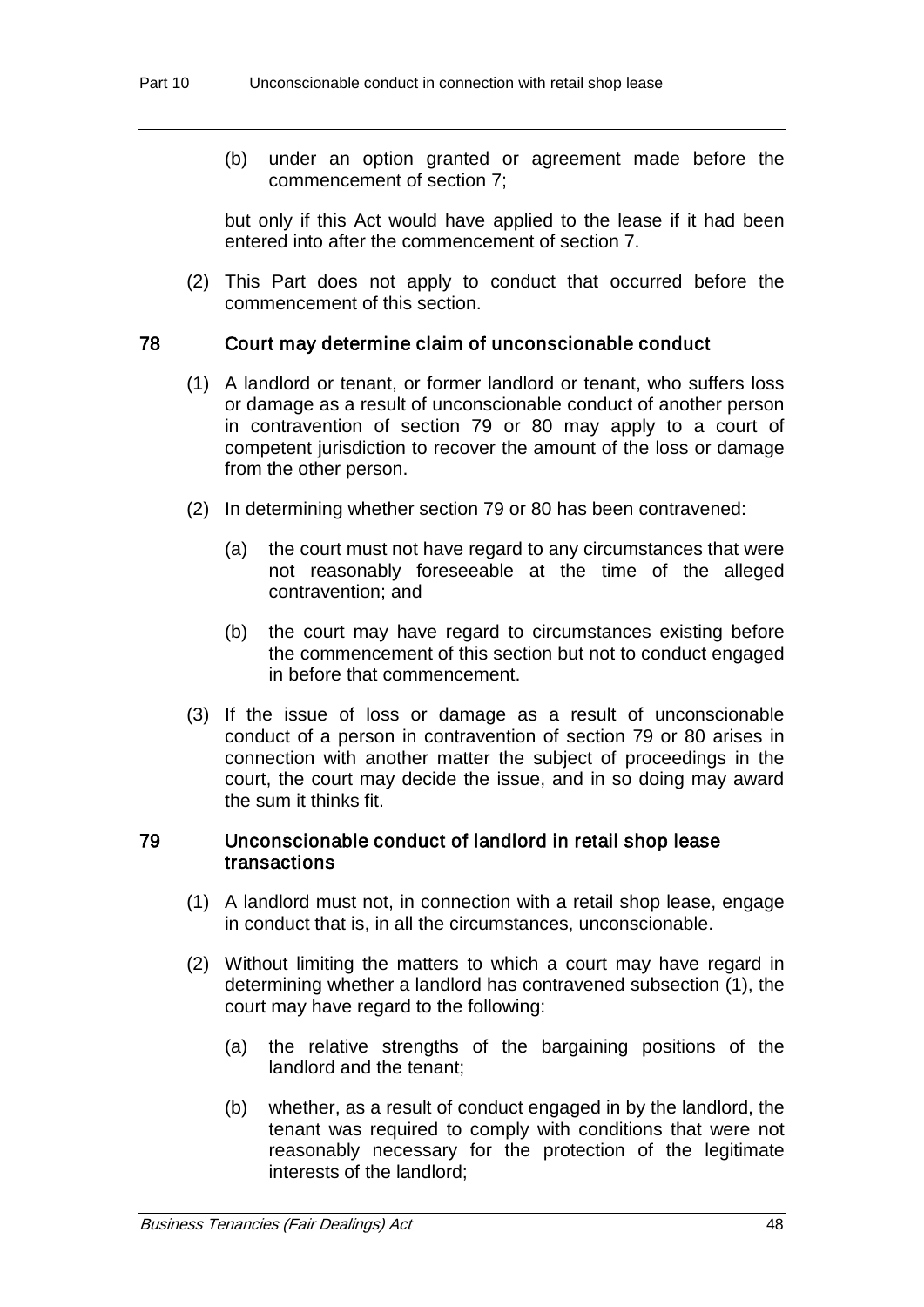- (c) whether the tenant was able to understand any documents relating to the lease;
- (d) whether undue influence or pressure was exerted on, or unfair tactics were used against, the tenant or a person acting on behalf of the tenant by the landlord or a person acting on behalf of the landlord in relation to the lease;
- (e) the amount for which, and the circumstances in which, the tenant could have acquired an identical or equivalent lease from a person other than the landlord;
- (f) the extent to which the landlord's conduct towards the tenant was consistent with the landlord's conduct in similar transactions between the landlord and other similar tenants;
- (g) the requirements of an applicable industry code;
- (h) the requirements of another industry code, if the tenant acted on the reasonable belief that the landlord would comply with the code;
- (i) the extent to which the landlord was willing to negotiate the terms and conditions of any lease with the tenant;
- (j) the extent to which the landlord unreasonably failed to disclose to the tenant:
	- (i) intended conduct of the landlord that might affect the interests of the tenant; and
	- (ii) risks to the tenant arising from the landlord's intended conduct (being risks that the landlord should have foreseen would not be apparent to the tenant);
- (k) the extent to which the landlord and the tenant acted in good faith.

### 80 Unconscionable conduct of tenant in retail shop lease transactions

- (1) A tenant must not, in connection with a retail shop lease, engage in conduct that is, in all the circumstances, unconscionable.
- (2) Without limiting the matters to which the court may have regard in determining whether a tenant has contravened subsection (1), the court may have regard to the following:
	- (a) the relative strengths of the bargaining positions of the tenant and the landlord;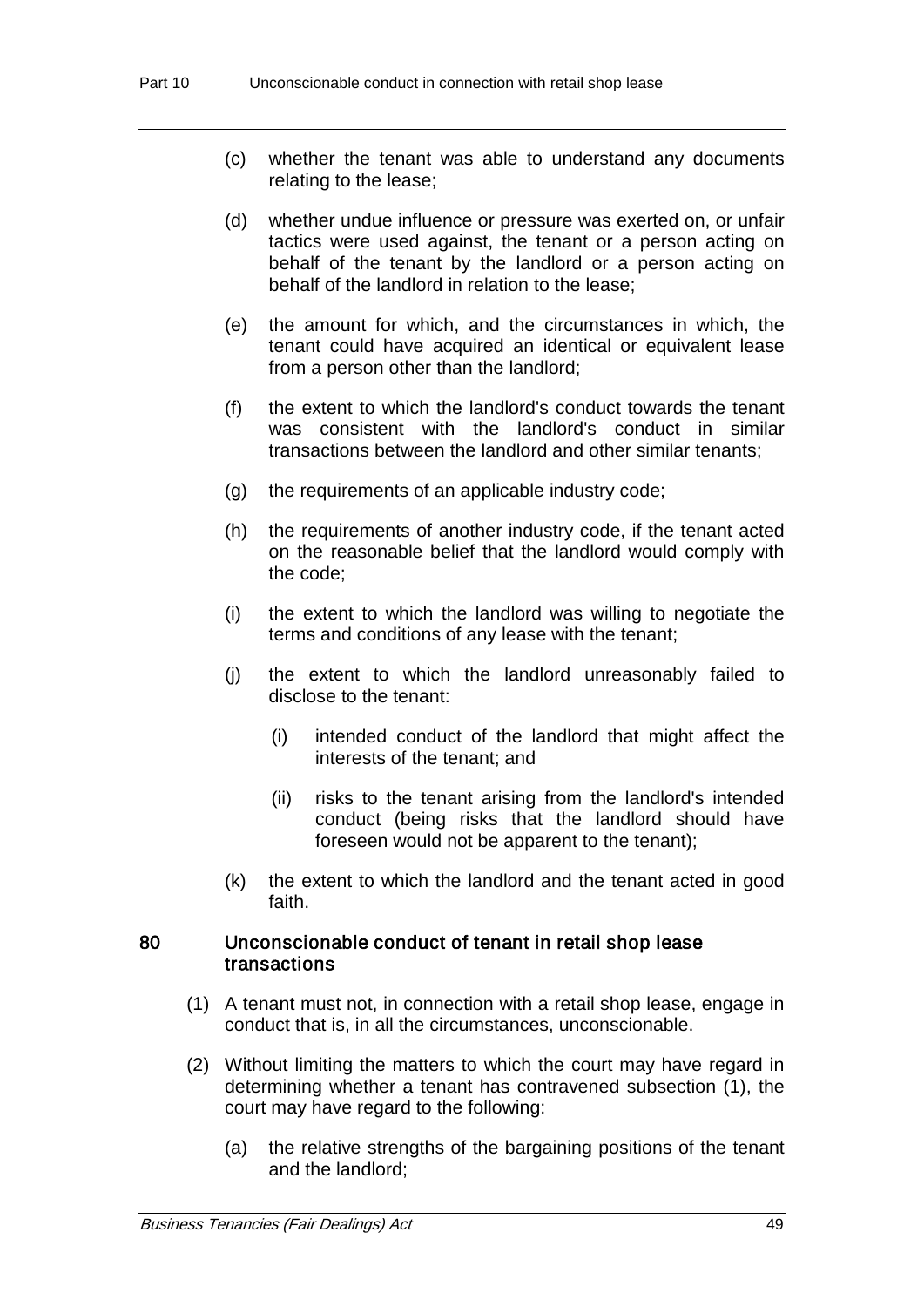- (b) whether, as a result of conduct engaged in by the tenant, the landlord was required to comply with conditions that were not reasonably necessary for the protection of the legitimate interests of the tenant;
- (c) whether the landlord was able to understand any documents relating to the lease;
- (d) whether undue influence or pressure was exerted on, or unfair tactics were used against, the landlord or a person acting on behalf of the landlord by the tenant or a person acting on behalf of the tenant in relation to the lease;
- (e) the amount for which, and the circumstances in which, the landlord could have granted an identical or equivalent lease to a person other than the tenant;
- (f) the extent to which the tenant's conduct towards the landlord was consistent with the tenant's conduct in similar transactions between the tenant and other similar landlords;
- (g) the requirements of an applicable industry code;
- (h) the requirements of another industry code, if the landlord acted on the reasonable belief that the tenant would comply with the code;
- (i) the extent to which the tenant was willing to negotiate the terms and conditions of any lease with the landlord;
- (j) the extent to which the tenant unreasonably failed to disclose to the landlord:
	- (i) intended conduct of the tenant that might affect the interests of the landlord; and
	- (ii) risks to the landlord arising from the tenant's intended conduct (being risks that the tenant should have foreseen would not be apparent to the landlord);
- (k) the extent to which the tenant and the landlord acted in good faith.

### 81 Conduct that is not unconscionable

For this Part, a person is not taken to engage in unconscionable conduct in connection with a retail shop lease merely because:

(a) the person institutes legal proceedings in relation to the lease; or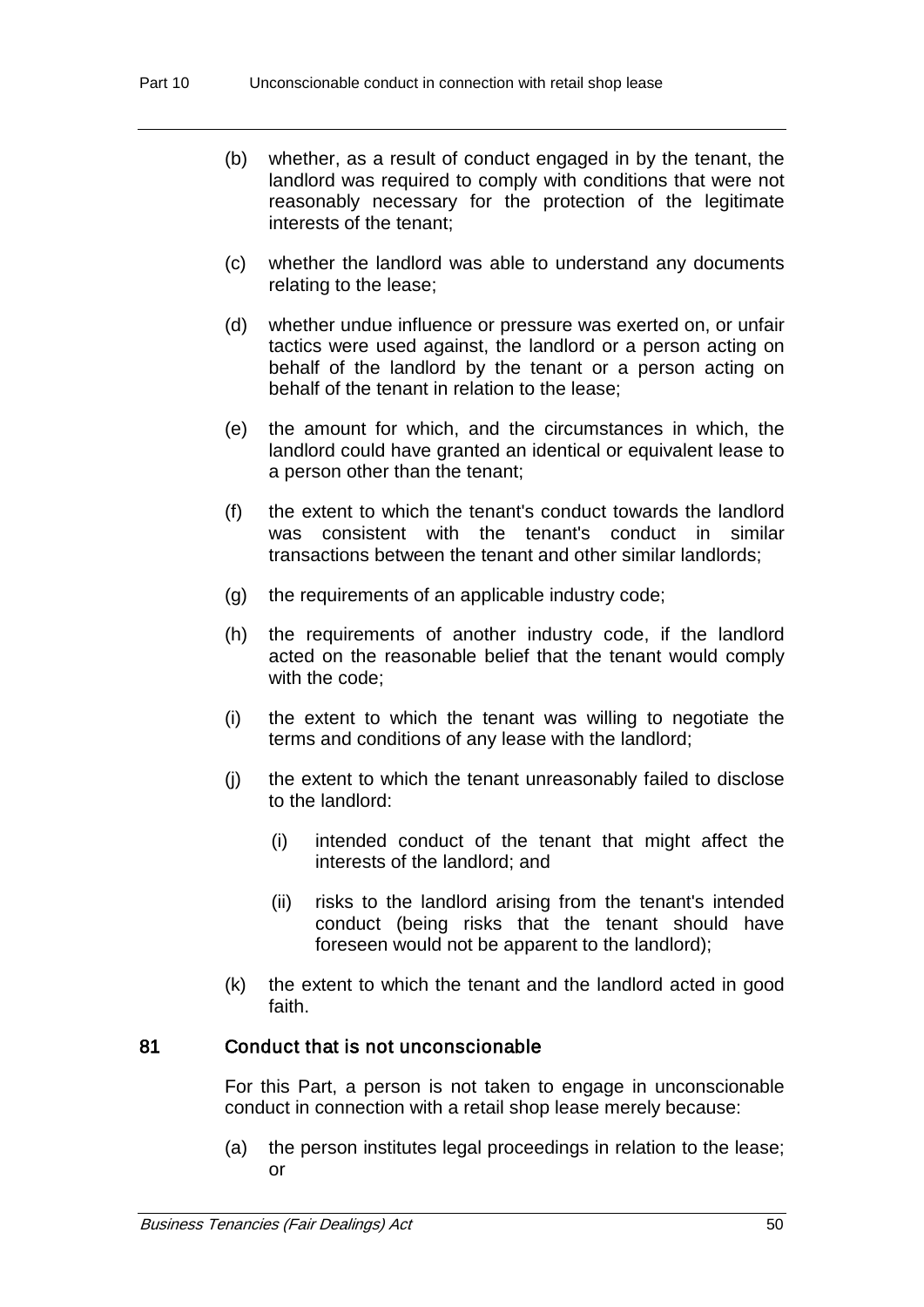(b) fails to renew the lease or to issue a new lease.

# Part 11 Dispute resolution for retail tenancy claims

# Division 1 Preliminary matters

## 82 Interpretation

(1) In this Part:

**application** means an application lodged with the Commissioner under section 86.

certificate means a certificate issued under section 104.

*conciliator* means the person conducting a conference.

conference means a preliminary conciliation conference or a conciliation conference.

disputed matter means a matter that is the subject of a retail tenancy claim.

Hearing Commissioner means the person conducting an inquiry.

order includes direction, declaration, determination and decision.

proceedings means any of the following:

- (a) a preliminary conciliation conference;
- (b) a conciliation conference;
- (c) an inquiry.

retail tenancy claim, see section 84.

retail tenancy dispute, see section 83.

(2) A reference in this Part to a party to a retail shop lease or former party to a former retail shop lease includes a reference to a person who is or was a guarantor or covenantor under a retail shop lease or former retail shop lease.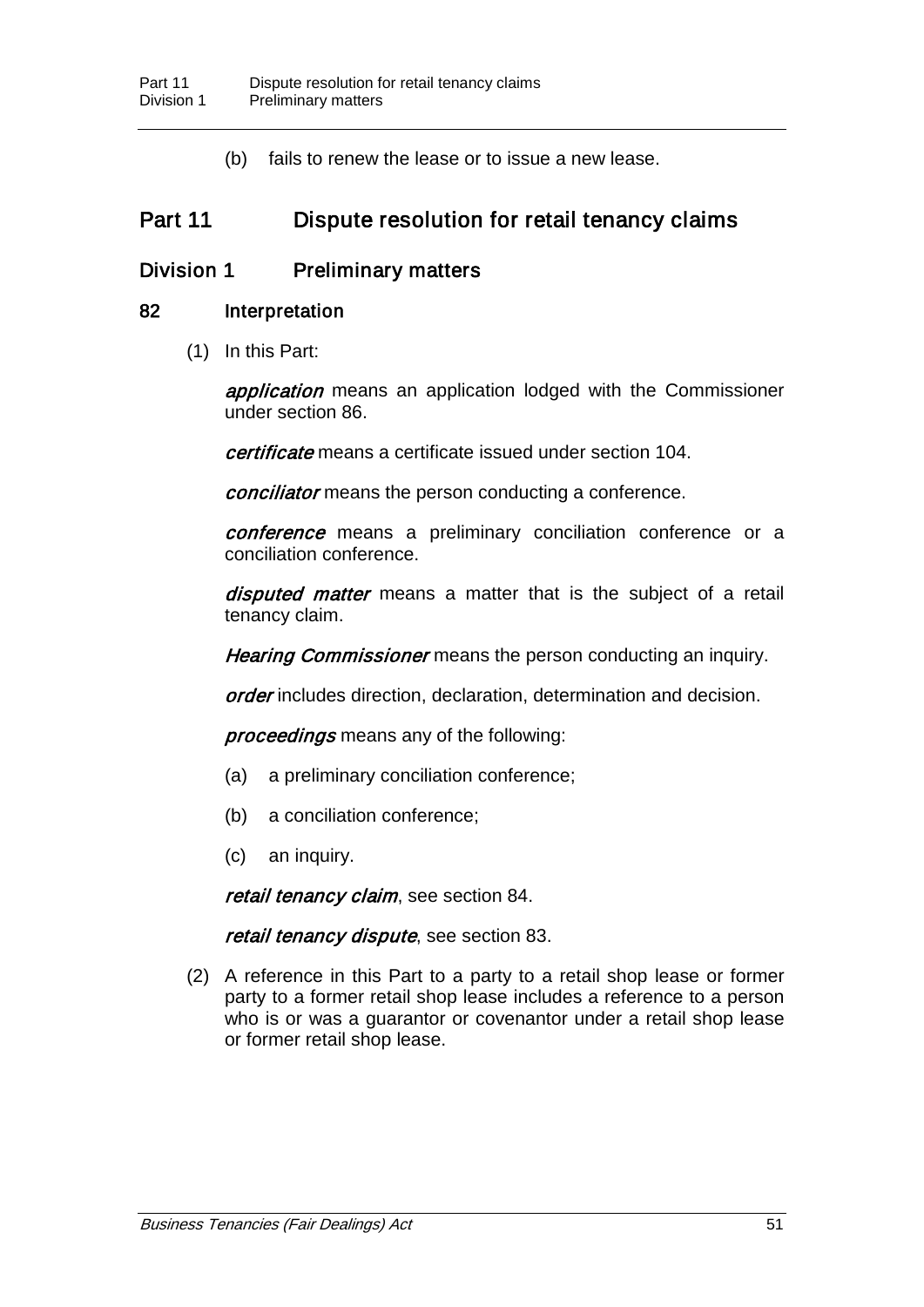# 83 Meaning of retail tenancy dispute

- (1) A *retail tenancy dispute* is a dispute concerning the liabilities or obligations of a party to a retail shop lease, or a former party to a former retail shop lease, that arose:
	- (a) under the lease or former lease; or
	- (b) in connection with the use or occupation of the retail shop to which the lease or former lease relates.
- (2) The following disputes are not retail tenancy disputes for this Part:
	- (a) a dispute in relation to unconscionable conduct mentioned in Part 10;
	- (b) a dispute in relation to the repossession of business premises mentioned in Part 13, Division 2.

### 84 Meaning of *retail tenancy claim*

A retail tenancy claim is any of the following claims or applications:

- (a) in relation to a retail tenancy dispute:
	- (i) a claim for the payment of a specified sum of money (including a claim for compensation under section 18); or
	- (ii) a claim for relief from payment of a specified sum of money; or
	- (iii) a claim for the performance of specified work or the provision of specified services; or
	- (iv) a claim for assignment of rights under a lease or for a declaration that a landlord is not entitled to withhold consent to an assignment of the rights of a tenant; or
	- (v) a claim regarding the rectification of the lease; or
	- (vi) a claim regarding the invalidity of a lease or a provision of the lease for inconsistency with this Act or the Regulations; or
	- (vii) a claim for a declaration of the rights, obligations and liabilities of the parties under a lease;
- (b) an application under section 29(3) by a specialist retail valuer for an order that a landlord comply with a request for information;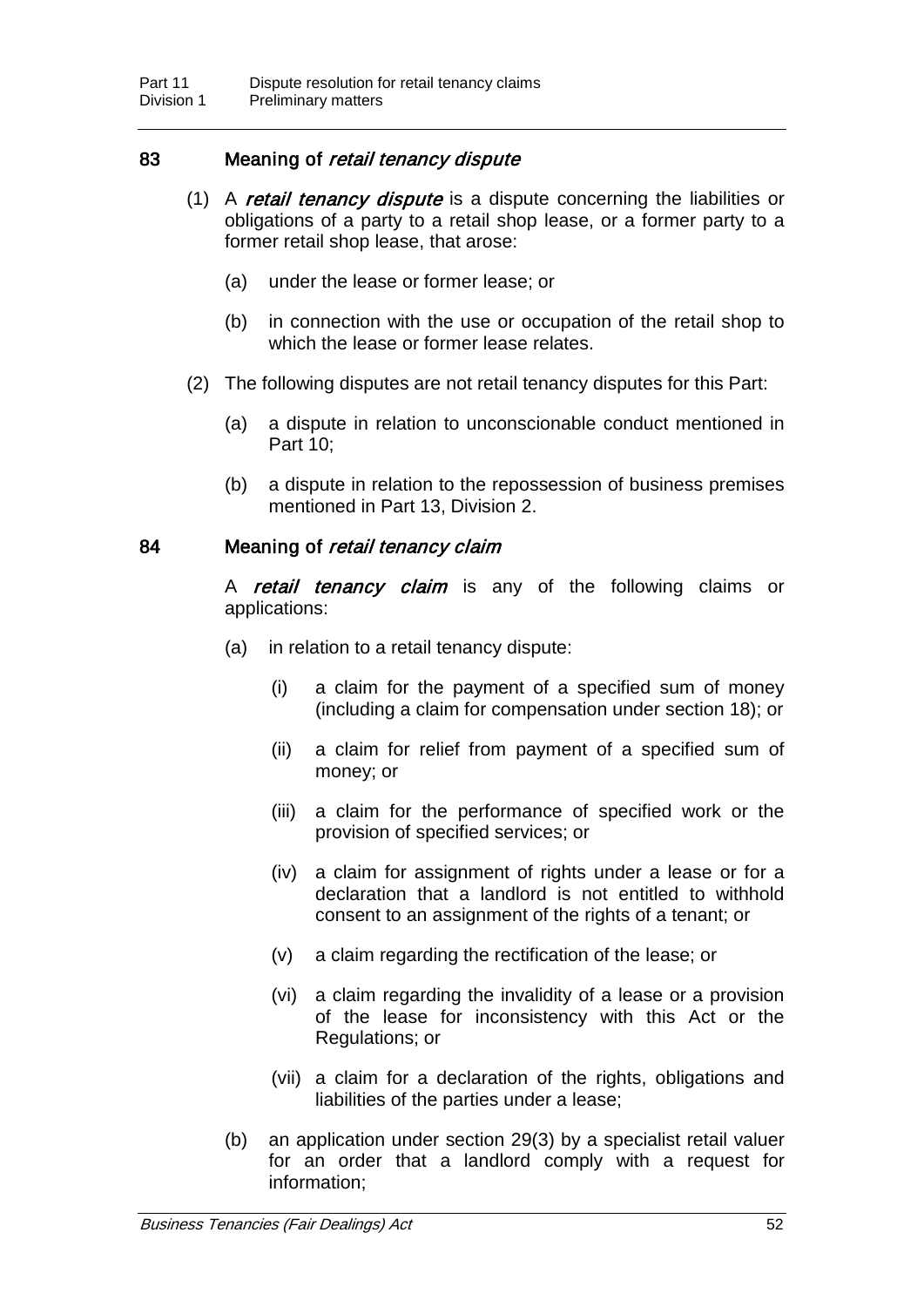(c) an application under section 31(4)(b) by a person seeking a determination of compensation.

#### 85 Retail tenancy claim may be taken to court only if certificate issued

- (1) A retail tenancy claim may be the subject of proceedings before a court only if a certificate is issued in relation to the claim.
- (2) Subsection (1) does not apply to proceedings before a court for an order in the nature of an injunction.

# Division 2 Commencement of retail tenancy claim

### 86 Application to Commissioner

- (1) A party to a retail shop lease or a former party to a former retail shop lease may apply to the Commissioner for determination of a retail tenancy claim.
- (2) An application in respect of a retail tenancy claim is to be lodged with the Commissioner.
- (3) An application in respect of a retail tenancy claim is to be in the form prescribed by the Regulations and accompanied by the fee prescribed under section 87.
- (4) An application is to contain a brief summary of the nature of the retail tenancy claim, briefly set out the facts relevant to the claim and include the information specified by the prescribed form.
- (5) An application may not be made more than 3 years after the date on which the liability or obligation that is the subject of the application arose.

### 87 Application fees

- (1) The Minister may, by *Gazette* notice, prescribe the fees payable under this Act in relation to an application.
- (2) The Commissioner may waive a fee payable under this Act in relation to an application and, if a fee is so waived, the person to whom the waiver relates is not required to pay the fee.

## 88 Commissioner to give notice of conference

(1) On receipt of an application, the Commissioner must determine a time and place for the holding of a preliminary conciliation conference or a conciliation conference.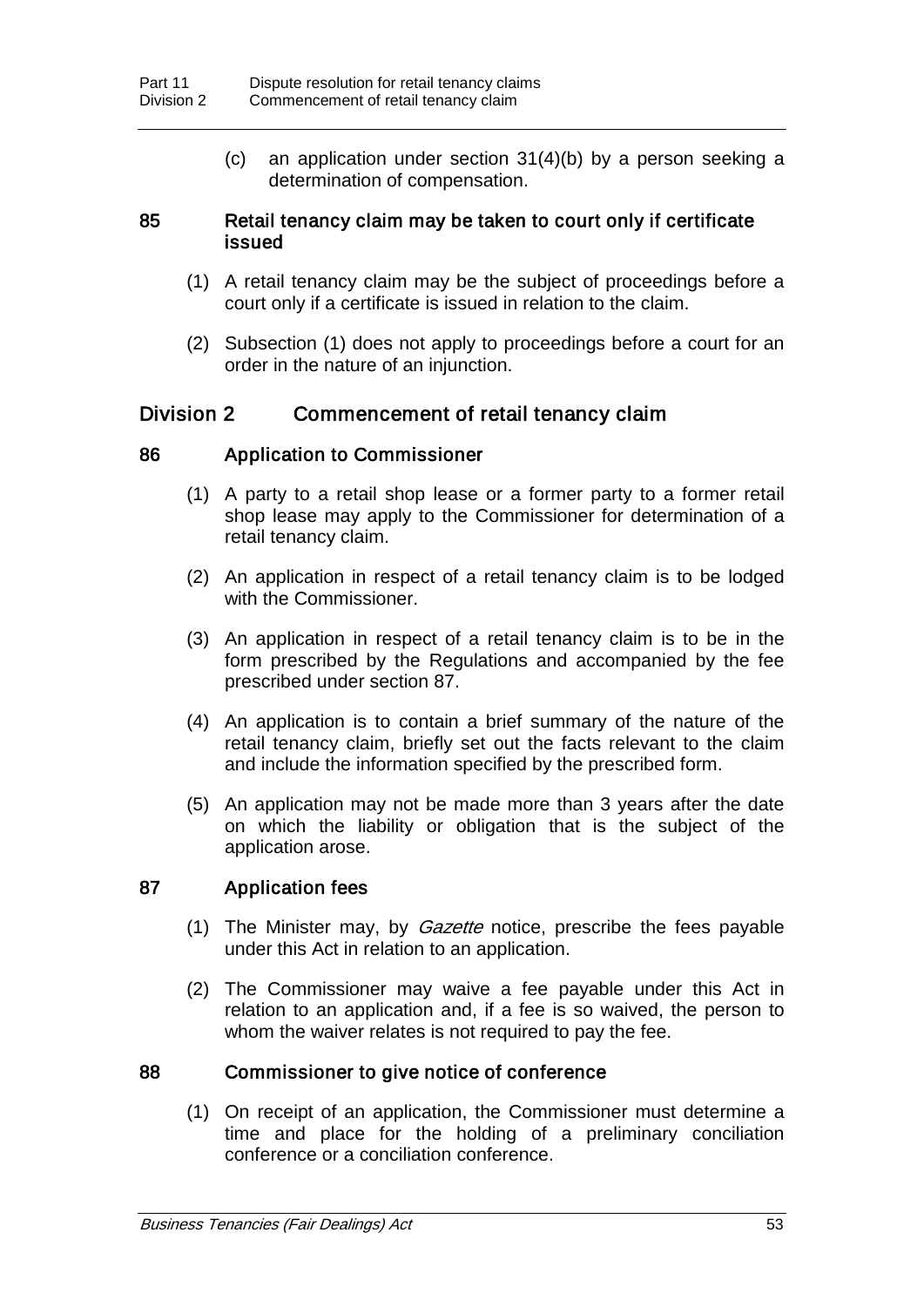- (2) The Commissioner must:
	- (a) give the applicant a notice setting out the time and place at which the conference is to be held; and
	- (b) give to the other parties to the application a notice setting out:
		- (i) the time and place at which the conference is to be held; and
		- (ii) a brief description of the nature of the application.

### 89 Who may conduct proceedings

- (1) A particular proceeding may be conducted by any of the following persons, who must be suitably qualified in accordance with this section to conduct that proceeding:
	- (a) the Commissioner;
	- (b) a delegate of the Commissioner under section 13;
	- (c) any other person appointed in writing by the Commissioner.
- (2) The Commissioner must ensure that, in relation to an application, the same person does not personally conduct more than one of the following:
	- (a) a preliminary conciliation conference;
	- (b) a conciliation conference;
	- (c) an inquiry.
- (3) If a conciliation conference is to be conducted by a delegate of the Commissioner, the Commissioner must ensure that wherever practicable the delegate has the prescribed qualifications.
- (4) A person conducting an inquiry must be a lawyer who has been admitted to the legal profession for at least 5 years.
- (5) A conference or an inquiry in respect of an application is not to be conducted by a person who has conducted or taken part in an investigation to determine whether an offence against this Act has been committed by a party to the application in relation to the disputed matter.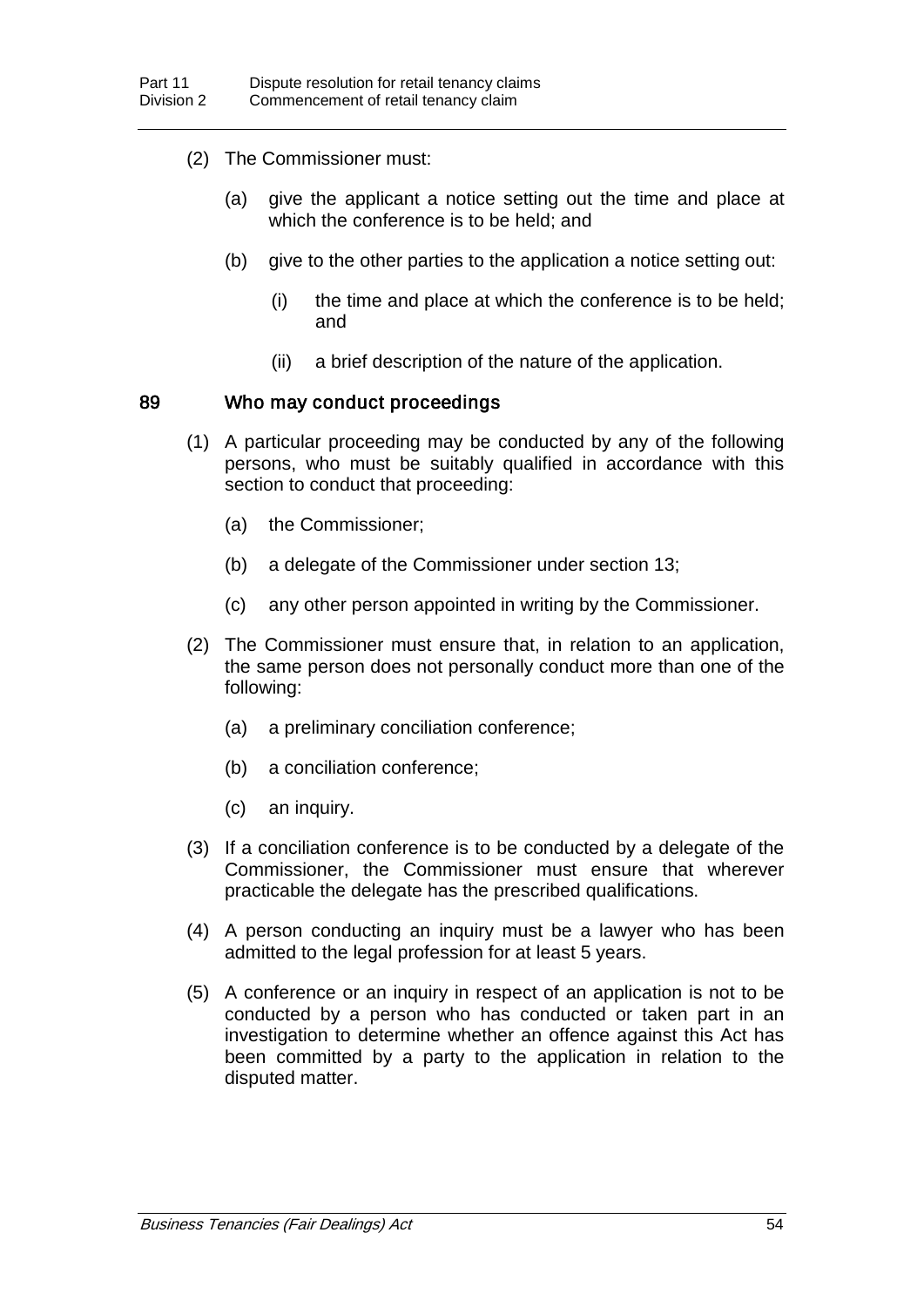# Division 3 Conciliation conferences

## 90 Who may attend conferences

The following persons are entitled to attend a conference:

- (a) the applicant;
- (b) any other party to the application;
- (c) a representative of a party to the application permitted by section 111 to attend;
- (d) the Commissioner (if he or she is not the conciliator).

## 91 General principles of dispute resolution at conferences

Procedures for dispute resolution at a conference may include informal mediation, conciliation and other forms of alternative dispute resolution.

## 92 Purpose of preliminary conference

- (1) At a preliminary conciliation conference, the conciliator must:
	- (a) give information to ensure that the parties to the application are fully aware of their rights and obligations under this Act; and
	- (b) encourage full, open communication between the parties about the retail tenancy dispute on a without prejudice basis; and
	- (c) encourage the parties to identify the relevant facts and propose solutions to, and resolve by agreement, the matters in dispute between the parties.
- (2) If the parties do not resolve the matters in dispute, the Commissioner must determine whether:
	- (a) a conciliation conference should be held; or
	- (b) an inquiry should be held; or
	- (c) a certificate should be issued.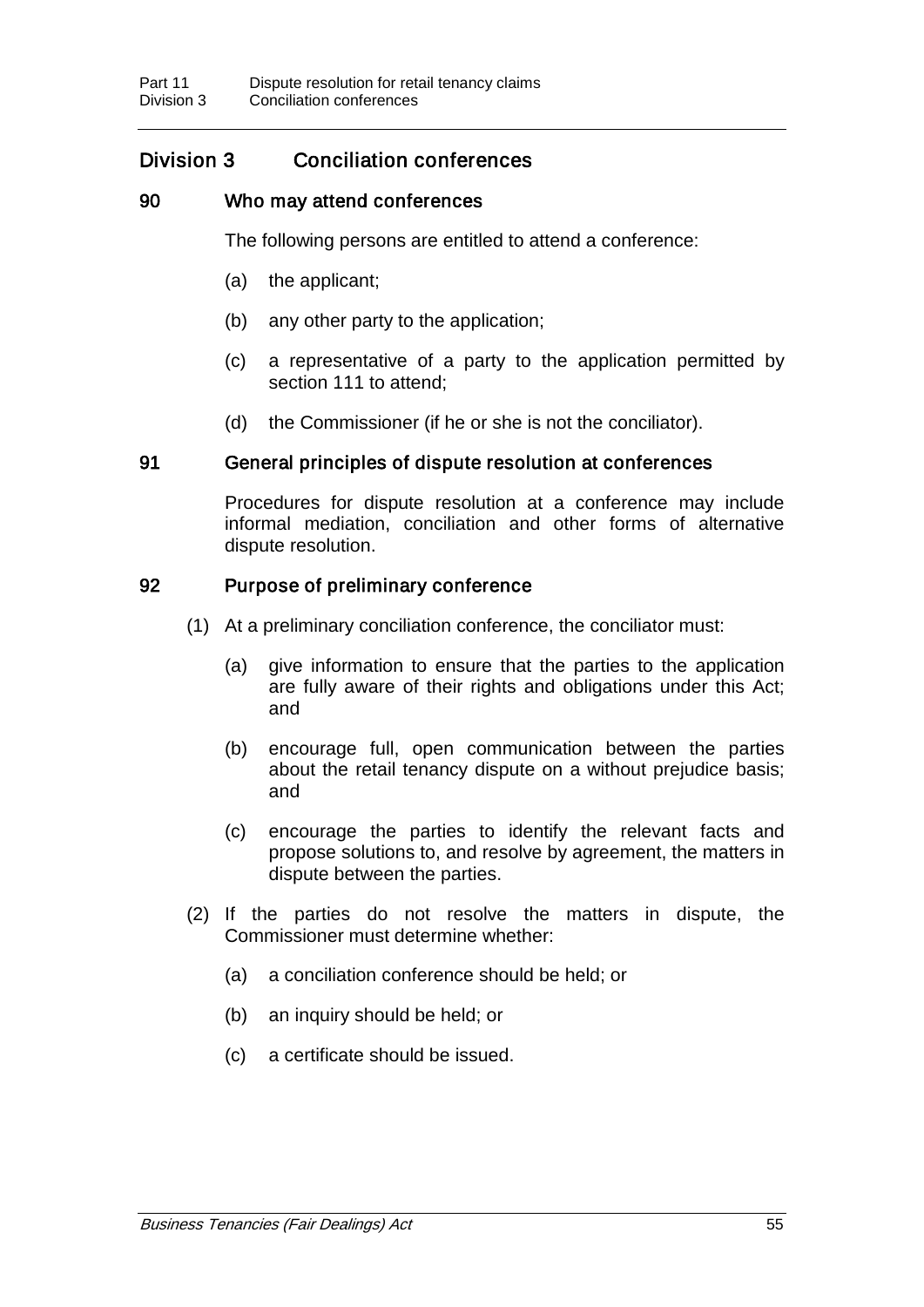## 93 Purpose of conciliation conference

- (1) At a conciliation conference, the parties to the application are, between themselves with the assistance of the conciliator, to attempt to resolve the retail tenancy claim by negotiating a settlement.
- (2) If the parties do not negotiate a settlement, the Commissioner must determine whether:
	- (a) a further conciliation conference should be held; or
	- (b) an inquiry should be held; or
	- (c) a certificate should be issued.

### 94 Procedure for conferences

- (1) Unless the conciliator determines otherwise, conferences are to be held in private.
- (2) The conciliator may exclude from the conference a person other than the parties and the representatives permitted by section 111 to attend.
- (3) A settlement to which a party agrees at a conference is binding on the party.
- (4) The conciliator may refer a question of law arising at the conference to a legal practitioner for determination.
- (5) The conciliator may record a settlement reached at a conference and may make an order to give effect to the settlement.
- (6) An order made under subsection (5) has effect as if it were an order made at an inquiry.

### 95 Costs of conciliation to be met by parties

The costs of and associated with a conference are to be paid by the parties to the application in the proportions agreed between themselves or, if they cannot agree, in equal shares.

#### 96 Restriction on evidence

Evidence of anything said or done in the course of a conference is inadmissible in other proceedings under this Part or before a court, except with the consent of all parties to the proceedings.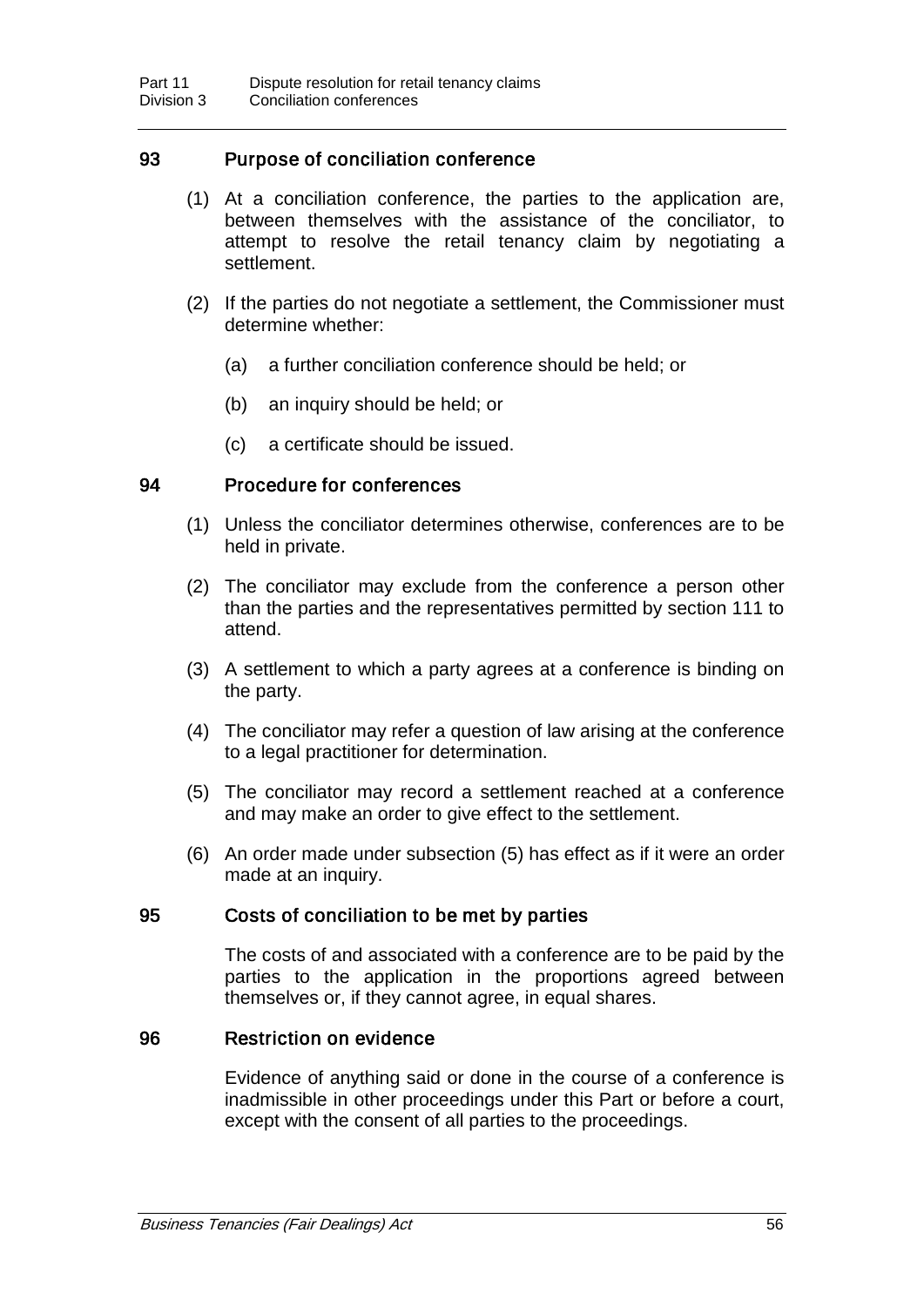# 97 Confidentiality

A conciliator must not disclose to another person, including the Commissioner, information obtained in the course of the conference, except with the consent of all parties to the conference or in the course of his or her duties under this Act.

Maximum penalty: 200 penalty units or imprisonment for 12 months.

# Division 4 Inquiries

## 98 When inquiries may be conducted

- (1) An inquiry may be conducted in respect of an application only if the retail tenancy claim has not been settled between the parties at or after a conference.
- (2) An inquiry is not to be conducted in respect of an application relating to a monetary claim if the value of the claim exceeds \$10 000.

## 99 Procedures generally

- (1) Inquiries are to be conducted with the minimum of formality.
- (2) The Hearing Commissioner is not bound by evidentiary rules when conducting an inquiry but may inform himself or herself as he or she thinks fit.
- (3) Unless the Hearing Commissioner orders otherwise, an inquiry is to be open to the public.

### 100 Powers to gather evidence

- (1) The Hearing Commissioner may do any of the following in relation to an inquiry:
	- (a) by summons, require a person to attend before him or her;
	- (b) by summons, require the production of books, papers or documents;
	- (c) inspect books, papers or documents produced before him or her, retain them for a reasonable period and make copies of them or of their contents;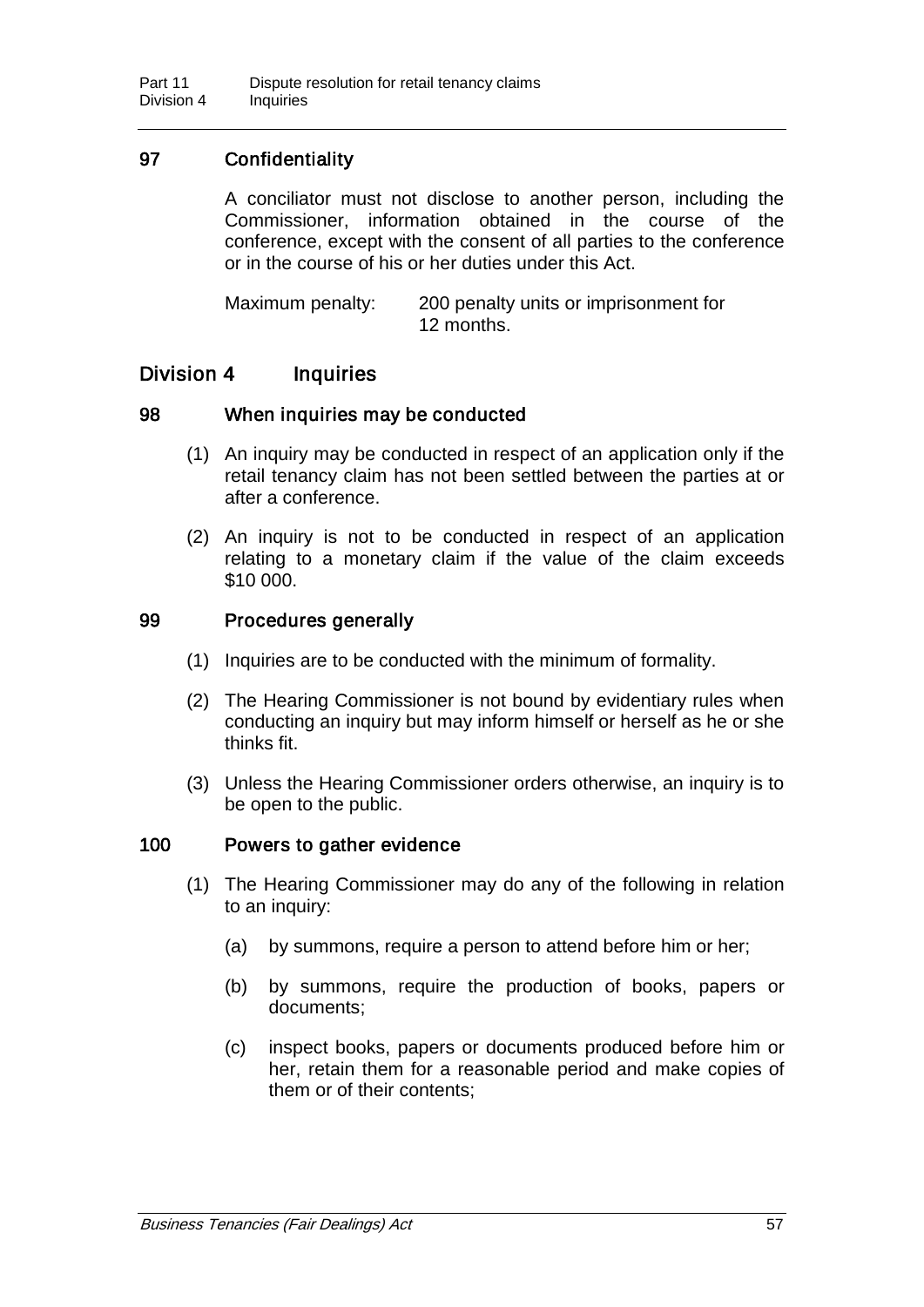- (d) require a person appearing before the Commissioner to give evidence on oath;
- (e) require a person appearing before the Hearing Commissioner, whether summoned to appear or not, to answer relevant questions put by the Hearing Commissioner or another person appearing at the inquiry.
- (2) A person must not:
	- (a) without reasonable excuse, fail to comply with a summons under subsection (1); or
	- (b) refuse or fail to comply with a requirement of a Hearing Commissioner under subsection (1).

Maximum penalty: 100 penalty units or imprisonment for 6 months.

## 101 Powers at inquiry

The Hearing Commissioner may do any of the following for an inquiry:

- (a) hear the application in the manner the Hearing Commissioner thinks fit;
- (b) decline to consider the application or adjourn the inquiry until conditions fixed by the Hearing Commissioner are fulfilled, with a view to promoting the settlement of matters in dispute between the parties;
- (c) decline to consider the application if the Hearing Commissioner thinks it is frivolous or vexatious;
- (d) proceed to hear and determine the application in the absence of a party;
- (e) extend a period prescribed by or under this Act within which the application or other step in respect of proceedings is to be made or taken, whether or not the period has expired;
- (f) adjourn the inquiry to a time or place or to a time and place to be fixed;
- (g) allow the amendment of the application;
- (h) hear the application jointly with another application;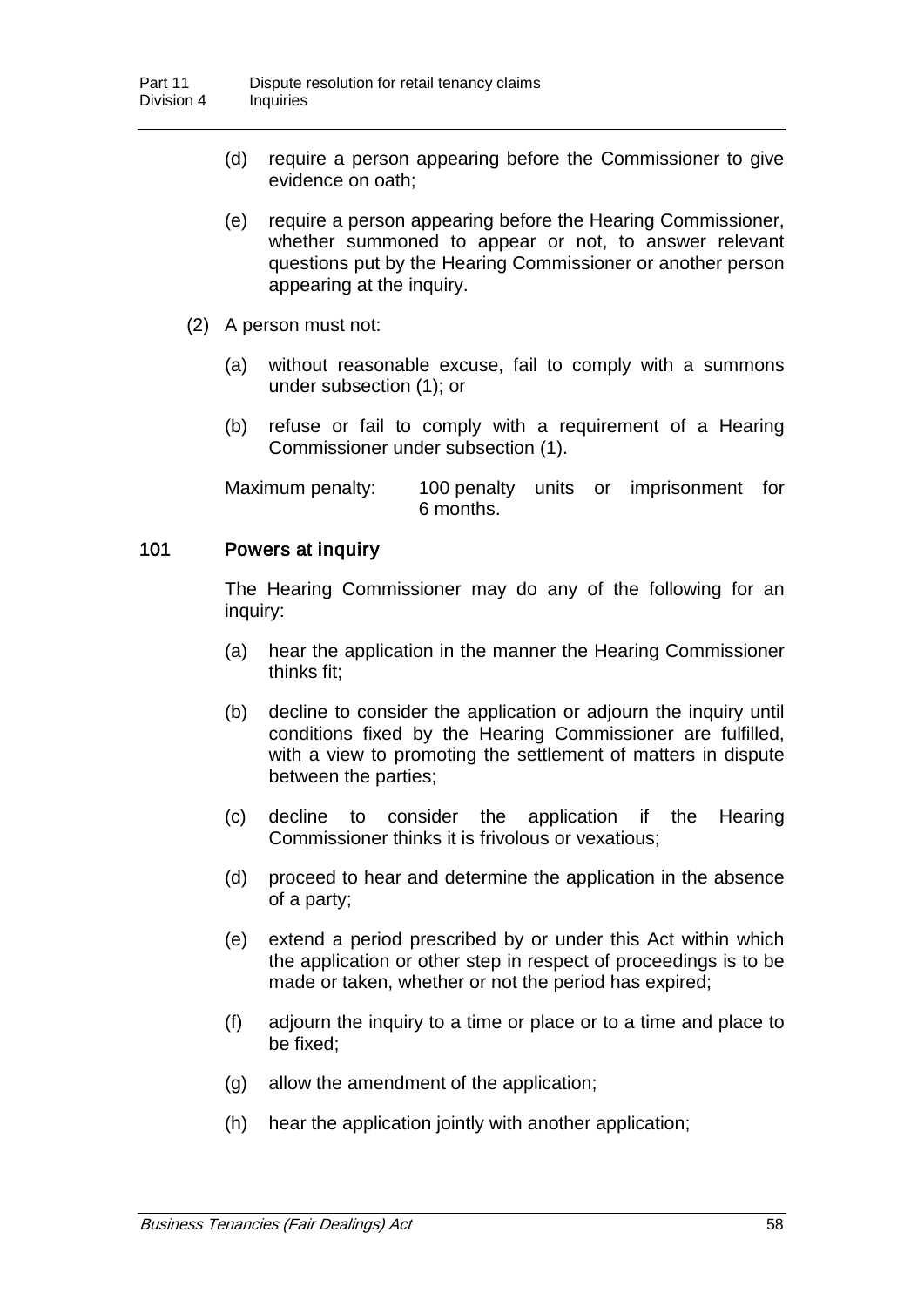- (i) receive in evidence a transcript of evidence in proceedings before a court and draw conclusions of fact from that evidence;
- (j) generally give directions and do all things the Hearing Commissioner thinks necessary or expedient in proceedings.

# 102 Orders at inquiry

- (1) At an inquiry, the Hearing Commissioner may make any one or more of the following orders that he or she considers appropriate:
	- (a) an order that a party to the application:
		- (i) pay money to a person specified in the order, whether by way of debt, damages, compensation or restitution; or
		- (ii) refund money paid by a specified person;
	- (b) an order that:
		- (i) a specified amount of money is not due or owing by a party to the application to a specified person; or
		- (ii) a party to the application is not entitled to a refund of any money paid to another party to the proceedings;
	- (c) an order that a party to the application:
		- (i) do specified work or perform a specified service or obligation arising under this Act or the terms of a lease; or
		- (ii) surrender possession of specified premises to another person; or
		- (iii) assign his or her or its rights under a lease to a specified person; or
		- (iv) do or perform, or refrain from doing or performing, a specified act, matter or thing;
	- (d) an order, by consent of the parties, requiring the parties to the proceedings to rectify a lease;
	- (e) an order:
		- (i) that a lease is invalid or a provision in a lease is void for inconsistency with this Act or the Regulations; or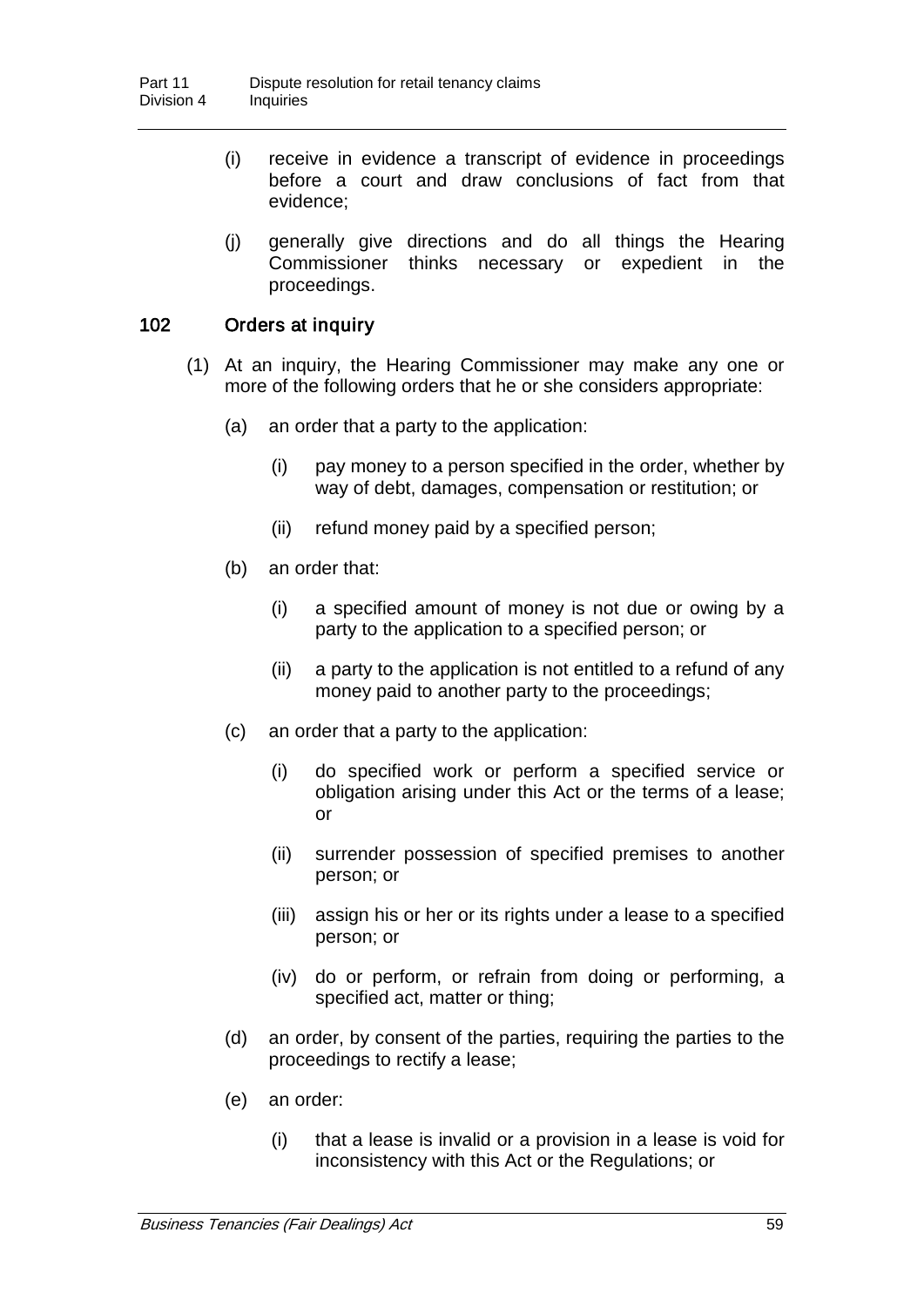- (ii) that a landlord is not entitled to withhold consent to an assignment of the rights of a tenant; or
- (iii) relating to the rights and liabilities of the parties under law, whether or not consequential relief is or could be claimed;
- (f) an order, in the nature of an interlocutory order of a kind mentioned in paragraphs (a) to (e), that the person thinks proper to be made to resolve or assist resolution of the retail tenancy claim.
- (2) The Hearing Commissioner may do either or both of the following:
	- (a) make the ancillary orders he or she thinks necessary to enable an order under this section to have full effect;
	- (b) impose on an order conditions he or she considers appropriate.

### 103 Reasons for decisions

The Hearing Commissioner must state in writing the reasons for an order made during or at the completion of the inquiry.

### Division 5 Retail tenancy claims that may proceed to court

#### 104 Certificate of failure to resolve retail tenancy claim

- (1) If, at any time after a preliminary conciliation conference has been held in respect of an application but before an inquiry has been commenced, the Commissioner is satisfied that:
	- (a) the parties have failed to resolve the retail tenancy claim and are unlikely to do so; and
	- (b) the retail tenancy claim is within a court's jurisdiction mentioned in section 105;

the Commissioner must issue a certificate to each party.

- (2) The certificate is to be in the form prescribed by the Regulations.
- (3) Without limiting subsection (1)(b), the Commissioner is entitled to determine that the parties are unlikely to resolve the retail tenancy claim if one or more parties to the application has refused to take part in or has withdrawn from a conference.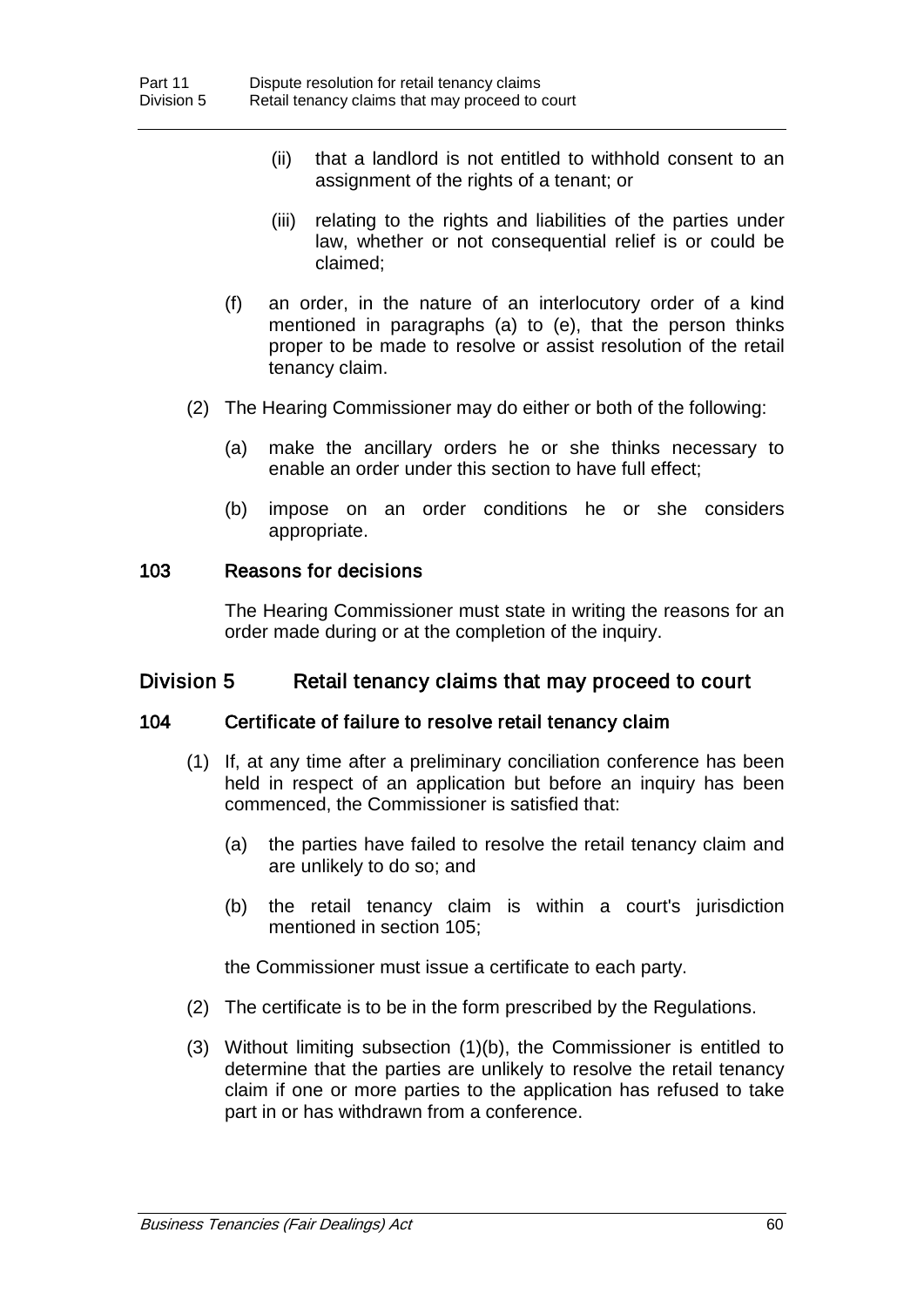(4) When a certificate is issued in respect of an application, no further proceedings relating to that application are to be held under this Part but a party to the application is entitled to commence a proceeding in a court of competent jurisdiction.

## 105 Jurisdiction of courts to hear unresolved retail tenancy claims

- (1) The Supreme Court has jurisdiction to hear and determine the following claims:
	- (a) retail tenancy claims in respect of which the disputed matter relates to a monetary amount in excess of \$10 000;
	- (b) retail tenancy claims in respect of any other disputed matter.
- (2) The Local Court has jurisdiction to hear and determine any claim mentioned in subsection (1) in accordance with section 14(1)(a), (b), (c) or (d) of the *Local Court Act* as the relevant provision would have applied in relation to the claim if not for this Part.
- (3) The Supreme Court or Local Court must not hear and determine a claim mentioned in this section unless a certificate has been issued in respect of the claim.

### 106 Powers of court hearing unresolved retail tenancy claim

A court in which proceedings are brought in accordance with this Act may exercise the powers of the Hearing Commissioner under Division 4 in addition to any other powers it may have.

### 107 No legal costs if plaintiff awarded less than \$10 000 by court

If the plaintiff in proceedings brought in a court in accordance with this Act recovers less than \$10 000, the plaintiff is not entitled to costs unless the court is satisfied that there were reasonable grounds for the plaintiff to believe that the plaintiff was entitled to \$10 000 or more.

# Division 6 Powers of Commissioner

### 108 Entry and inspection of property

- (1) The Commissioner may:
	- (a) enter land or a building; or
	- (b) authorise, in writing, a person to enter land or a building.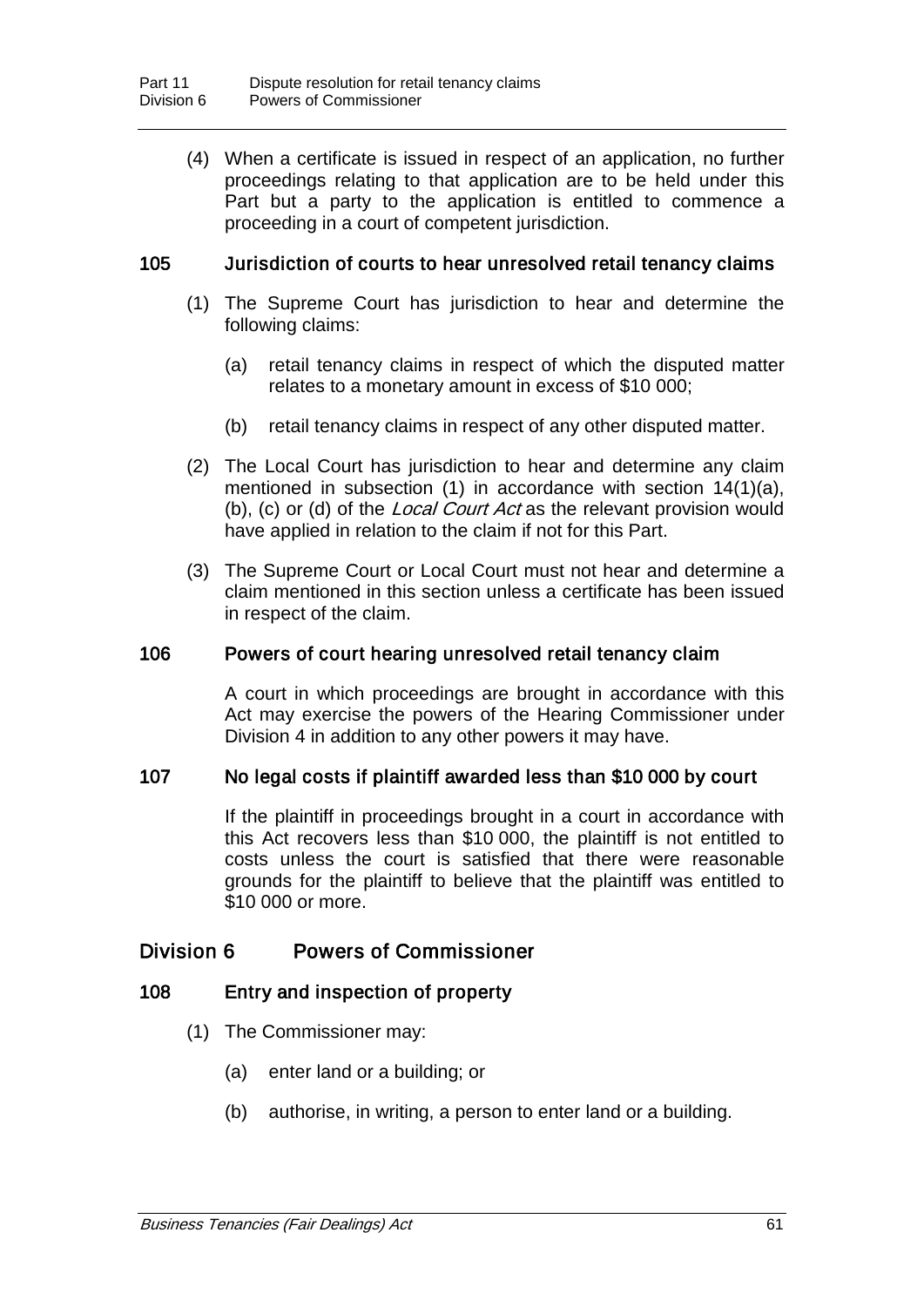- (2) The Commissioner or a person authorised under subsection (1) may do any of the following:
	- (a) carry out an inspection the Commissioner considers relevant to proceedings;
	- (b) take photographs, including video recordings, or make sketches or other records of land or a building or things on or in land or a building;
	- (c) inspect and take copies of a document as defined in Part 1 of the Dictionary at the end of the Evidence (National Uniform Legislation) Act, or
	- (d) open a container, cupboard, box, package or carton to inspect the contents;
	- (e) ask questions of a person on the land or request him or her to provide assistance in carrying out an investigation of the land or building.
- (3) The Commissioner must take reasonable steps to ensure that:
	- (a) at least 24 hours notice of a proposed inspection under subsection (1) is given to the landlord and the tenant; and
	- (b) an inspection carried out under subsection (1) takes place at a time and in circumstances that are as convenient as practicable for the Commissioner, the landlord and the tenant.
- (4) A person must not obstruct the Commissioner or a person authorised by the Commissioner in exercising a power of entry or inspection under this Act.

Maximum penalty: 100 penalty units or imprisonment for 6 months.

# Division 7 Retail tenancy proceedings generally

#### 109 Place and time of proceedings

Proceedings may be conducted at any place and at any time, including a day that is not a business day.

### 110 Duty to act quickly

The Commissioner must ensure that proceedings in relation to an application are concluded within 28 days after receipt of the application by the Commissioner or as soon after that as is reasonably practicable.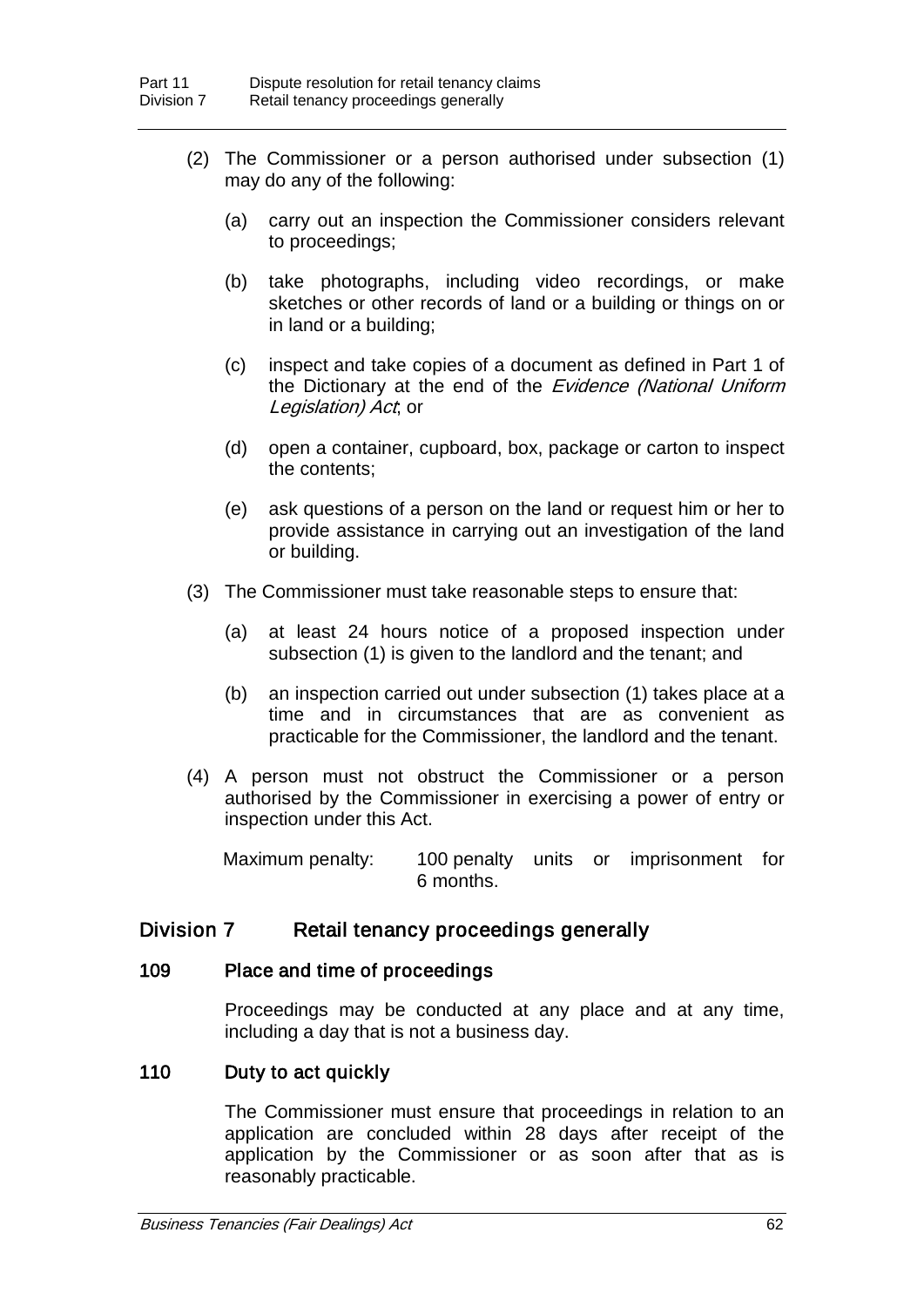# 111 Representation of parties

- (1) A party may be represented in proceedings by a legal practitioner.
- (2) A person may be represented in proceedings by a person other than a legal practitioner if:
	- (a) the party is a body corporate and the representative is an officer or employee of the body corporate; or
	- (b) the party is a landlord and the representative is an agent appointed by the landlord to manage the premises on the landlord's behalf and the Commissioner is satisfied that it will not unfairly disadvantage an unrepresented party; or
	- (c) all parties to the proceedings agree to the representation and the Commissioner is satisfied that:
		- (i) it will not unfairly disadvantage an unrepresented party; or
		- (ii) if appropriate information or assistance or both were to be provided by the Commissioner to the unrepresented party, that party would not be unfairly disadvantaged; or
	- (d) the Commissioner is satisfied that the party is unable to present the party's case properly without the assistance of the person.

### 112 Payment of lawyers, translators etc.

A person must not ask for or receive a fee for representing a party in an application unless the person is:

- (a) a translator or interpreter and the fees relate to work as a translator or interpreter; or
- (b) a legal practitioner; or
- (c) an articled clerk employed by a legal practitioner; or
- (d) an officer or employee of a body corporate who represented the body corporate in the proceedings; or
- (e) an agent as defined in section 5(1) of the Agents Licensing Act acting on behalf of a landlord.

Maximum penalty: 20 penalty units.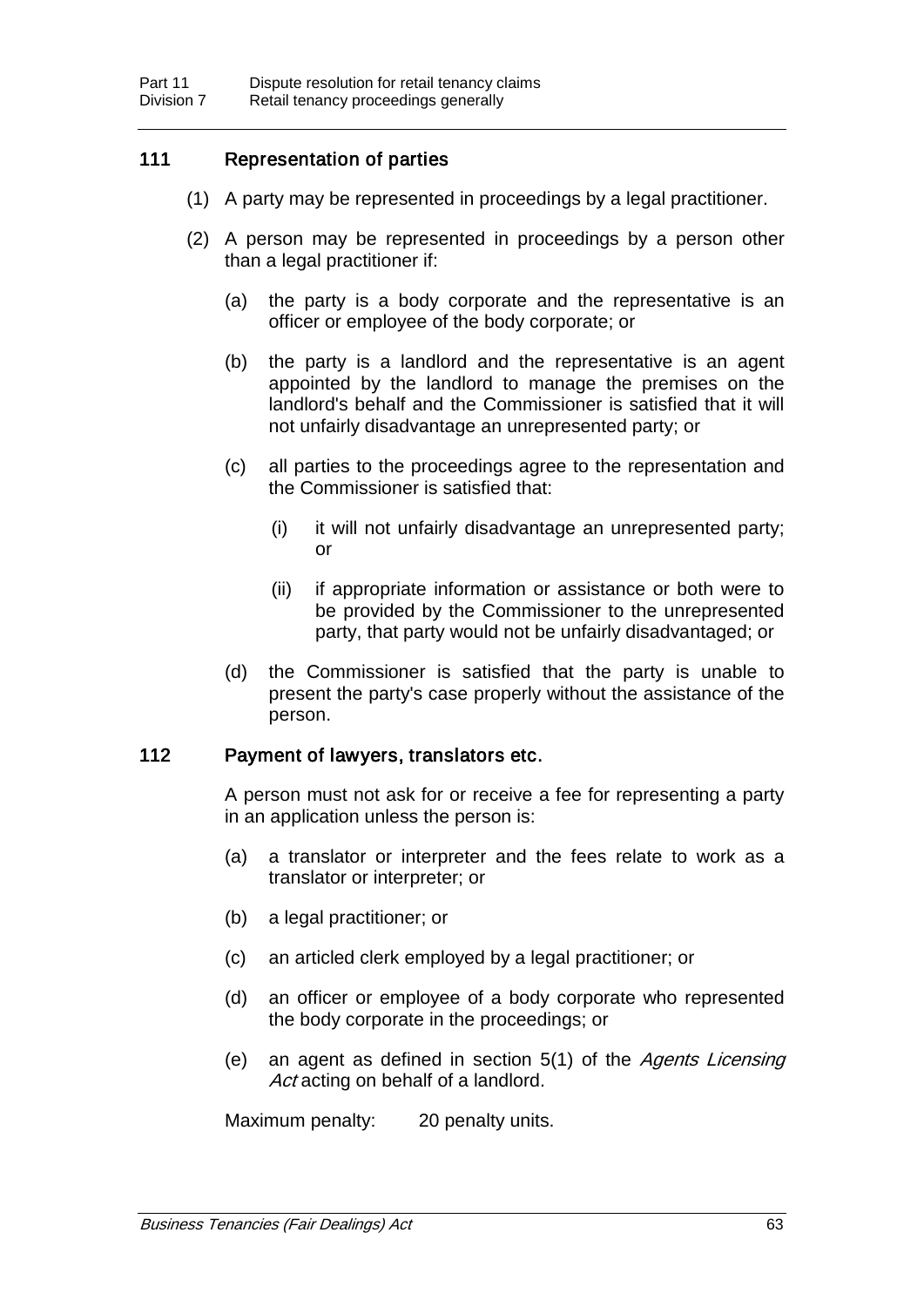# 113 Costs not generally to be ordered

- (1) Subject to subsection (2), a conciliator or Hearing Commissioner must not make an order requiring a party to the application to pay an amount by way of costs.
- (2) If at an inquiry the Hearing Commissioner is of the opinion that the application is frivolous or vexatious or brought otherwise than in good faith, he or she may order the applicant to pay an amount by way of costs to another person appearing at the inquiry.
- (3) The person in whose favour an order is made under subsection (2) may recover the amount specified in the order from the applicant as a debt due and payable.

## 114 Interest may be awarded

- (1) If a conciliator or Hearing Commissioner makes an order that a person pay money to another person, the order may include, in the amount ordered to be paid, interest at a specified rate on the whole or a part of that amount for the whole or a part of the period between when the liability or obligation in question arose and when the order takes effect.
- (2) If the whole or part of an amount claimed in an application is paid during proceedings:
	- (a) before an order is made for payment in respect of the claim; or
	- (b) without an order being made for payment in respect of the claim;

an order may be made that interest be paid at a specified rate on the whole or a part of the money paid for the whole or a part of the period between when the liability or obligation in question arose and the date of the payment.

- (3) The rate of interest to be paid under this section is not to exceed the rate at which interest is payable on a judgment debt of the Local Court.
- (4) This section does not:
	- (a) authorise the giving of interest on interest; or
	- (b) apply in relation to any debt on which interest is payable as of right whether because of any agreement or otherwise.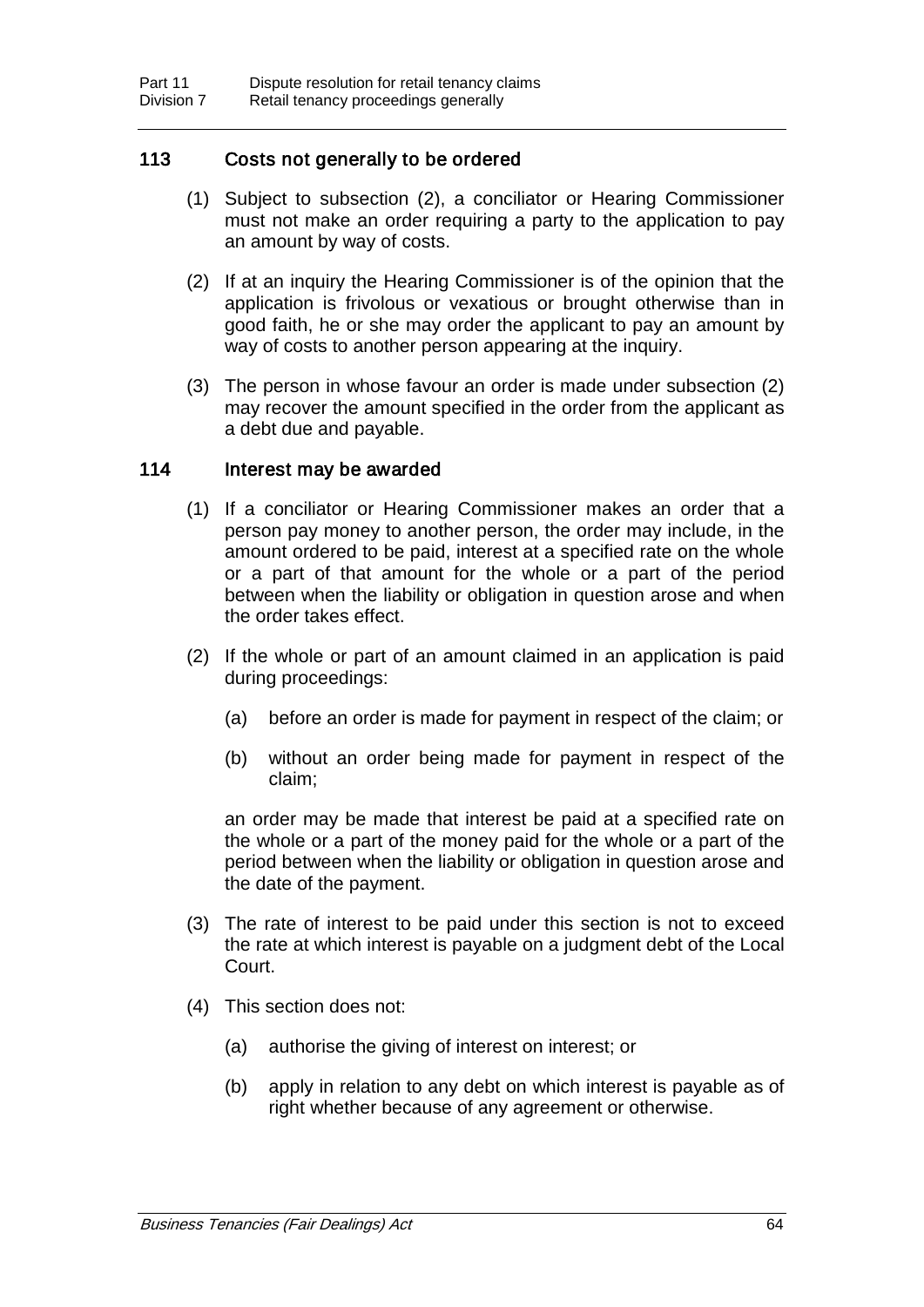- (5) On a claim for the payment of money, no order is to be made for the payment of interest under subsection (1) in respect of the period after the date on which an appropriate settlement sum (or the first appropriate settlement sum) has been offered unless the special circumstances of the case warrant the making of the order.
- (6) For subsection (5), an appropriate settlement sum is a sum offered by a party in settlement of a claim for the payment of money where the amount ordered to be paid (including interest accrued up to and including the date of the offer) is not more than 10% of the sum offered.
- (7) Subsection (5) does not prevent an order for the payment of interest for the period before the settlement offer is made.

## 115 Contempt

- (1) A person must not:
	- (a) during proceedings, insult the conciliator or Hearing Commissioner; or
	- (b) interrupt proceedings; or
	- (c) create a disturbance, or take part in creating or continuing a disturbance, in or near a place where proceedings are being conducted.

Maximum penalty: 100 penalty units or imprisonment for 6 months.

- (2) If a person has, in the opinion of the conciliator or Hearing Commissioner, committed an offence against this section during proceedings, the conciliator or Hearing Commissioner may eject the person from the proceedings.
- (3) A person ejected from proceedings under subsection (2) must not return to the proceedings from which he or she was ejected.

| Maximum penalty: |           |  |  | 100 penalty units or imprisonment for |  |
|------------------|-----------|--|--|---------------------------------------|--|
|                  | 6 months. |  |  |                                       |  |

### 116 Enforcement of orders

(1) A Registrar as defined in section 3 of the Local Court Act may, on the application of the Commissioner or a party to an application to which an order under this Part relates, register the order as an order of the Local Court.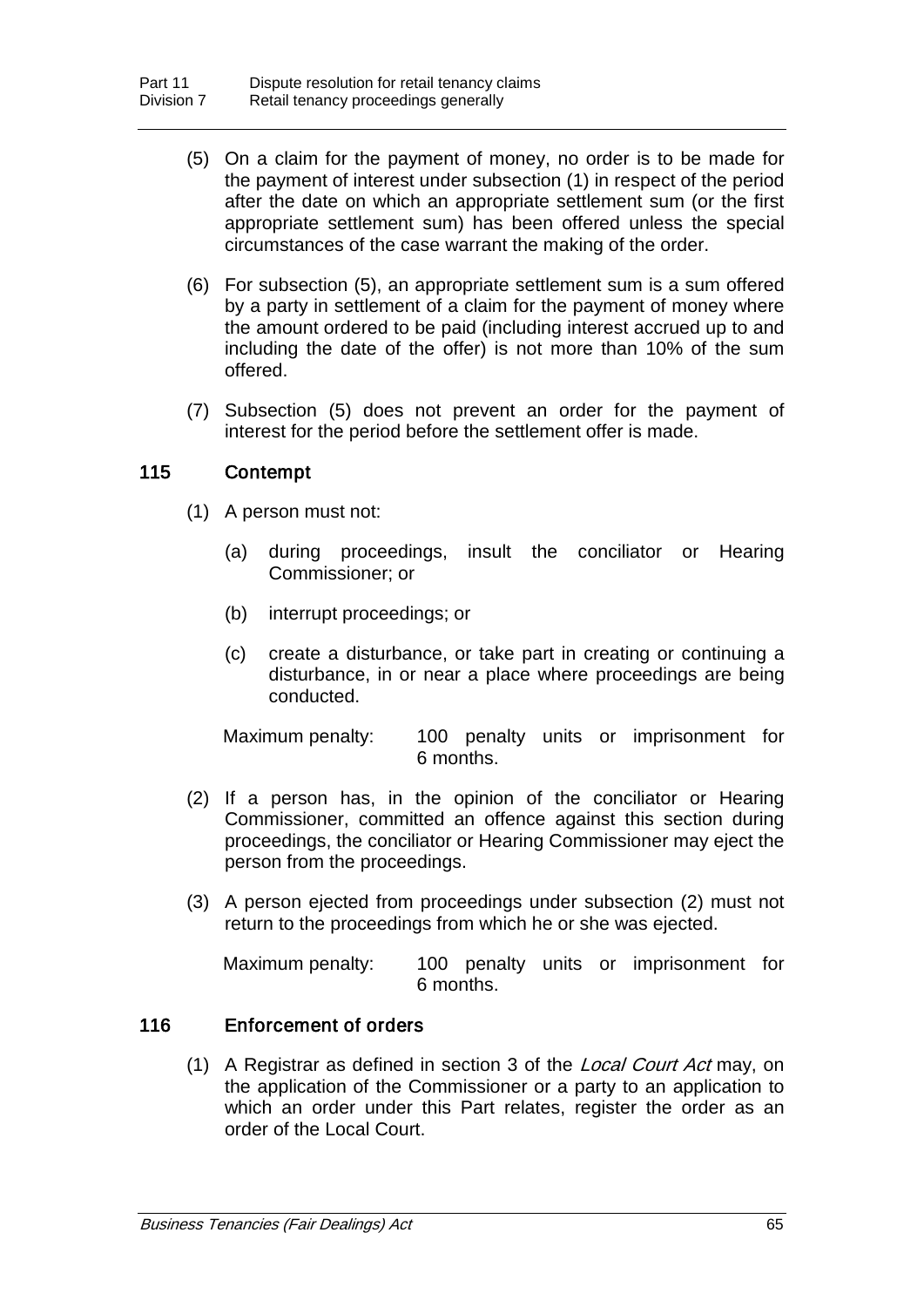(2) An order that is registered under this section is taken to be an order of the Local Court and may be enforced accordingly.

### 117 Procedural rules

The Commissioner may make rules relevant to the practice and procedure relating to proceedings or to assist in the effective and efficient handling of applications.

# Part 12 Appeals relating to retail shop leases

### 118 Definition

In this Part:

retail tenancy order means an order made under Part 11.

### 119 Appeal may be made to Local Court

- (1) A party to an application under Part 11 may appeal to the Local Court against a retail tenancy order made in respect of that application.
- (2) An appeal against a retail tenancy order is to be an appeal de novo.
- (3) In an appeal, the Local Court is not bound by the rules of evidence and may inform itself in any manner it thinks fit.
- (4) In an appeal, the Local Court may do one or more of the following:
	- (a) confirm, vary or quash the retail tenancy order;
	- (b) make an order that should have been made in the first instance by the person who made the retail tenancy order;
	- (c) make incidental and ancillary orders.
- (5) Subject to subsection (6), an application for appeal may be lodged:
	- (a) before 14 days after the date of the order, determination or decision appealed against, unless the Local Court allows an extension of time; or
	- (b) if the person who made the retail tenancy order does not give reasons for the order at the time of making it – within 14 days after the parties are given the reasons.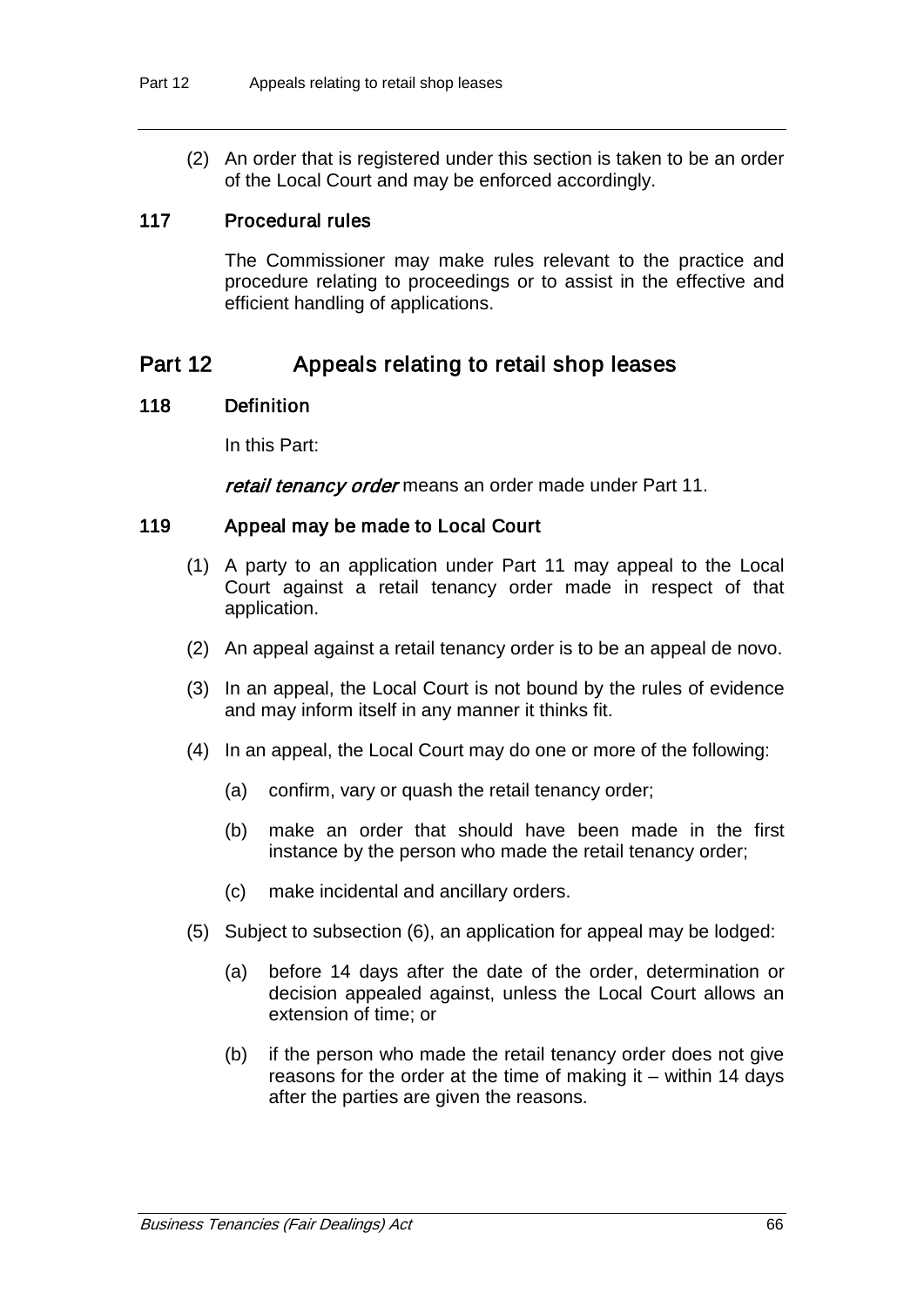- (6) If the reasons of the person who made the retail tenancy order are not given in writing at the time of making the order, and the appellant then requests that person to state the reasons in writing, the time for commencing the appeal runs from the time when the appellant receives the written statement of the reasons.
- (7) This section does not prevent the Supreme Court from hearing an appeal against a decision of the Local Court under this Act.

### 120 Notice of appeal to be given to Commissioner

- (1) If the Local Court receives a notice of appeal under this Part, a copy of the notice is to be sent to the Commissioner by a Registrar of the Local Court.
- (2) If the Commissioner receives a copy of a notice of appeal under this Part, the person who made the order must provide to the Local Court all information in his or her possession relating to the retail tenancy order other than matters to which section 96 relates.

# 121 Stay of proceedings

- (1) If a retail tenancy order has been made and a court or the Commissioner is satisfied that an appeal against the order has been commenced, the court or the Commissioner may suspend the operation of the retail tenancy order until the determination of the appeal.
- (2) If the Commissioner suspends the operation of a retail tenancy order, the Commissioner may terminate the suspension.
- (3) If a court or the Commissioner suspends the operation of a retail tenancy order, the court may terminate the suspension.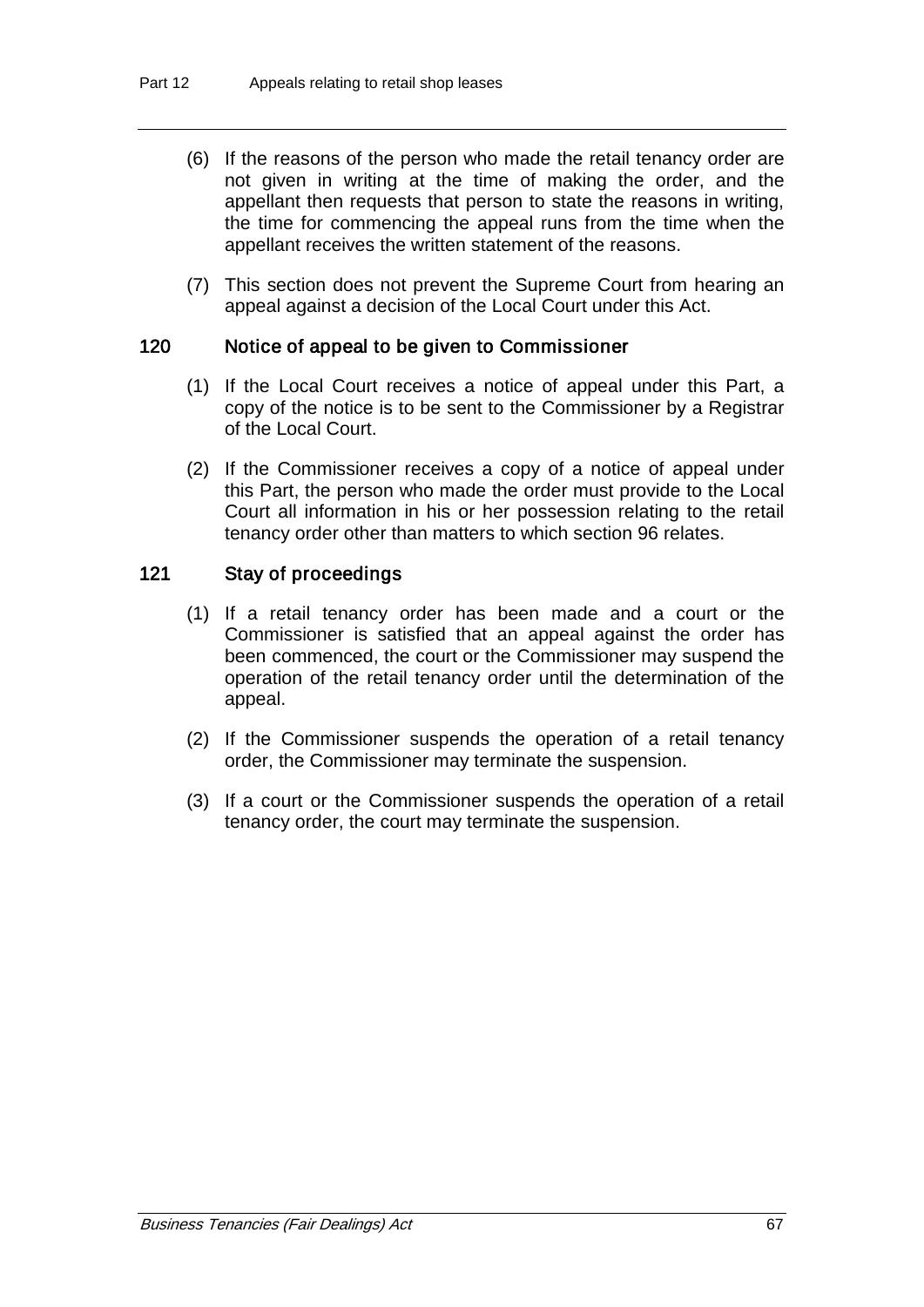# Part 13 Business tenancies generally

# Division 1 Interpretation

#### 122 Interpretation

In this Part:

rent means the amount of money payable under a business lease for the right to occupy or use business premises, or business premises and goods, for a period of time and includes any rates or taxes payable by the tenant but, where in the business lease:

- (a) it is provided that a reduced amount may be accepted by the landlord as rent upon the performance of a condition by the tenant; or
- (b) provision is made for a rebate, discount, allowance or other reduction of rent;

the amount payable after such reduction is made is, for this Part, taken to be the rent payable under the lease.

tenant includes a person who remains in possession of business premises after determination of a lease of those premises to him or her and the word "landlord" is used correlatively.

### Division 2 Repossession of business premises

#### 123 Definitions

In this Division:

landlord means the party to a business lease who makes premises available for occupation by a tenant or who, being an owner of business premises, permits a person to occupy those premises in exchange for rent.

tenant includes a person in possession of business premises under an assignment of a lease or a sublease where the assignment or the grant of a sublease has been made or given without the consent of the landlord and that consent was required under the terms of the lease whether expressed or implied.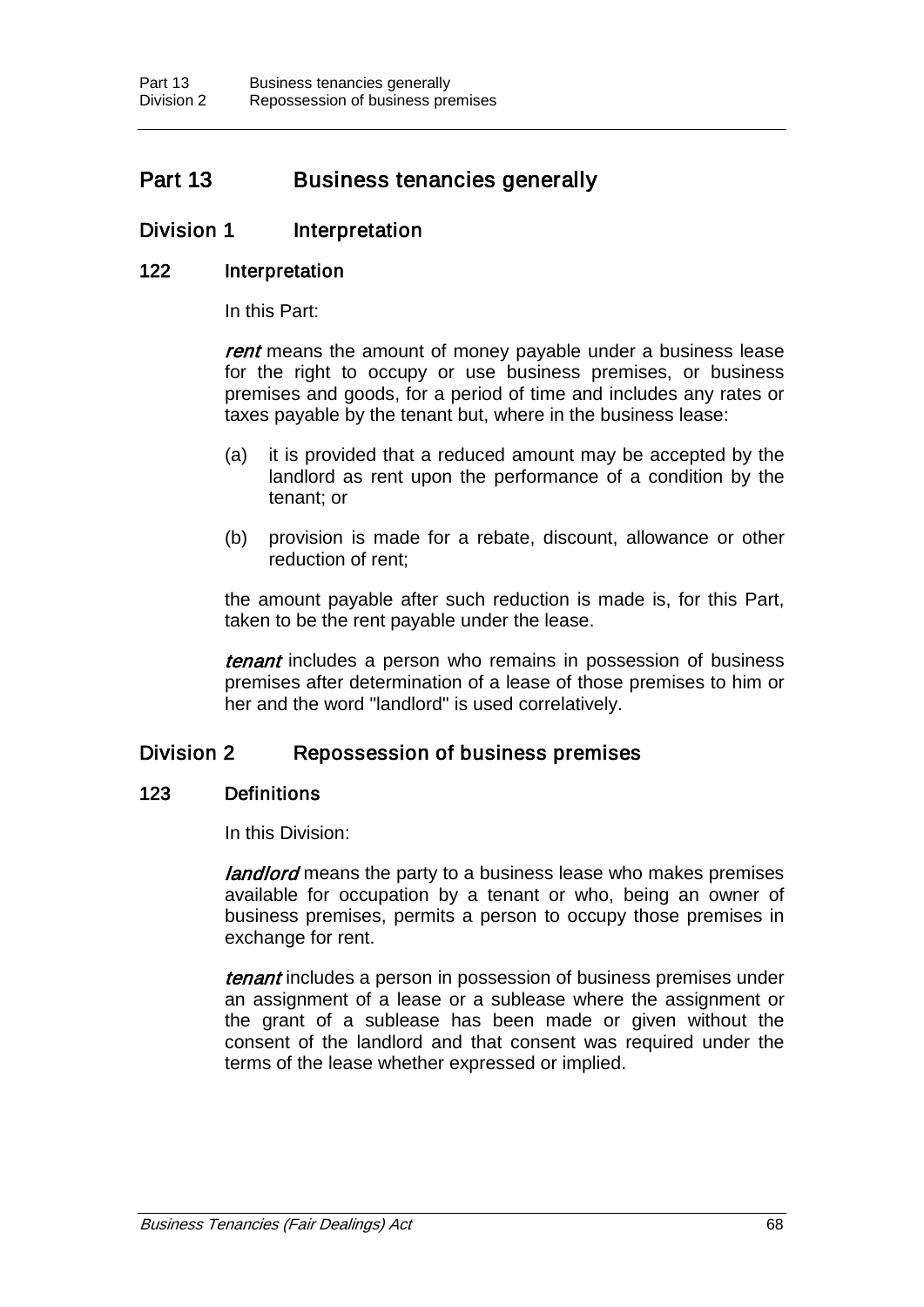#### 124 No entry without order

A person must not, except in accordance with an order of a court, enter business premises of which a person has possession as a tenant under a business lease, or as a former tenant holding over after termination of a business lease, for the purpose of recovering possession of the premises, whether entry is effected peaceably or otherwise.

Maximum penalty: 100 penalty units or imprisonment for 6 months.

#### 125 Notice to quit to be in writing

A notice to quit given by a landlord is to be in writing and signed by the landlord or the landlord's agent authorised in writing.

#### 126 Landlord may evict tenant if drug premises order made

A landlord of business premises that are drug premises as defined in section 11A of the *Misuse of Drugs Act* may issue a notice to quit in accordance with section 125 requiring the tenant to give up vacant possession of the business premises within 14 days.

#### 127 Expiry of notice

- (1) A notice to quit given by a landlord and a notice of intention to quit given by a tenant may expire at any time specified in the notice if the period of notice required by this Division is given, despite the fact that the expiry of the period of the notice does not coincide with a day before a rent day or a day before the last day of the tenancy.
- (2) A notice of intention to quit given by a tenant is to be for:
	- (a) the period as agreed between the parties to the lease; or
	- (b) if no agreement is reached under paragraph (a):
		- $(i)$  if the lease is for a fixed term the unexpired duration of the term; or
		- (ii) in any other case 14 days.

#### 128 Certain matters not to affect notice

Where notice to quit premises has been given:

(a) a demand by the landlord for payment of rent or a sum of money as rent; or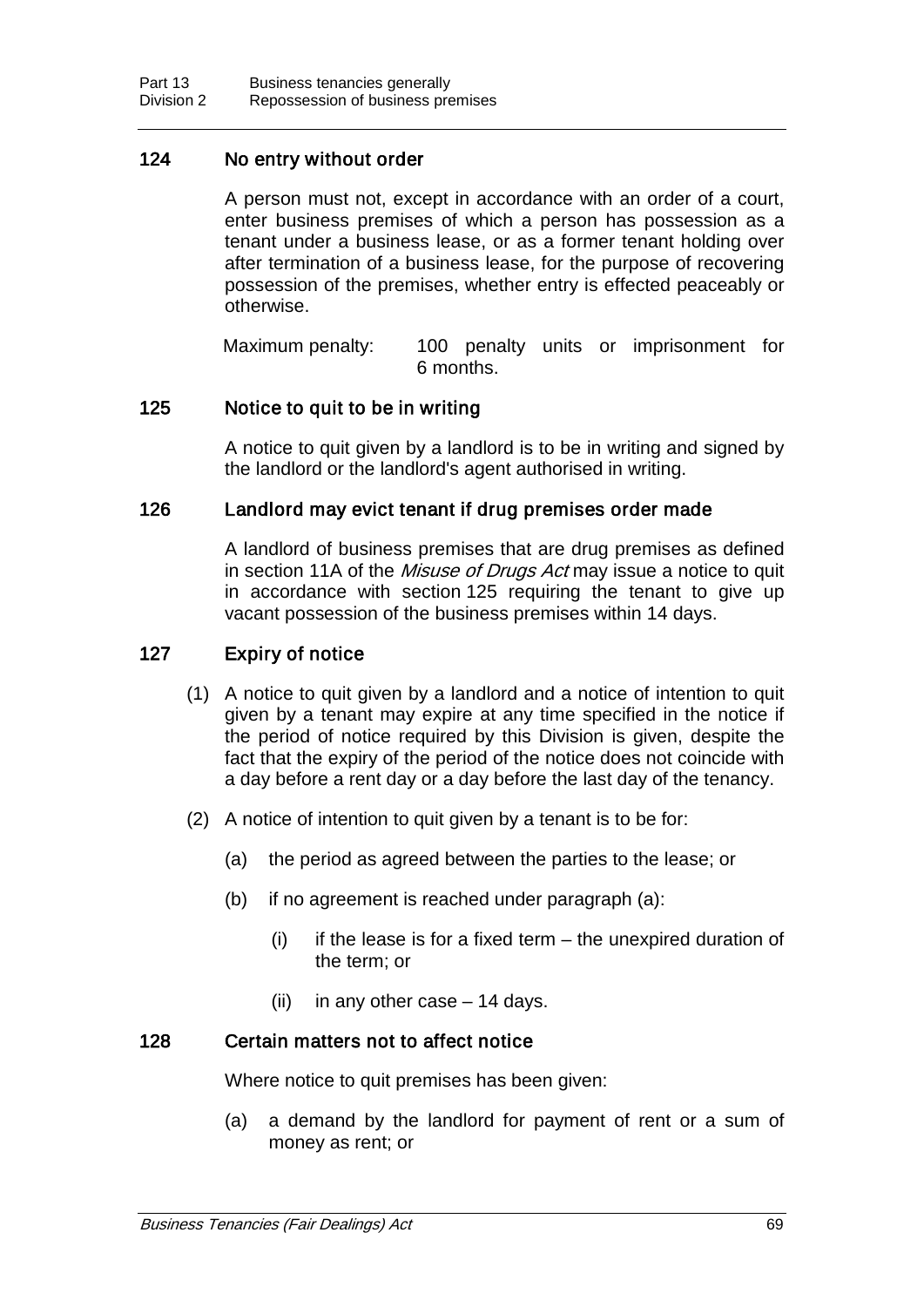- (b) the institution of proceedings by the landlord for recovery of rent or a sum of money as rent; or
- (c) the acceptance by the landlord of rent or a sum of money as rent;

in respect of a period within 6 months after the giving of the notice does not, of itself, constitute evidence of a tenancy or operate as a waiver of the notice to quit.

#### 129 Defective notice

A notice to quit which does not comply with the provisions of this Division does not operate so as to terminate the tenancy in respect of which the notice was given.

#### 130 Notice to quit business premises

- (1) Subject to a term of the business lease, a landlord is not required to specify in the notice to quit a ground for the giving of notice in respect of a periodical tenancy.
- (2) Subject to the terms of the business lease, if the lease was granted for a fixed term the landlord must specify as a ground for the giving of a notice to quit:
	- (a) that the tenant has breached or failed to comply with a provision of the lease and that the breach or failure to comply was such that the landlord was justified as treating the lease as at an end; or
	- (b) that the term of the lease has expired.
- (3) The period of a notice to quit premises is the period fixed by the lease or, where the rent is payable at regular intervals, the period of one such interval.

#### 131 Application for warrant of ejectment

- (1) Where a landlord has given to a tenant a notice to quit which complies with this Division, the landlord or an agent authorised in writing may, at any time within 60 days after the expiry of the term of the notice, apply to the Local Court for a warrant of possession.
- (2) The Court must specify the day on which an order for the issue of a warrant of possession takes effect.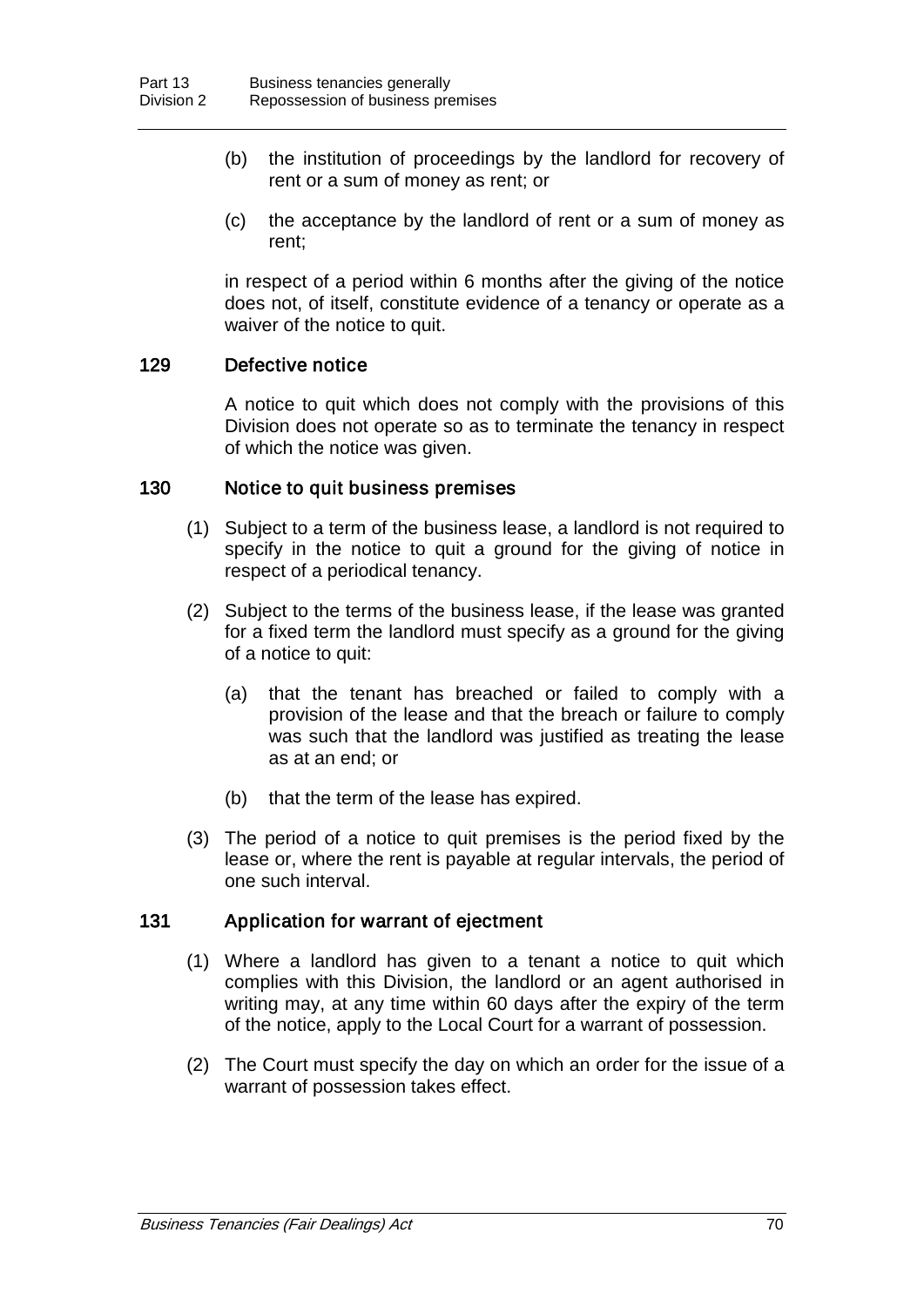# 132 Court may make orders for outstanding rent etc.

The Court may, in making an order under this Division, make further orders as to payment of any outstanding rent or damage to business premises or goods leased with business premises that may be established by the landlord.

# Division 3 Miscellaneous matters

#### 133 Tenant's right of association

- (1) A provision of a business lease is void to the extent that it has the effect of preventing or restricting the tenant from joining, forming or taking part in any activities of a tenants association or other similar body or of penalising the tenant in any way for doing so.
- (2) A landlord must not:
	- (a) refuse to renew a business lease (whether or not the right to renew was a condition of the lease) for the reason that the tenant has joined or is or was a member of a body or association of persons the objects of which include the mutual advancement of their business interests, whether in relation to the business carried on at the business premises to which the lease relates or elsewhere; or
	- (b) purport to exercise a power or right to terminate a business lease for the reason that the tenant has joined or is or was a member of a body or an association mentioned in paragraph (a); or
	- (c) threaten or otherwise indicate that he or she will refuse to renew a business lease if the tenant joins or becomes a member of a body or an association mentioned in paragraph (a).

Maximum penalty: 1 000 penalty units.

#### 134 Mitigation of damages for breach of lease

The rules under the law of contract relating to mitigation of loss or damage upon breach of a contract apply in relation to a breach of a business lease.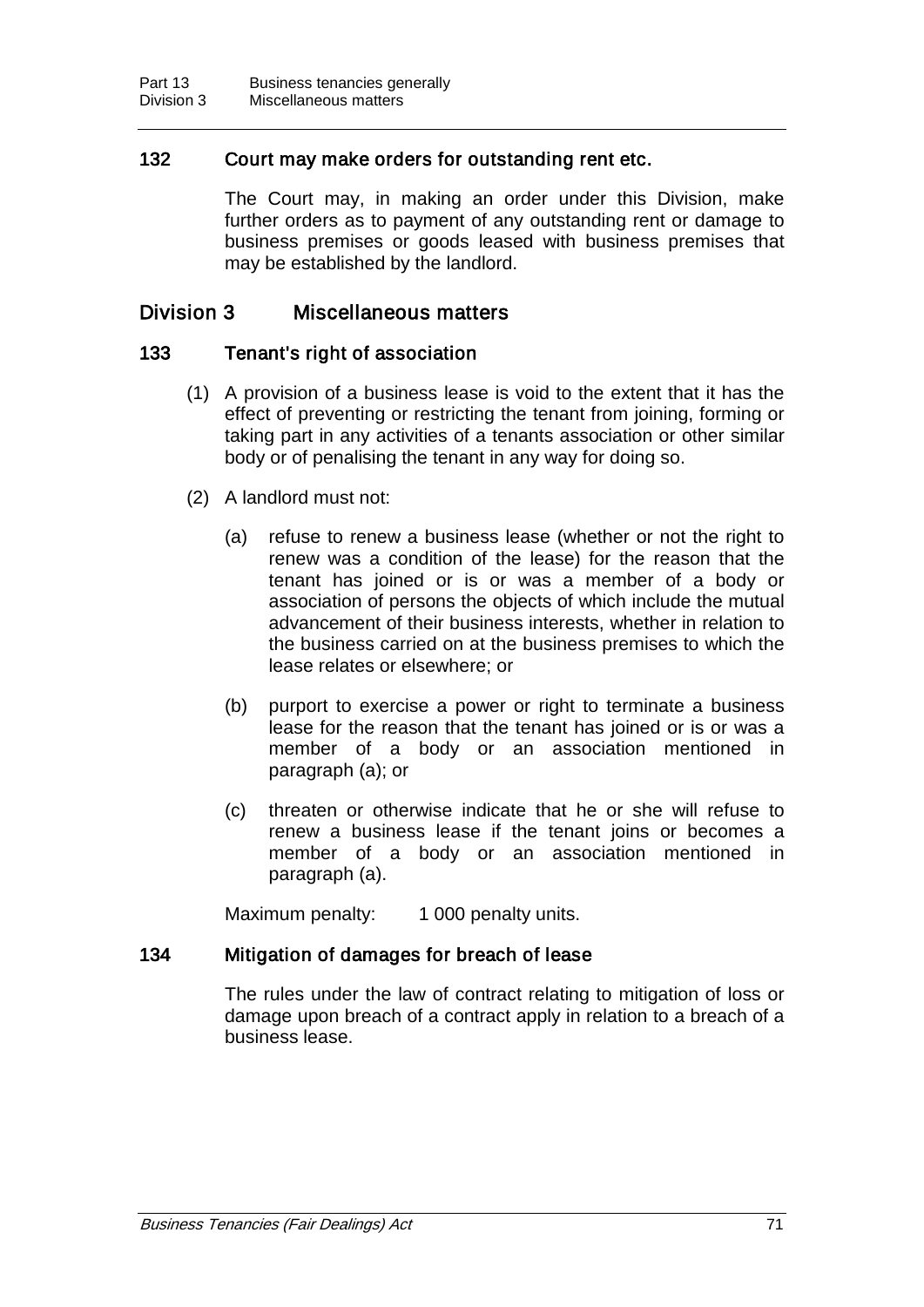# Part 14 Miscellaneous matters

#### 135 Service of notices

Unless otherwise provided by or under this Act, a notice required by or under this Act to be given to a person may be delivered personally to the person or sent by post addressed:

- (a) if the person is an individual to the person's last-known place of business or residence; or
- (b) if the person is a body corporate:
	- (i) that is a company as defined in section 9 of the Corporations Act 2001 – by serving a document in accordance with section 109X of that Act; or
	- (ii) that is a registered body as defined in section 9 of the Corporations Act 2001 – by serving a document in accordance with section 601CX of that Act.

#### 136 Notice to one landlord or tenant sufficient

If 2 or more persons are the landlords or tenants under a business lease, a notice or other document is duly given if given to any one of them.

#### 137 Notice or payment to landlord's agent sufficient

If under this Act a tenant is required to give notice or a document to a landlord or to pay money to a landlord, it is sufficient if the tenant:

- (a) gives notice or the document to, or pays the money to, the landlord's agent; or
- (b) if the tenant has no notice of a new landlord gives notice or the document to, or pays the money to, the last-known landlord.

#### 138 Extension of term of retail shop lease – effect on Land Title Act

(1) The extension of the term of a retail shop lease by operation of a provision of this Act is of no effect for the Land Title Act unless and until a lease is registered under that Act which gives effect to the extension of the term, or the variation of a lease that is already registered under that Act is registered to give effect to the extension of the term.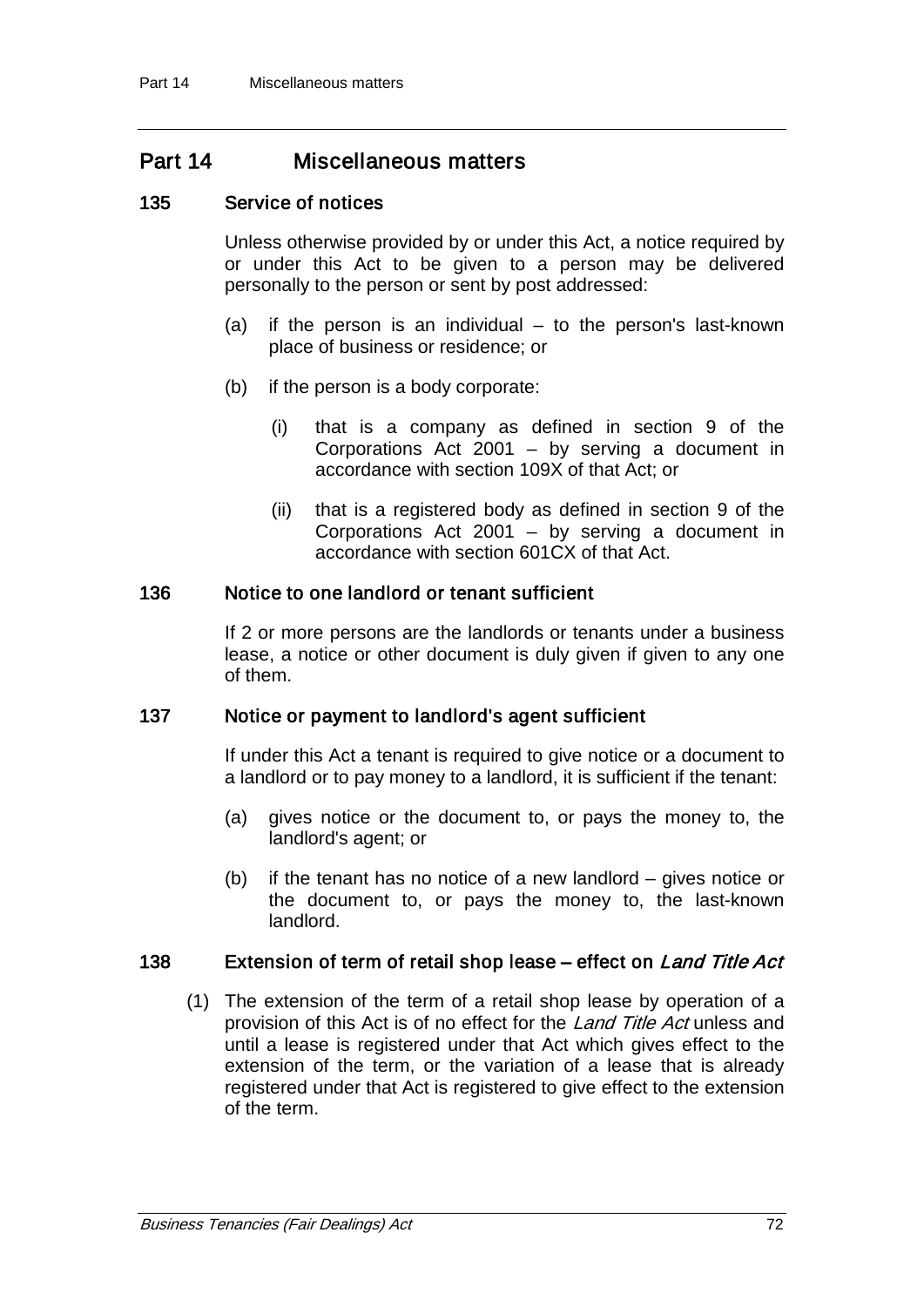- (2) The Registrar-General is not bound to inquire into or to recognise an increase or alleged increase in the term of a retail shop lease by operation of a provision of this Act.
- (3) The landlord under a retail shop lease, the term of which is extended by operation of a provision of this Act, is bound, at the request of the tenant:
	- (a) to execute a lease in the approved form for the Land Title Act to enable registration of the lease under that Act (with its term so extended) if the lease is not already so registered; and
	- (b) to enter into the variation of the lease that may be necessary to give effect to the extension of term if the lease is already registered under that Act, and to obtain all necessary consents, for the registration under that Act of the variation of lease.

#### 139 Meaning of the Act in retail shop leases

A reference in a retail shop lease to *the Act* is taken to be a reference to this Act, except in so far as the context or subject matter otherwise indicates or requires.

#### 140 Commissioner may intervene in court proceedings

- (1) The Commissioner may intervene in proceedings before a court arising under this Act.
- (2) If the Commissioner intervenes in proceedings, the Commissioner becomes a party to the proceedings and has all the rights, including rights of appeal, of a party to the proceedings.

#### 141 Regulations

- (1) The Administrator may make regulations, not inconsistent with this Act, prescribing matters:
	- (a) required or permitted by this Act to be prescribed; or
	- (b) necessary or convenient to be prescribed for carrying out or giving effect to this Act.
- (2) The Regulations may provide for the following matters:
	- (a) a penalty of not more than 100 penalty units for an offence against the Regulations;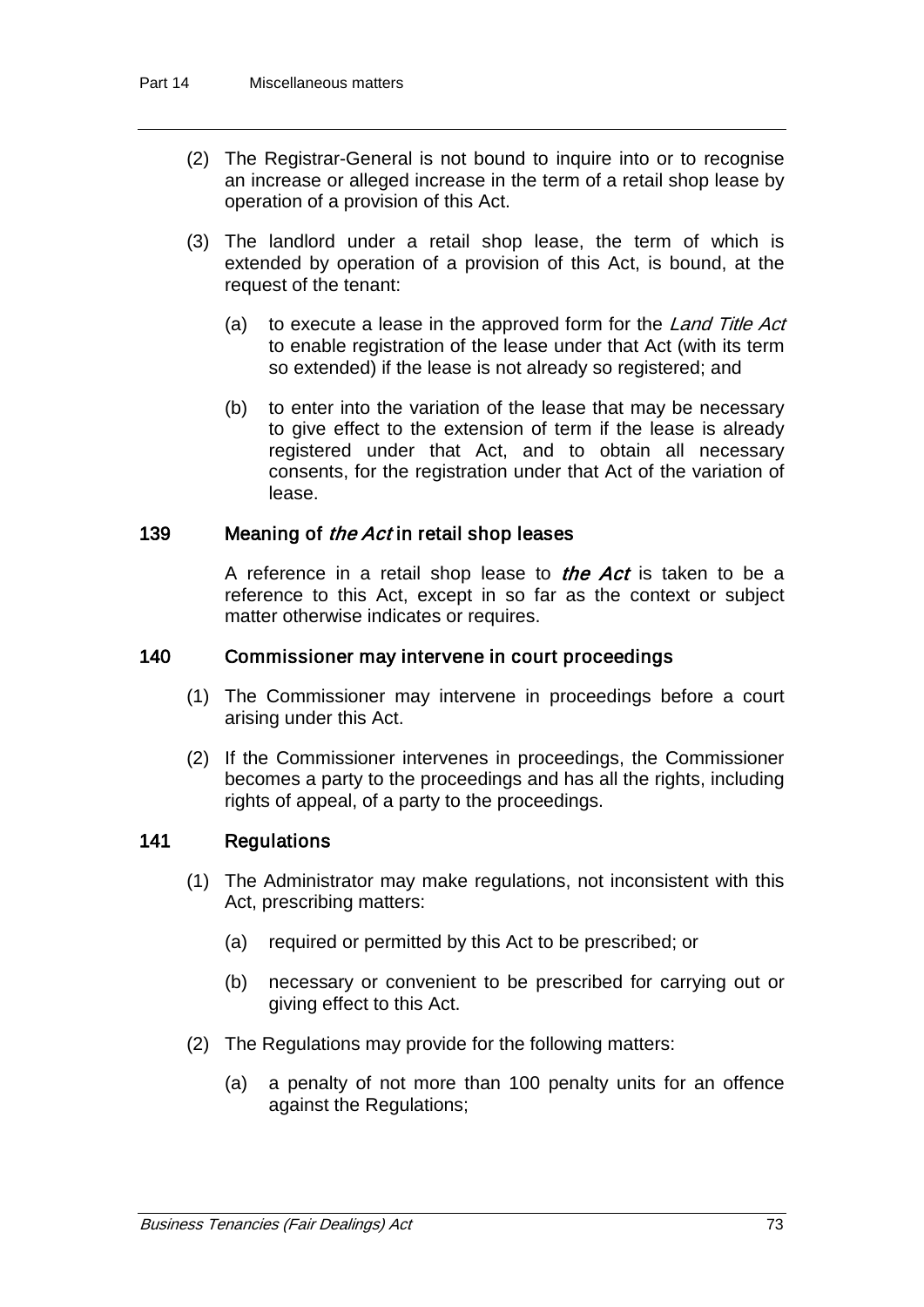- (b) the payment of a prescribed amount instead of a penalty that may otherwise be imposed for an offence against this Act or the Regulations;
- (c) the service of an infringement notice in respect of payment of a prescribed amount on a person alleged to have committed an offence mentioned in paragraph (b) and the particulars to be included in that notice.

#### 142 Repeal

The Acts specified in the Schedule are repealed.

#### 143 Savings and transitional regulations

- (1) The Regulations may contain provisions of a savings or transitional nature consequent on the enactment of this Act.
- (2) The Regulations may provide that a provision mentioned in subsection (1) takes effect from the date of assent to this Act or from a later date.
- (3) To the extent to which a provision mentioned in subsection (1) takes effect from a date that is earlier than the date on which notice of the making of the Regulations is published in the *Gazette*, the provision does not operate so as to:
	- (a) affect, in a manner prejudicial to a person (other than the Territory or an authority of the Territory), the rights of that person existing before the date on which the notice is published; or
	- (b) impose liabilities on a person (other than the Territory or an authority of the Territory) in respect of anything done or omitted to be done before the date on which the notice is published.

### 144 Review of Act

- (1) The Minister must review this Act to determine whether the policy objectives of the Act remain valid and whether the terms of the Act remain appropriate for securing those objectives.
- (2) The review is to be undertaken as soon as possible after 7 years after the date of assent to this Act.
- (3) A report on the outcome of the review is to be tabled in the Assembly within 12 months after the end of the period of 7 years.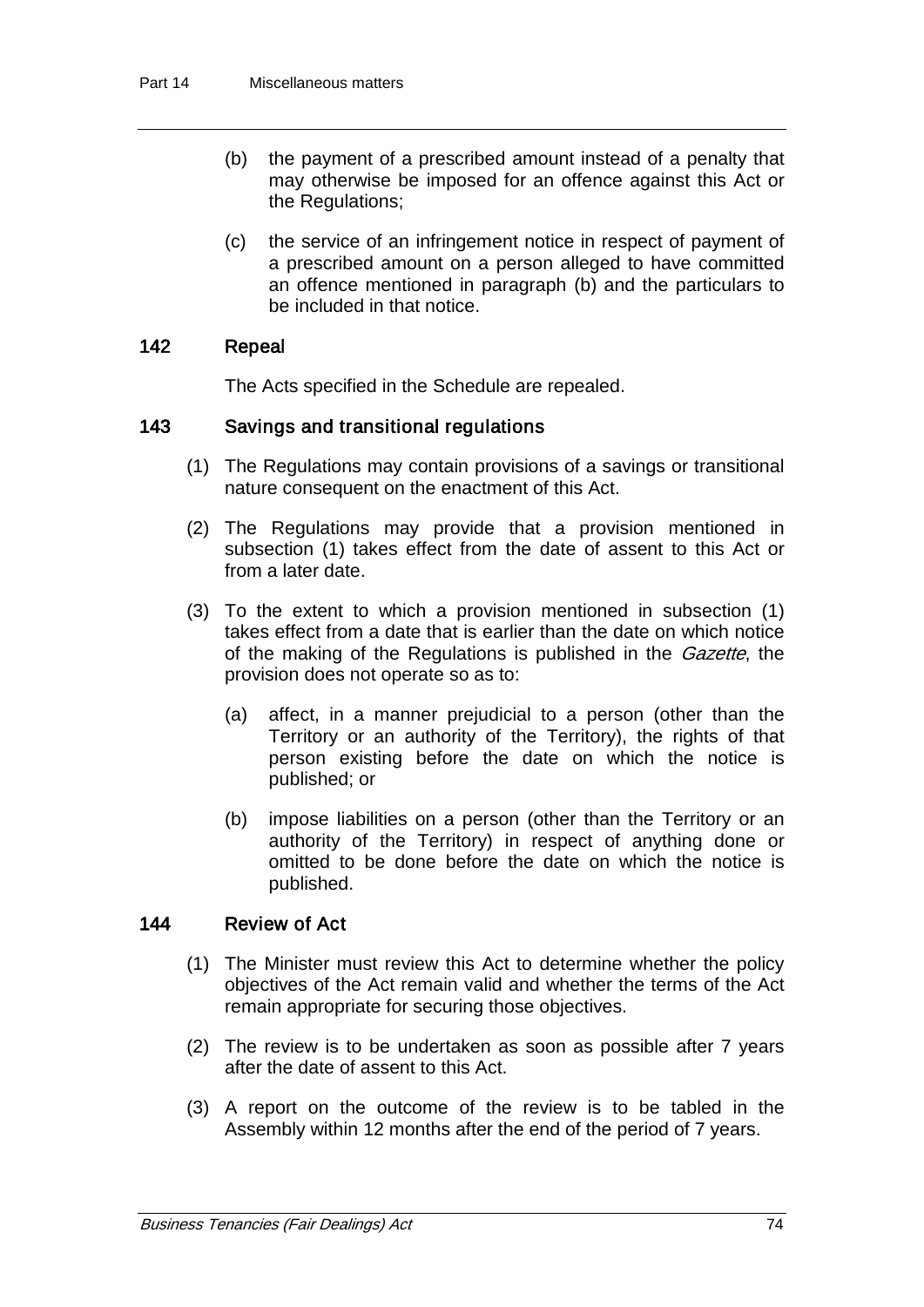# Schedule Repealed Acts

# Section 142

| Tenancy Act 1979                   | No. 43, 1979  |
|------------------------------------|---------------|
| Tenancy Act (No. 2) 1979           | No. 131, 1979 |
| Tenancy Amendment Act 1982         | No. 19, 1982  |
| Tenancy Amendment Act (No. 2) 1982 | No. 37, 1982  |
| Tenancy Amendment Act 1983         | No. 37, 1983  |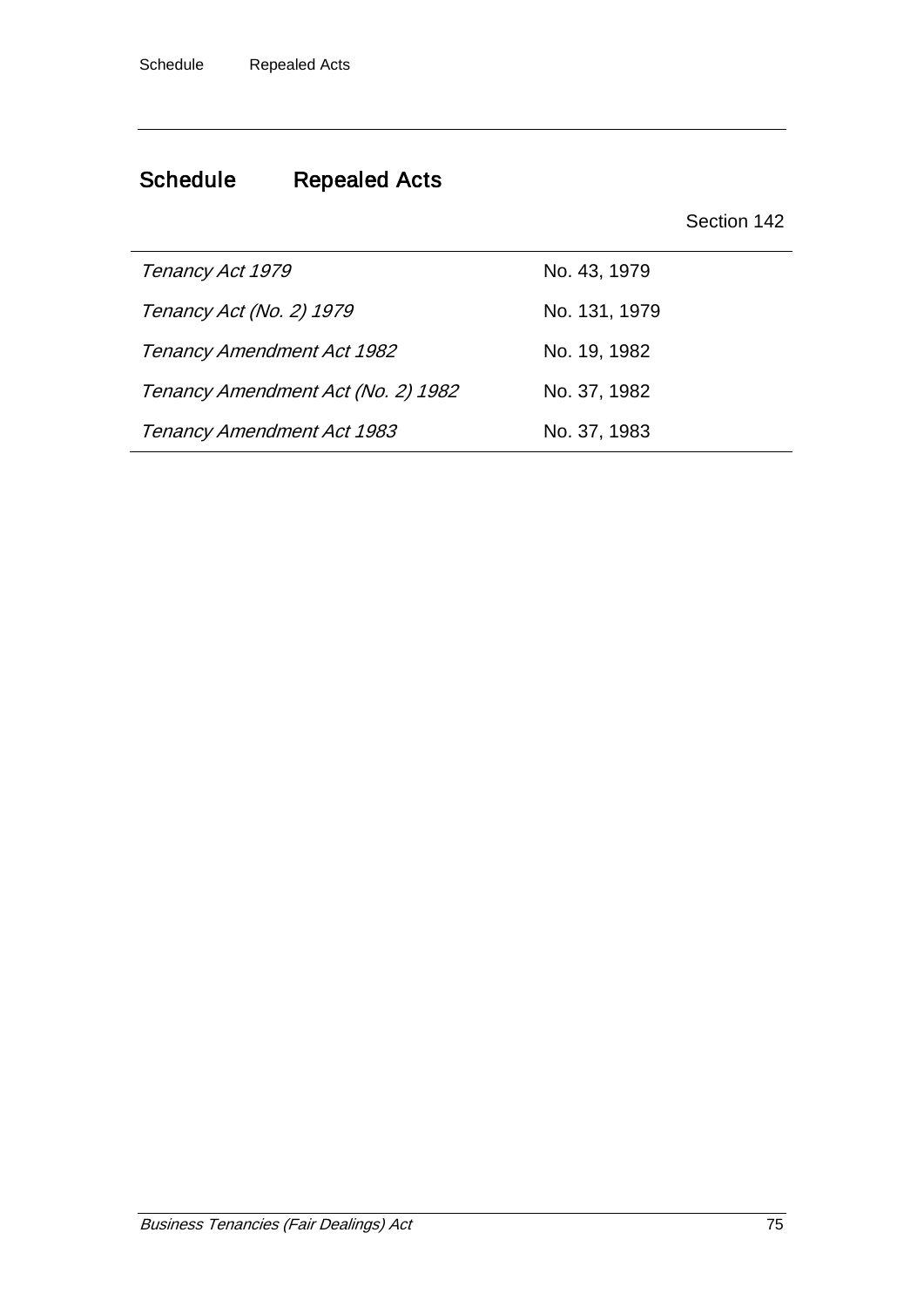#### ENDNOTES

1 KEY

Key to abbreviations

amd = amended od = order<br>app = appendix om = omitted  $app = appendix$  om = om<br>  $bl = by-law$  of = Part  $bl = by-law$ <br>ch = Chapter  $ch = Chapter$ <br>  $cl = clause$  regulation/rule cl = clause rem = remainder<br>div = Division rem = remumber  $exp = exp$ ires/expired<br>f = forms  $Gaz = Gazette$ <br>hdg = heading hdg = heading solution<br>ins = inserted solution<br>SL = Subordinate L nc = not commenced

 $renum = renumbered$ <br> $rep = rep\end{eq}$  $s = section$ <br> $sch = Schedule$ ins = inserted state of the SL = Subordinate Legislation<br>  $\mathsf{I} \mathsf{t} = \mathsf{long}$  title state of the substituted substituted substituted  $sub =$ substituted

# 2 LIST OF LEGISLATION

# Business Tenancies (Fair Dealings) Act 2003 (Act No. 55, 2003)<br>Assent date 22 October 2003

Assent date 22 October 2003<br>Commenced 1 July 2004 (Gaz 1 July 2004 (Gaz G9, 3 March 2004, p 5)

# Justice Legislation Amendment Act 2007 (Act No. 5, 2007)<br>Assent date 24 April 2007

Assent date 24 April 2007<br>Commenced s 37 (ex amd s 37 (ex amd of Criminal Code and Legal Profession Act 2006): 1 May 2007 (s 2(1), s 2 Victims of Crime Assistance Act 2006 (Act No. 15, 2006) and Gaz G17, 26 April 2007, p 7); rem: 24 April 2007

# Legal Profession (Consequential Amendments) Act 2007 (Act No. 7, 2007)<br>Assent date 17 May 2007

Assent date 17 May 2007<br>Commenced 5 10: 1 July 2

s 10: 1 July 2007 (Gaz G26, 27 June 2007, p 3); rem: 17 May 2007

# Unit Title Schemes Act 2009 (Act No. 14, 2009)<br>Assent date 26 May 2009

Assent date 26 May 2009<br>Commenced bt 2.3, div 3, s pt 2.3, div 3, sdv 4 and s 135 (to ext ins s  $54C$ ): 1 January 2010; s 111: 1 July 2010; rem: 1 July 2009 (s 2, Gaz S30, 26 June 2009, p 1, s 2 Land Title and Related Legislation Amendment Act 2008 (Act No. 3, 2008) and Gaz S30, 26 June 2009, p 1)

Justice Legislation Amendment (Penalties) Act 2010 (Act No. 12, 2010)

Assent date 20 May 2010<br>Commenced 1 July 2010 ( 1 July 2010 (Gaz G24, 16 June 2010, p 2)

#### Consumer Affairs and Fair Trading Amendment (National Uniform Legislation) Act 2010 (Act No. 41, 2010)

| Assent date | 8 December 2010                            |
|-------------|--------------------------------------------|
| Commenced   | 1 January 2011 (Gaz S71, 20 December 2010) |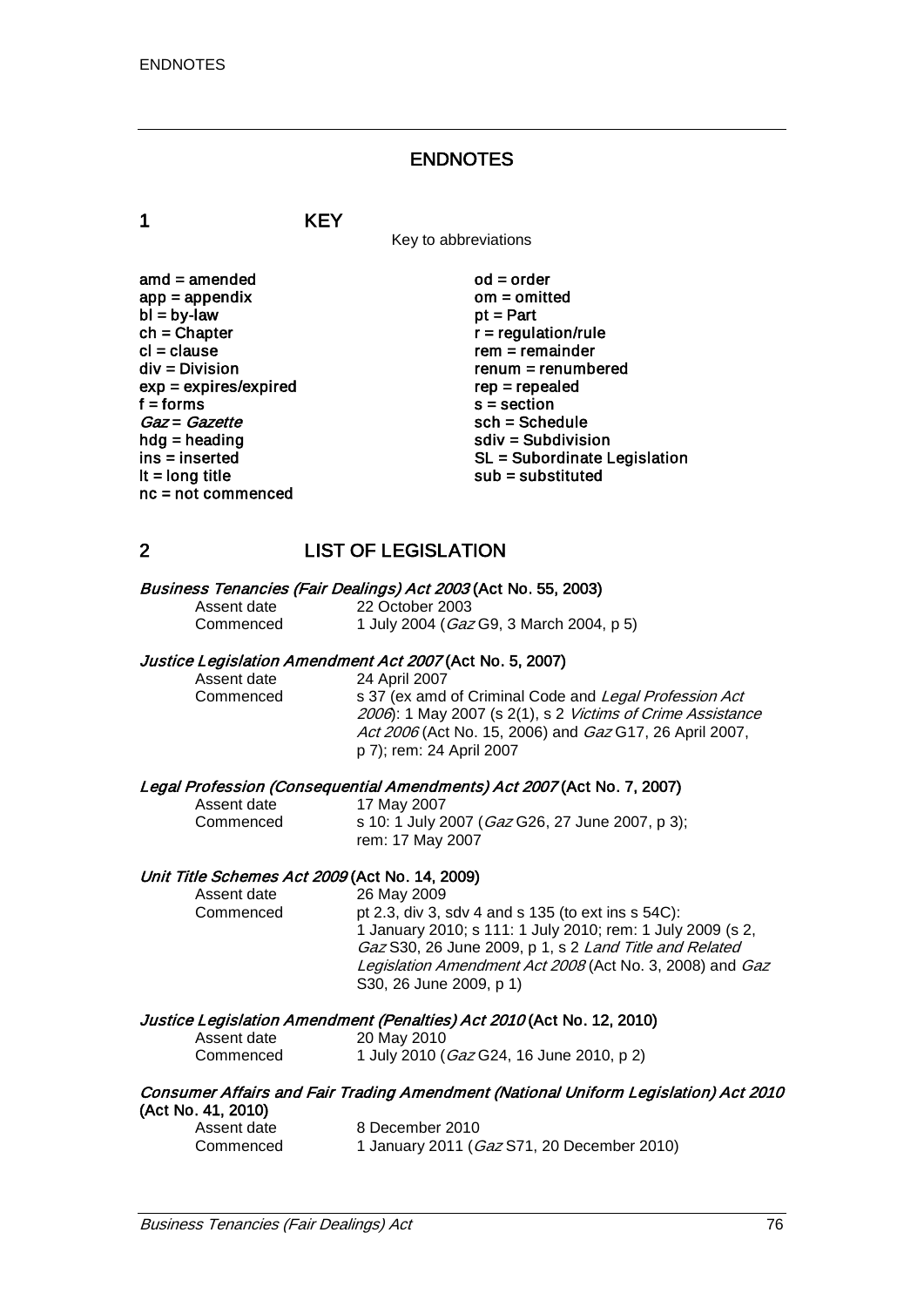|       |                | Oaths, Affidavits and Declarations (Consequential Amendments) Act 2010 (Act No. 40, |
|-------|----------------|-------------------------------------------------------------------------------------|
| 2010) |                |                                                                                     |
|       | $0.00001$ dota | $10$ November $2010$                                                                |

| 18 November 2010                                                     |
|----------------------------------------------------------------------|
| 1 March 2011 (s 2, s 2 <i>Oaths, Affidavits and Declarations Act</i> |
| 2010 (Act No. 39, 2010) and <i>Gaz</i> G7, 16 February 2011, p 4)    |
|                                                                      |

#### Justice and Other Legislation Amendment Act 2011 (Act No. 25, 2011)

| Assent date | 31 August 2011                                      |  |  |
|-------------|-----------------------------------------------------|--|--|
| Commenced   | 21 September 2011 (Gaz G38, 21 September 2011, p 5) |  |  |

#### Statute Law Revision Act 2011 (Act No. 30, 2011)

| Assent date | 31 August 2011                                              |
|-------------|-------------------------------------------------------------|
| Commenced   | 21 September 2011 ( <i>Gaz</i> G38, 21 September 2011, p 5) |

#### Evidence (National Uniform Legislation) (Consequential Amendments) Act 2012 (Act No. 23, 2012)

| Assent date | 21 November 2012                                |
|-------------|-------------------------------------------------|
| Commenced   | 1 January 2013 (Gaz G51, 19 December 2012, p 4) |

#### Local Government Amendment Act 2014 (Act No. 19, 2014)

| Assent date | 2 June 2014                                                                      |
|-------------|----------------------------------------------------------------------------------|
| Commenced   | s 16: 1 July 2014; s 18: 1 December 2014; rem: 2 June 2014,<br>(s <sub>2</sub> ) |
|             |                                                                                  |

# 3 LIST OF AMENDMENTS

| pt 1 hdg       | amd No. 30, 2011, s 3                                                          |
|----------------|--------------------------------------------------------------------------------|
| s <sub>3</sub> | amd No. 30, 2011, s 3                                                          |
| s <sub>5</sub> | amd No. 14, 2009, s 123; No. 30, 2011, s 3; No. 25, 2011, s 6; No. 19, 2014, s |
|                | 26                                                                             |
| s 6            | amd No. 5, 2007, s 8; No. 30, 2011, s 3                                        |
| $ss 7-8$       | amd No. 30, 2011, s 3                                                          |
| $ss 10 - 12$   | amd No. 30, 2011, s 3                                                          |
| $ss 15 - 16$   | amd No. 30, 2011, s 3                                                          |
| s 17           | amd No. 12, 2010, s 3; No. 30, 2011, s 3                                       |
| s 18           | amd No. 30, 2011, s 3                                                          |
| s 19           | amd No. 12, 2010, s 3; No. 30, 2011, s 3                                       |
| s 21           | amd No. 12, 2010, s 3; No. 30, 2011, s 3                                       |
| s 23           | amd No. 30, 2011, s 3                                                          |
| s 24           | amd No. 12, 2010, s 3; No. 30, 2011, s 3; No. 25, 2011, s 7                    |
| s 26           | amd No. 30, 2011, s 3                                                          |
| $ss 28 - 30$   | amd No. 30, 2011, s 3                                                          |
| s 31           | amd No. 12, 2010, s 3                                                          |
| s 32           | amd No. 30, 2011, s 3                                                          |
| s 35           | amd No. 30, 2011, s 3                                                          |
| s 36           | amd No. 12, 2010, s 3                                                          |
| $ss 38 - 41$   | amd No. 30, 2011, s 3                                                          |
| s 43           | amd No. 30, 2011, s 3                                                          |
| s 47           | amd No. 30, 2011, s 3; No., 2014, s 26                                         |
| $s$ 48 – 50    | amd No. 30, 2011, s 3                                                          |
| s 53           | amd No. 30, 2011, s 3                                                          |
| s 54           | amd No. 12, 2010, s 3; No. 30, 2011, s 3                                       |
| s 55           | amd No. 30, 2011, s 3                                                          |
| $ss 59 - 60$   | amd No. 30, 2011, s 3                                                          |
| s 61           | amd No. 12, 2010, s 3; No. 30, 2011, s 3                                       |
| s 63           | amd No. 30, 2011, s 3                                                          |
| s 64           | amd No. 12, 2010, s 3; No. 30, 2011, s 3; No. 25, 2011, s 8                    |
|                |                                                                                |